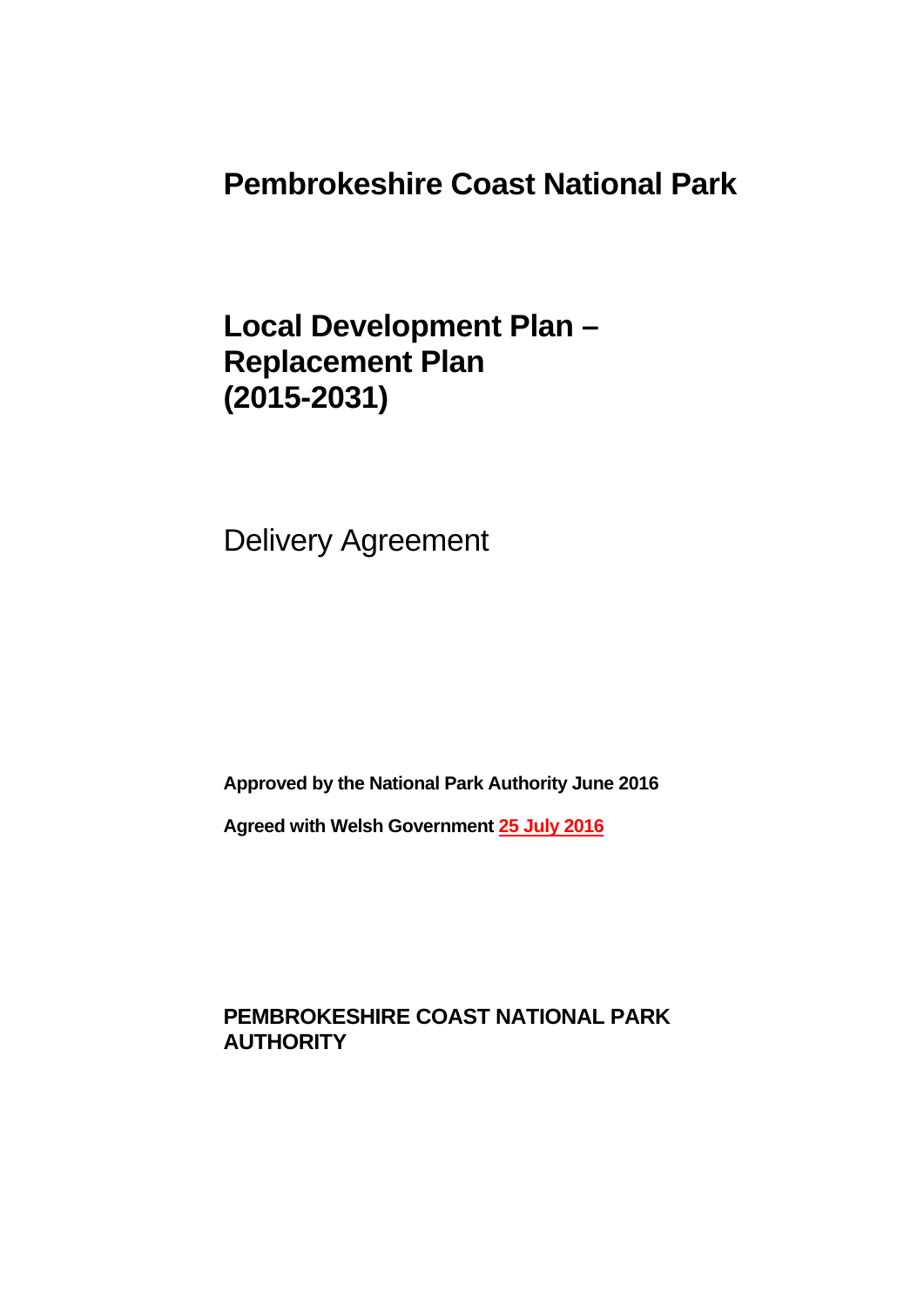## **Contents Page**

| 1. |  |
|----|--|
| 2. |  |
| 3. |  |
| 4. |  |
| 5. |  |
| 6. |  |
|    |  |
|    |  |
|    |  |
|    |  |
|    |  |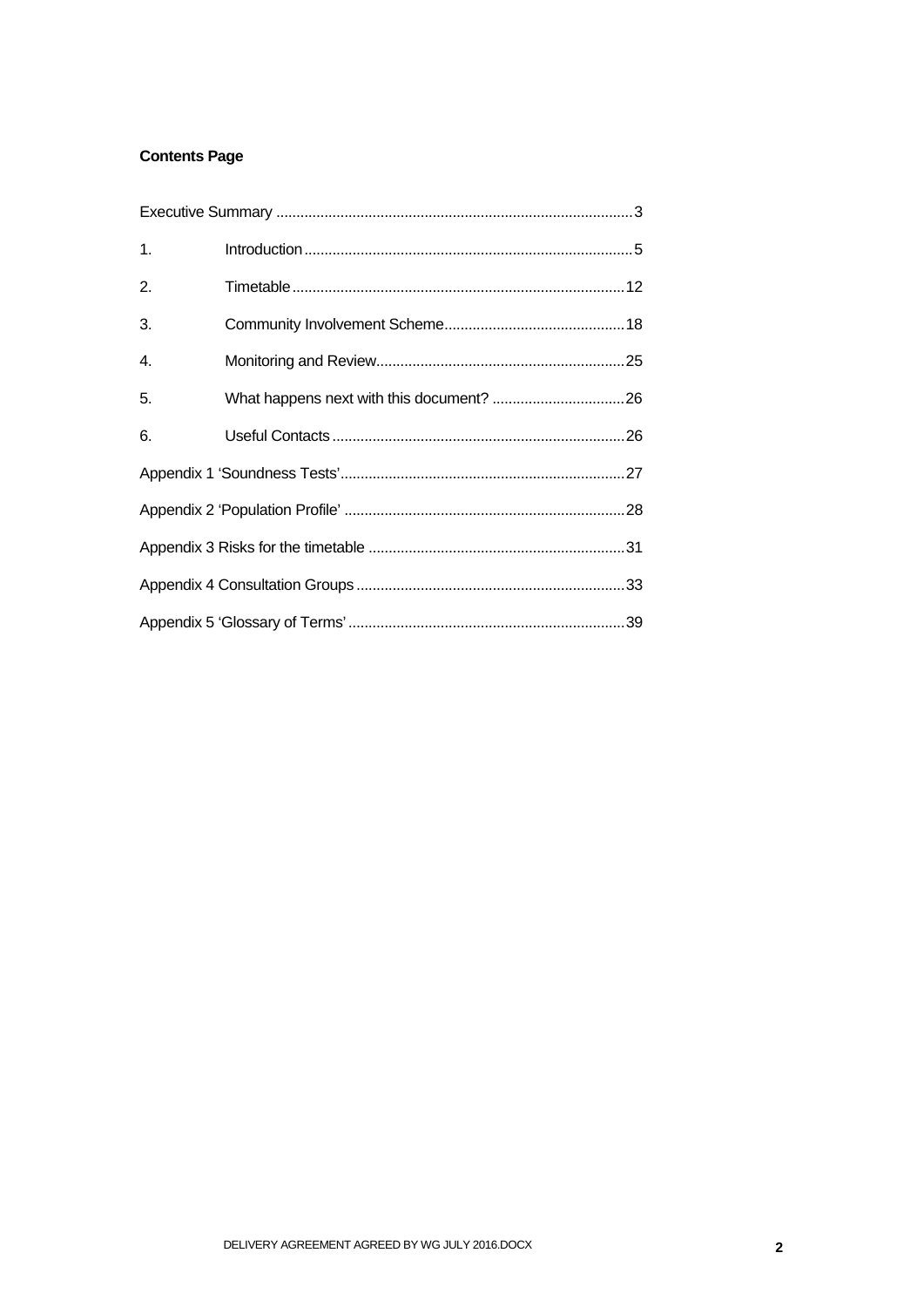## Executive Summary

- 1. Each Local Planning Authority is required by the 2004 Planning and Compulsory Purchase Act 2004, to undertake regular reviews of the Local Development Plan at intervals no longer than 4 years from the time when it was adopted. This is to ensure that there is a regular and comprehensive assessment of whether the plan remains up to date or whether changes are needed. The Pembrokeshire Coast National Park Local Development Plan was adopted in September 2010. The Local Development Plan monitoring and review section proposes a full review of the Plan at the end of the financial year 2014-2015. The Authority has been awaiting the publication of Welsh Government regulations guidance on the review and revision process.
- 2. This Delivery Agreement contains a timetable of key stages of Plan preparation (Chapter 2) and the methods by which the community will be engaged (Chapter 3). This Delivery Agreement also details how and when the National Park Authority will carry out the Sustainability Appraisal for the Plan, and what our approach to Supplementary Planning Guidance will be.
- 3. A report of consultations on the Delivery Agreement's preparation can be found on the Authority's website.<sup>1</sup>
- 4. This Delivery Agreement was approved by the National Park Authority on the 15<sup>th</sup> June 2016. Welsh Government agreed the Delivery Agreement on (25 July 2016).
- 5. The timetable for the Local Development Plan contains definitive stages and indicative stages. Indicative stages are those listed below following Deposit Stage. This will converted into firm dates prior to submission of the Local Development Plan.

| <b>Stage</b>                   | <b>Replacement Plan Complete by</b> |  |
|--------------------------------|-------------------------------------|--|
|                                | (considerably less than 4 years)    |  |
| <b>Review Report</b>           | June/July 2016                      |  |
| <b>Delivery Agreement</b>      | June/July 2016                      |  |
| Pre-Deposit participation      | June/July 2016 - February 2017      |  |
| Pre-Deposit consultation       | April/May 2017                      |  |
| Deposit                        | March 2018                          |  |
| Submission to Welsh Government | December 2018                       |  |
| Examination                    | Spring 2019                         |  |
| Adoption                       | <b>End of 2019</b>                  |  |

6. The key stages are:

- 7. The Authority has followed the Welsh Government's guidance by estimating a timetable of considerably less than four years for the preparation of the replacement Local Development Plan.
- 8. The aim of engaging stakeholders in the preparation of the Replacement Plan is to gain consensus on the best way forward for the future of the National Park.
- 9. Any proposed change in policy will be subject to public consultation in compliance with national policy, guidance and regulation. Policies can be ultimately added, amended or deleted from the Plan by the appointed Inspector. The Authority will follow the advice provided in section 2.8 of Planning Policy Wales Edition 8 January 2016 when considering the status of the emerging replacement Plan.
- 10. The Community Involvement Scheme sets out the principles methods of engagement and proposals for feedback.

<sup>1</sup> http://www.pembrokeshirecoast.org.uk/default.asp?PID=768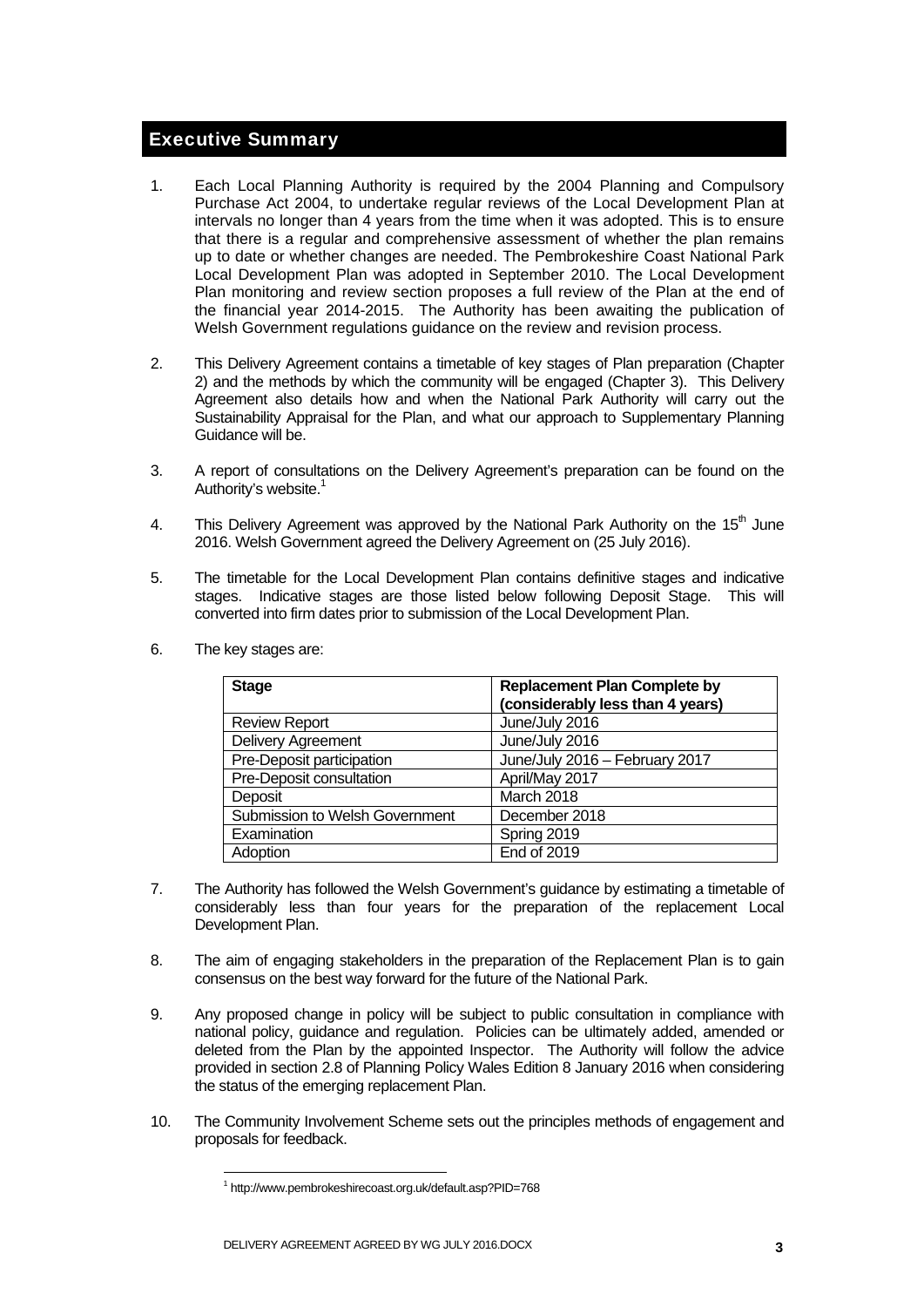11. Proposals for monitoring progress for the Replacement Plan and the Delivery Agreement are also set out.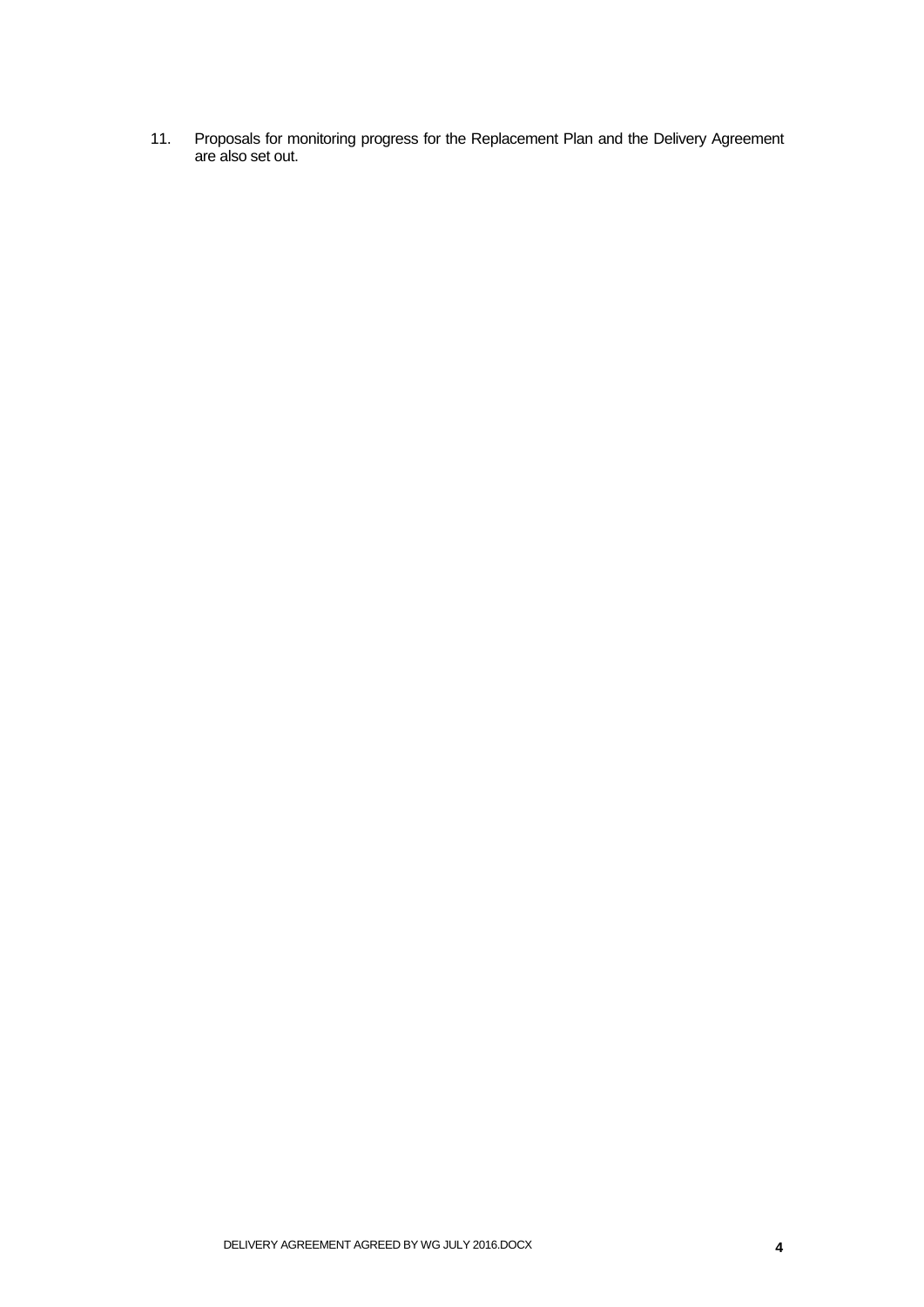## **Introduction**

#### What is the purpose of a Delivery Agreement?

- 12. This document, the Delivery Agreement, sets out the way in which we propose to involve the local community and other stakeholders in the preparation of the Pembrokeshire Coast National Park Replacement Local Development Plan. It replaces the original Delivery Agreement produced for the 1<sup>st</sup> Local Development Plan and Pembrokeshire Coast National Park Management Plan. The latter is not included in this revision process.
- 13. It provides details of the various stages involved in the process, the time each part of the process is likely to take and how and when different groups, organisations and individuals can participate.
- 14. The Review Report<sup>2</sup> for the Local Development Plan identifies areas fundamental to the overall strategy where the Plan is not delivering as satisfactorily as was envisaged by the Authority. It is therefore considered most appropriate to follow the prescribed revision procedure for a replacement Local Development Plan.
- 15. The replacement Local Development Plan will also be evaluated to see how sustainable it is and how it is likely to impact on the environment. This information will be set out in the Sustainability Appraisal. The Sustainability Appraisal will also meet the requirements to carry out a Strategic Environmental Assessment. Opportunities to comment on these processes and documents will also be provided.
- 16. This revised Delivery Agreement is split into two parts:
	- The **Timetable** for producing the replacement Local Development Plan and associated Sustainability Appraisal. Definitive dates are provided up to the deposit stage and indicative dates for later stages (Chapter 2).
	- The **Community Involvement Scheme** which outlines the National Park Authority's principles of community engagement; its approach in relation to who, how and when it intends to engage with the community and stakeholders and how it will respond to representations (Chapter 3).

#### What is the Local Development Plan, its Guidance and Appraisal all about?

#### Local Development Plan

1

- 17. This is how we plan for, and make, land use decisions about the future of our towns, villages, coast and countryside.
- 18. Planning decisions will be made in accordance with the Local Development Plan unless material considerations indicate otherwise.<sup>3</sup> The Local Development Plan therefore provides the essential framework for rational and consistent decision making.

The adopted Local Development Plan (September 2010) includes planning policies to:

protect our coast and countryside;

<sup>&</sup>lt;sup>2</sup> http://www.pembrokeshirecoast.org.uk/default.asp?pid=765&LangID=1<br><sup>3</sup> Section 20(6) of the Planning and compulsory Burshase Act 2004

 $3$  Section 38(6) of the Planning and compulsory Purchase Act 2004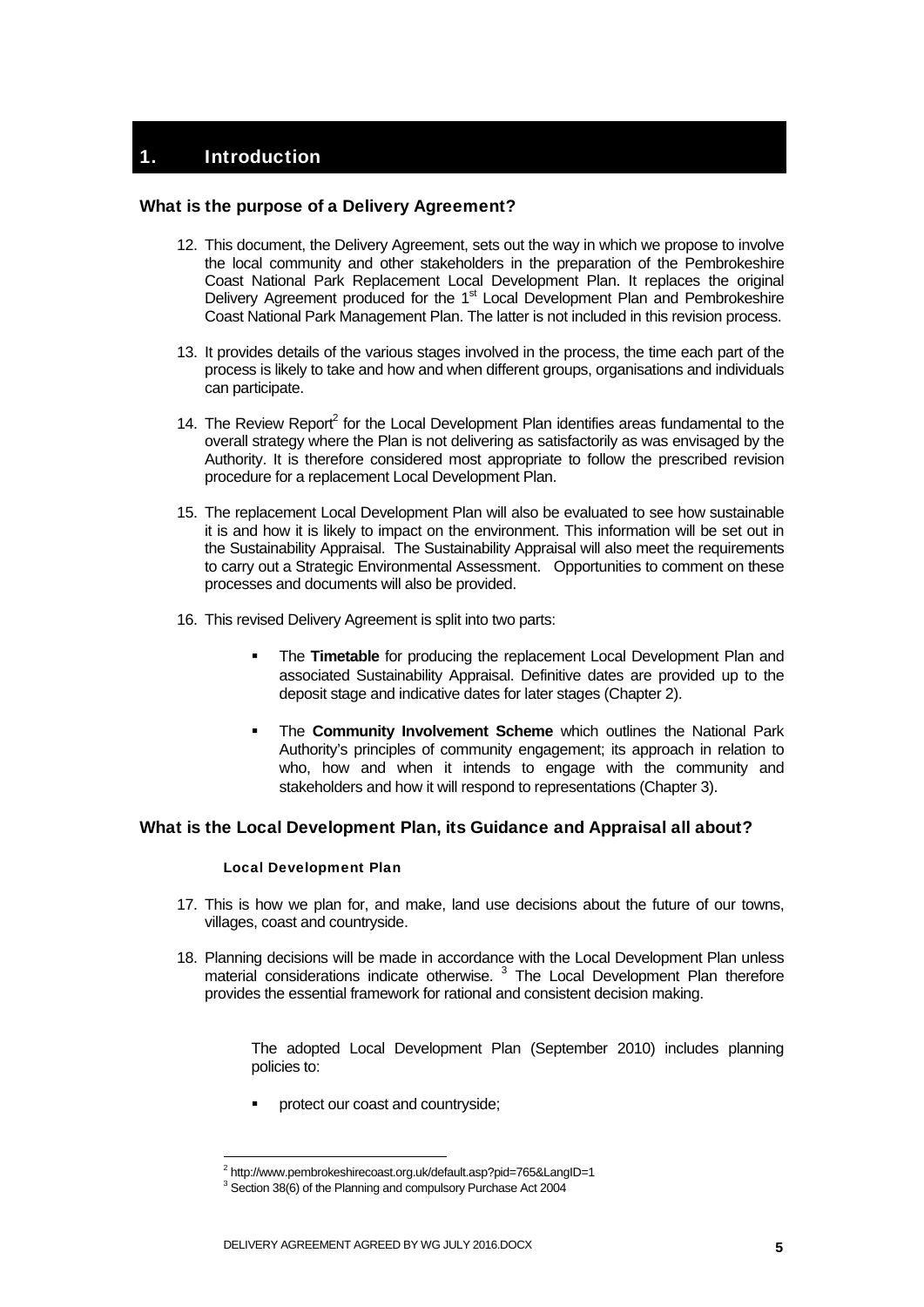- guide development to certain locations; and
- guide decision making on whether planning permission should be granted or refused.
- 19. The Plan contains less detail than previous Plans. Welsh Government expect Local Development Plans to include a limited number of succinct area wide policies focussing on an area's main needs and opportunities. Repeating national planning policy must be avoided.
- 20. The Authority is required to review the Local Development Plan every four years. On the advice of Welsh Government officials, it was agreed to await the release of the revised Local Development Plan Regulations and supporting policy and guidance before formally starting this Review.
- 21. Regarding the status of a Replacement Plan any proposed change in policy will be subject to public consultation in compliance with national policy, guidance and regulation. Policies can be ultimately added, amended or deleted from the Plan by the appointed Inspector. The Authority will follow the advice provided in section 2.8 of Planning Policy Wales Edition 8 January 2016 when considering the status of the emerging replacement Plan.
- 22. Key policy and guidance on the preparation of Local Development Plans and the requirements of Local Planning Authorities to engage with their communities and stakeholders is included in:
	- Planning Policy Wales (Edition 8) 2016
	- Technical Advice Notes various dates
	- **The Town and Country Planning (Local Development Plan) Wales** Regulations  $2005 -$  (the LDP Regulations')<sup>4</sup>
	- Local Development Plan Manual (Edition 2) 2015
	- Local Development Plan Examinations Procedure Guidance 2015 (The Planning Inspectorate)
	- **EXEC** Local Development Plans Preparing for Submission Guidance for Local Planning Authorities (2015) The Planning Inspectorate
	- Local Development Plan Wales, Planning Your Community: A guide to Local Development Plans 2006
	- The statutory requirements for Strategic Environmental Assessment (SEA), Sustainability Appraisal (SA) and Habitats Regulation Assessment (HRA)

#### Revision Procedure and the Soundness Tests

23. The Review Report summarises the main topic areas where the current Local Development Plan is not considered to be performing, where it is out of date due to contextual changes and which parts of the plan therefore require revision. Based on the significance of the changes required, the Authority intends to produce a replacement plan.

<sup>4</sup> *As amended, including by the Town and planning (Local Development Plan)(Wales)(Amendment) Regulations 2015 ('the 2015 Amendment Regulations')*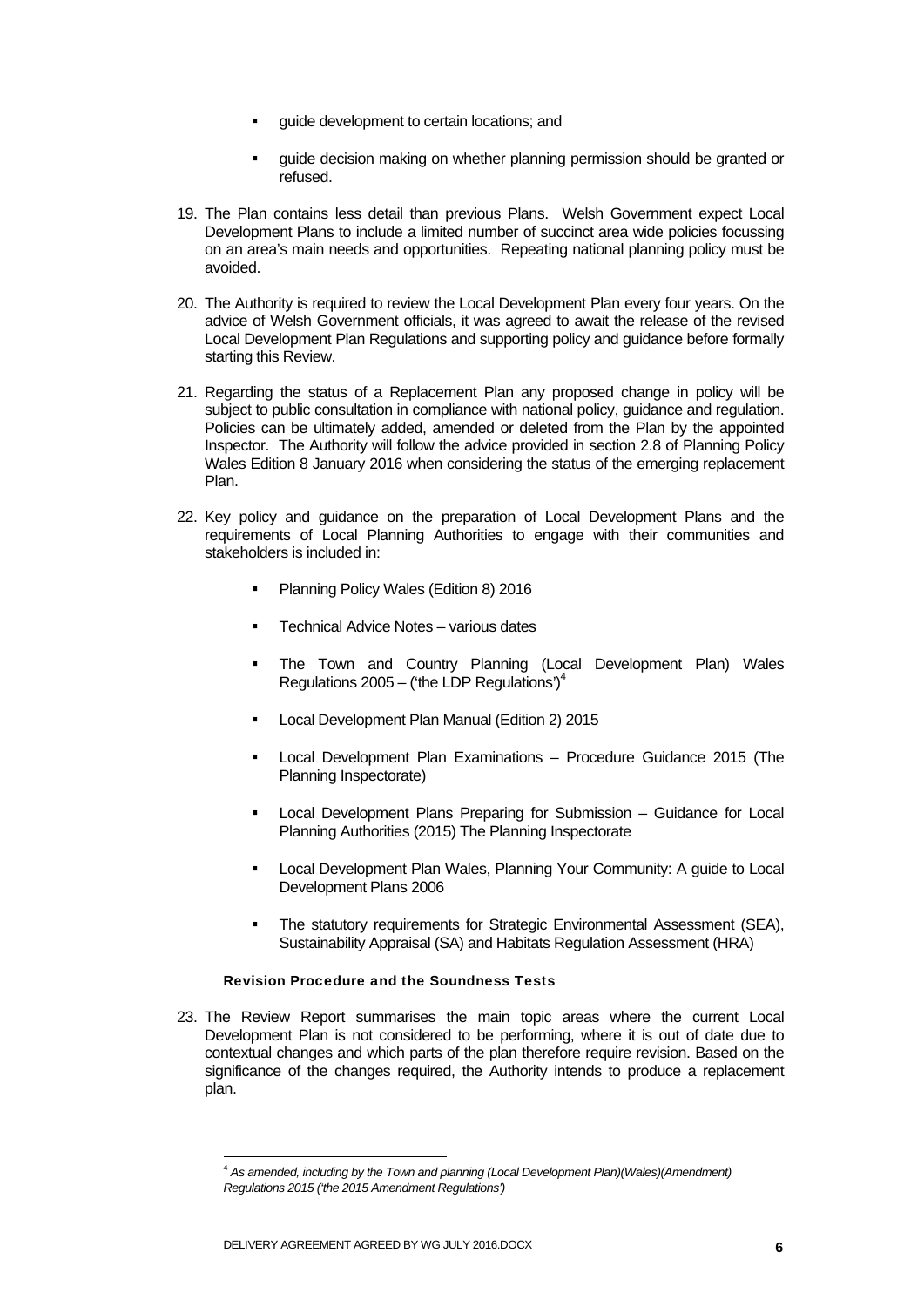- 24. When preparing or revising a Local Development Plan the National Park Authority must ensure that the Plan is prepared correctly and it meets the 3 tests of soundness outlined within the Local Development Plan Manual Edition 2 (August 2015):
	- Does the Plan fit? (i.e. is it clear that the Plan is consistent with other Plans?)
	- Is the plan appropriate? (i.e. is the plan appropriate for the area in light of the evidence?)
	- Will the Plan deliver? (i.e. is it likely to be effective?)

See Appendix 1 for further detail on the Soundness Tests and their application at Examination.

#### Supplementary Planning Guidance

- 25. Guidance notes, briefs and other supplementary guidance provide detail to the policies of the Local Development Plan and planning application considerations. The Authority has adopted a number of supplementary planning guidance documents since the adoption of the Local Development Plan in 2010. These can be viewed on the Authority's website.<sup>5</sup>
- 26. It is not currently envisaged that any supplementary planning guidance in support of the replacement Local Development Plan will be prepared and consulted upon. Guidance can however be programmed for production after adoption of the replacement plan in accordance with paragraph 2.4.6 of Planning Policy Wales (Edition 8) 2016. This could for example include the production of Place Plans for specific allocated sites, where the existing networking capabilities of Town and Community Councils, with their respective communities, can be utilised to encourage community engagement to inform the process.
- 27. Likely areas where guidance will be produced or taken forward from the existing Local Development Plan will be identified at Pre-Deposit/Deposit stage.
- 28. Consultation on guidance will be with target groups relevant to the matter being considered and will include relevant community councils. There are a number of steps to be taken with quidance:
	- A press release notifying publication of the draft guidance will be given in the local newspaper and on the Authority's website www.pembrokeshirecoast.org.uk. This will advise on when and where the guidance can be inspected.
	- Notice will be given in writing to the appropriate statutory consultees, targeted groups and known interested parties.
	- Paper copies of the document will be available at the Authority's Offices in Pembroke Dock, during office hours, for inspection.
	- Copies will be available to view or download on the Authority's website.
	- The consultation will last six weeks.
	- All comments are public information.
	- All comments received will be reported to the National Park Authority.
	- Following final agreement of the guidance a report of consultation showing how the responses were dealt with by the National Park Authority will be published.
	- All those who participated in the consultation, relevant community councils and statutory consultees will be notified of the availability of the adopted guidance and the report of consultations.

<sup>5</sup> http://www.pembrokeshirecoast.org.uk/default.asp?PID=183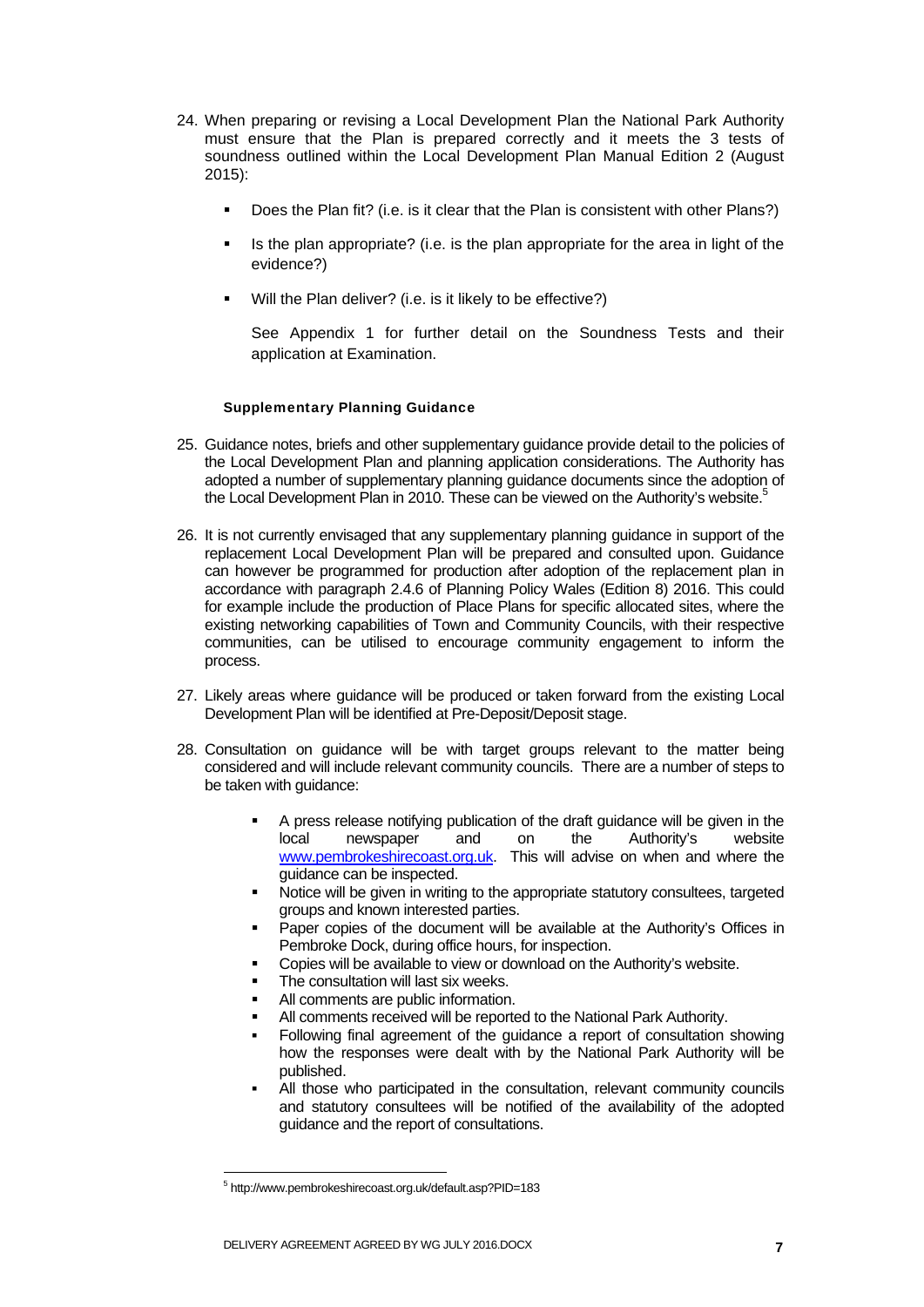#### Strategic Environmental Assessment, Sustainability Appraisal and Habitats Regulations Assessment

- 29. The Replacement Local Development Plan is subject to an assessment of its sustainable development and environmental effects:
	- Sustainability Appraisal assesses the environmental, social and economic implications of the emerging plans' strategies and policies.<sup>6</sup>
	- **Strategic Environmental Assessment (SEA) requires a rigorous assessment** of the environmental, and to a lesser extent social, effects of the plans. This is intended to ensure environmental considerations are taken into account in the production of the plans.<sup>7</sup>
	- Any plan or programme likely to have a significant impact on a Natura 2000 site (Special Area of Conservation (SAC) or Special Protection Area (SPA)) which is not directly concerned with the management of the site for nature conservation must be subject to a Habitats Regulations Assessment<sup>8</sup>. This assessment should identify the likely effects on the Natura 2000 site, determine whether these effects are justifiable in a wider context, and identify any mitigation measures that must be taken.
- 30. The first two assessments will be contained in the 'Sustainability Appraisal'. The Habitats Regulations Assessments will be reported separately. These assessments will run alongside, and be a part of, the production of the Local Development Plan. The Sustainability Appraisal will be documented in:
	- An initial Scoping Report for the assessment of the replacement Local Development Plan. This report will describe the current sustainability issues and a common set of sustainability objectives against which the plans will be judged;
	- A full report of the assessment of the replacement Local Development Plan as it emerges. This report will explain how the options and detailed policies considered for the plan are likely to perform with regard to the sustainability objectives set out in the scoping report. This report will also explain how any harmful effects of the replacement Local Development Plan can be avoided or offset, and how the beneficial effects can be maximised;
	- A statement explaining how sustainability considerations and the assessments, has been taken into account in the production of the replacement Local Development Plan.
- 31. Habitats Regulations Assessment will have the following stages:
	- **Screening**

-

Habitats Regulations Assessment

<sup>&</sup>lt;sup>6</sup> Planning and Compulsory Purchase Act, 2004

<sup>&</sup>lt;sup>7</sup> As required by Statutory Instrument 2004 No.1656 (W.170), The Environmental Assessment of Plans and Programmes (Wales) Regulations 2004 (http://www.opsi.gov.uk/legislation/wales/wsi2004/20041656e.htm); and Planning and Compulsory Purchase Act 2004, Section 62(6) and European Directive EU2001/42/EC (http://www.opsi.gov.uk/acts/acts2004/40005--g.htm#62)

<sup>&</sup>lt;sup>8</sup> As required by European Union Directive 92/43/EC (the Habitats Directive)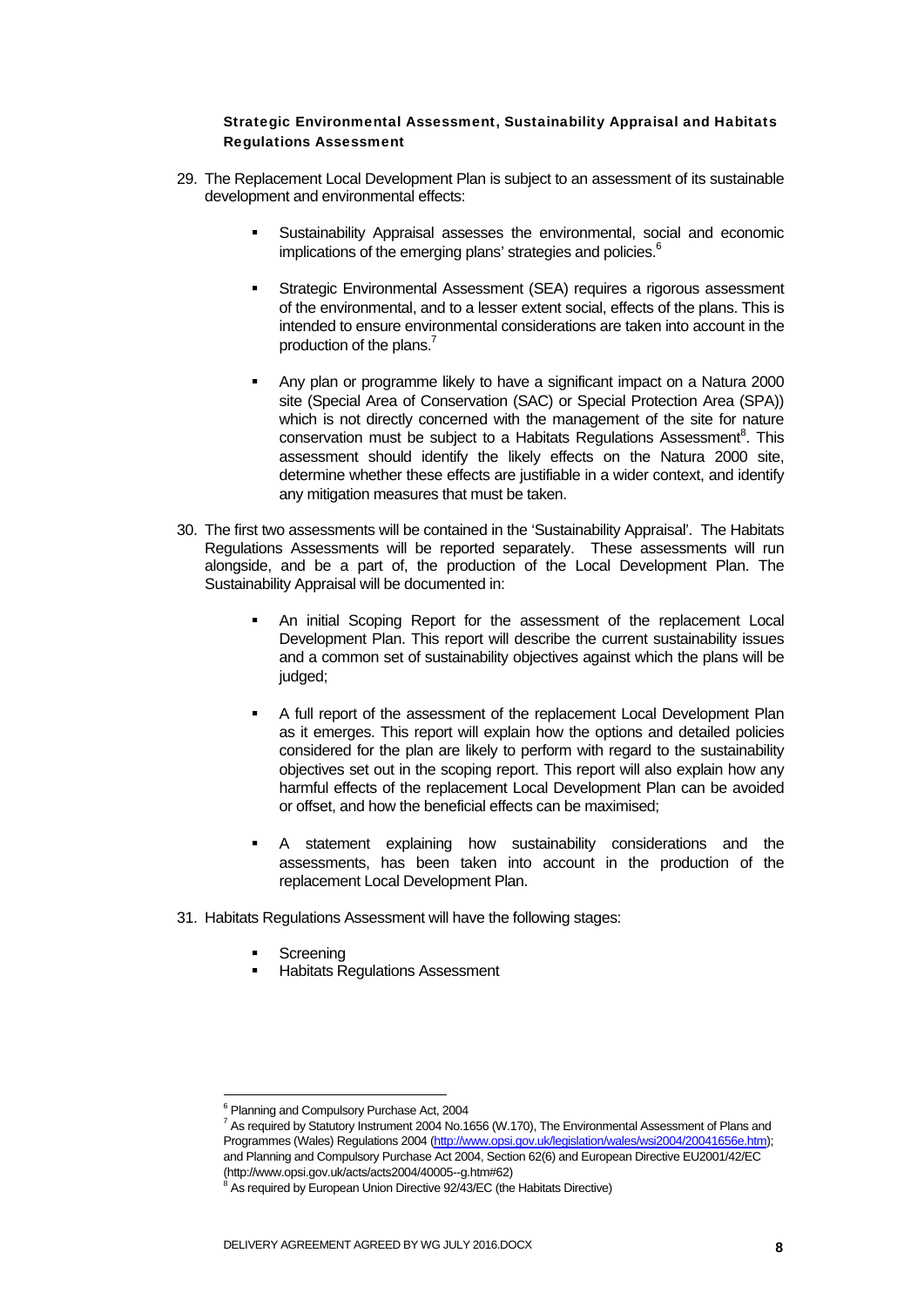#### What is the Pembrokeshire Coast National Park?

- 32. The Park includes most of Pembrokeshire's coastal strip and offshore islands, the upper part of the Daugleddau Estuary and the Preseli Hills. The Park covers an area of 612 square km with a resident population of around 23,000, making it one of the most densely populated National Parks in the UK.
- 33. The west coast islands of the National Park are home to internationally important populations of seabirds, while the Daugleddau estuary is important for wintering wildfowl and wading birds. The high wildlife value of the Park is reflected by its conservation designations: 13 Special Areas of Conservation, 5 Special Protection Areas, 1 Marine Conservation zone, 7 National Nature Reserves, and 60 Sites of Special Scientific Interest (SSSI) - about 80% of the length of the National Park coastline is designated SSSI, including 30% designated as Geological Conservation Review sites.
- 34. The archaeological and historical diversity and importance of the National Park area has long been recognised, with 284 Scheduled Ancient Monuments in the Park, over 1200 Listed Buildings, and 14 Conservation Areas. Areas such as St David's Head and the Milford Haven Waterway are of national historic landscape significance, and the Conservation Areas range from Tenby, one of the largest and most historic towns in any National Park, to the tiny hamlet of Caerfarchell on the St David's Peninsula.
- 35. The main industries influencing the National Park are agriculture, tourism and the energy industries of the Milford Haven Waterway. The Park offers many recreational opportunities for visitors and residents, including the 299km Pembrokeshire Coast Path National Trail. A population profile of the Park can be found in Appendix 2 'Population Profile'.



**The Pembrokeshire Coast National Park**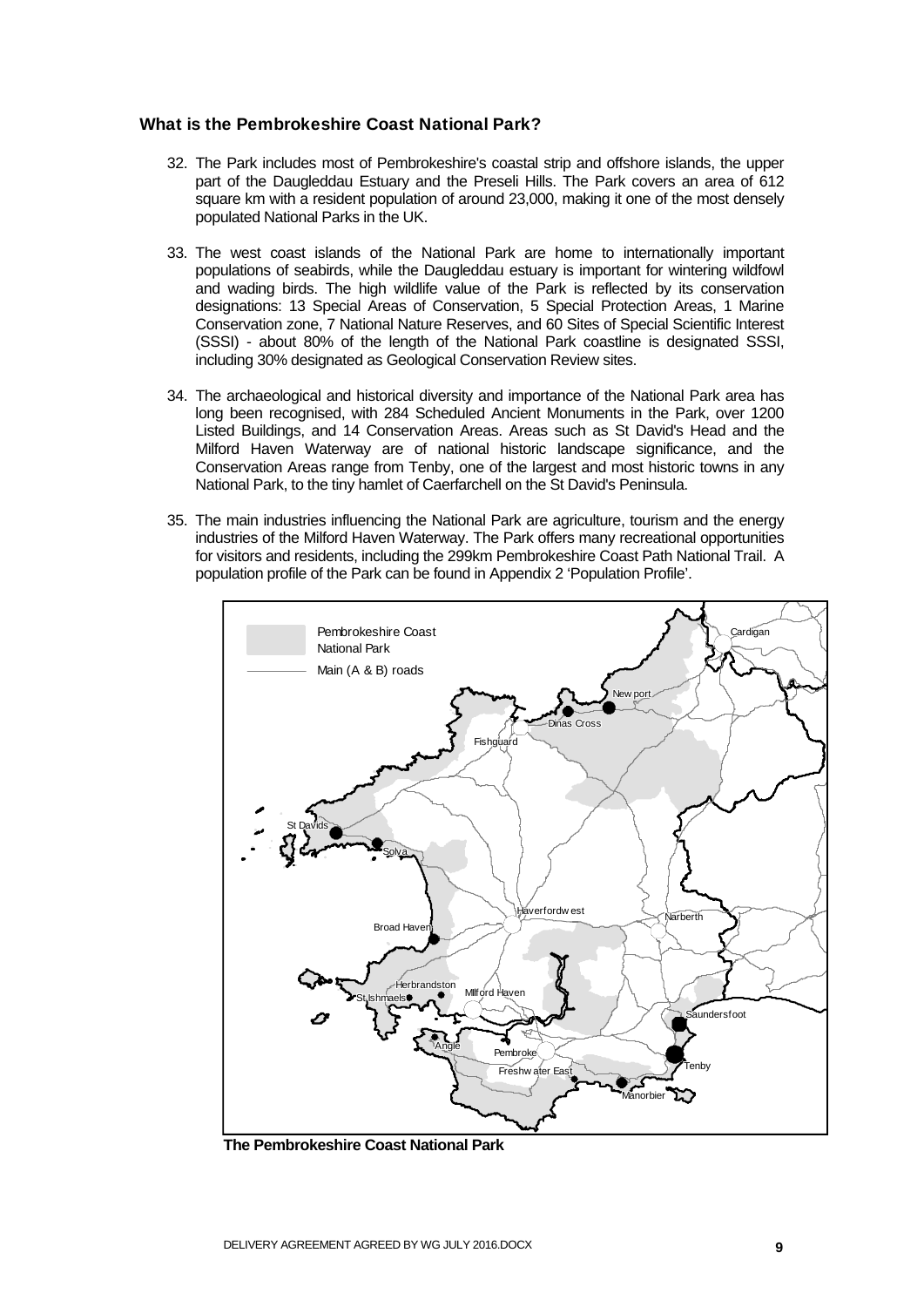Reproduced from the Ordnance Survey mapping with the permission of the Controller of Her Majesty's Stationery Office. ® Crown Copyright. Unauthorised reproduction infringes Crown Copyright and may lead to prosecution or civil proceedings. Pembrokeshire Coast National Park Authority - copyright licence/account number 100022534

#### What does this National Park Authority want to achieve?

- 36. National Park Authorities have two statutory purposes, set out in the Environment Act  $1005$ 
	- to conserve and enhance the natural beauty, wildlife and cultural heritage of the National Park
	- to promote opportunities for public enjoyment and understanding of the special qualities of the National Park

and a statutory duty:

- in performing these purposes to seek to foster the economic and social wellbeing of communities living within the National Park.
- 37. The central role of this National Park Authority is to take the action needed to put into practice the purposes of National Parks.

### How does this replacement plan fit in with other Plans being prepared for the area?

- 38. Many other plans and processes are of relevance to the Local Development Plan. Similarly, the Local Development Plan is highly relevant to other plans. The essential relationship between all these plans must be one of complementarity, and of added value. Some of the most relevant ones are listed below, this list is not exhaustive. The Background Papers provide further detail on how relevant plans, strategies and legislation have been considered. Future plans, strategies and legislation may become relevant throughout the revision process, the implications of which will need to be considered for the Replacement Plan.
	- Environment (Wales) Act 2016
	- Well Being of Future Generations Act 2015
	- Rural Development Plan for Wales 2014-20
	- National Park Management Plan 2015-19
	- National Park Corporate Plan 2016/17
	- Pembrokeshire Single Integrated Plan 2013-2018
	- National Planning Policy and Guidance
	- Neighbouring Authority Local Development Plans (Pembrokeshire, Carmarthenshire and Ceredigion County Councils)
	- Local Biodiversity Action Plan for Pembrokeshire
	- Shoreline Management Plans (West of Wales and South Wales) 2014
- 39. Section 62 (ii) of the Environment Act 1995 requires organisations to 'have regard to' National Park purposes in transacting their own business. We will seek to ensure that the Local Development Plan is a key, shared, vehicle in which we and our partners articulate our commitments to these outcomes when applicable.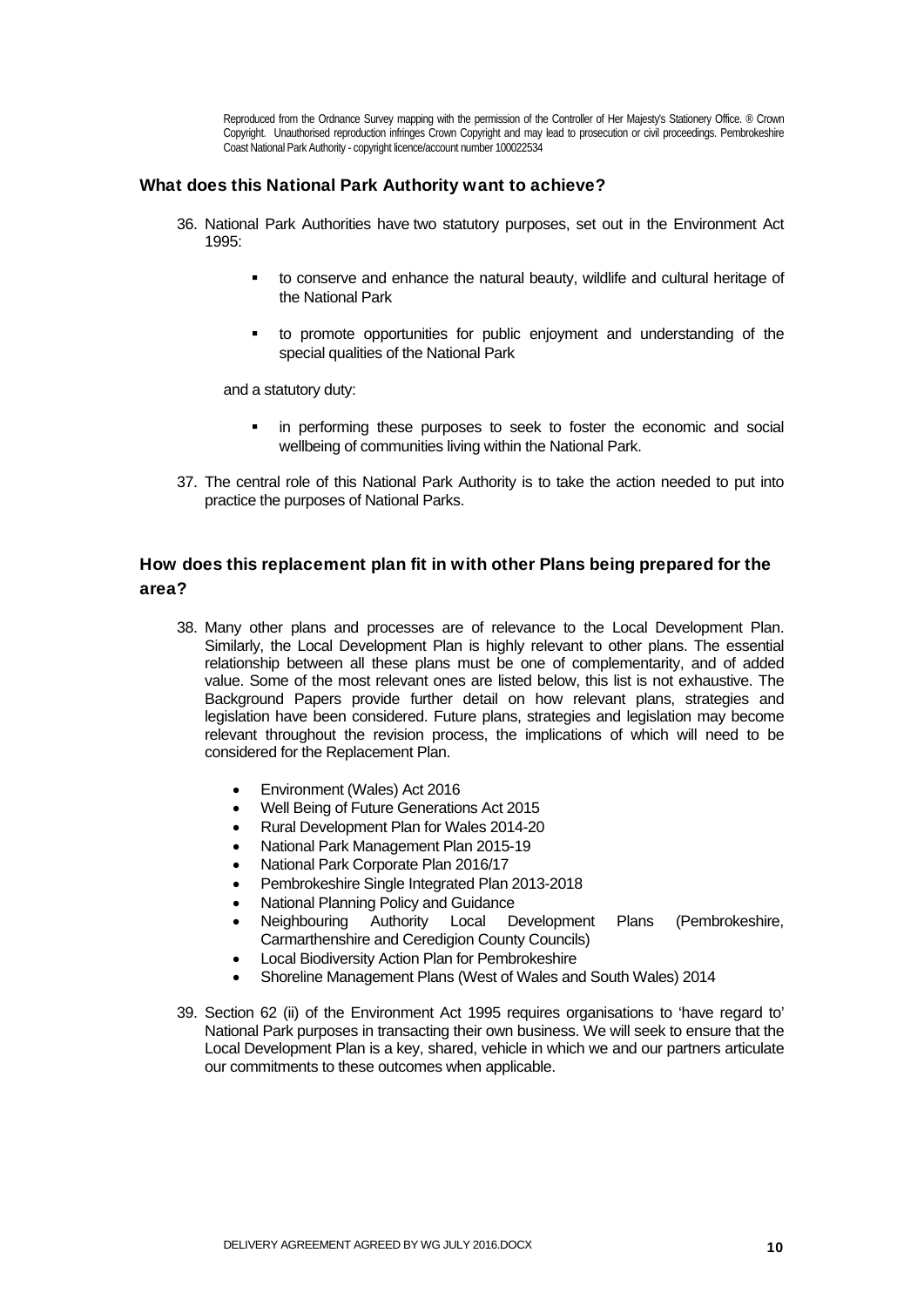## Why not prepare a joint replacement plan with Pembrokeshire County Council?

40. As part of the Local Development Plan revision process, consideration of the advantages and disadvantages of preparing a joint Local Development Plan with Pembrokeshire County Council is required. This has been fully considered in the Review Report, which, after noting all considerations, concludes that any move to joint plan preparation would require a fundamental reassessment of both strategies, with considerably more work and supporting evidence required than is otherwise anticipated for individual Plan revision. For the Council, an early and unnecessary revision of the Plan would incur considerable unnecessary additional cost (additional staff resource) and at the same time would result in unhelpful uncertainty for decision making on planning applications during plan preparation, with the prospect of facing a further early review on Local Government reorganisation. It has been agreed that separate Plans will be maintained. The two Authorities will however continue further joint working on an evidence base to support implementation and review/revision of both the Authority's and Council's Local Development Plans.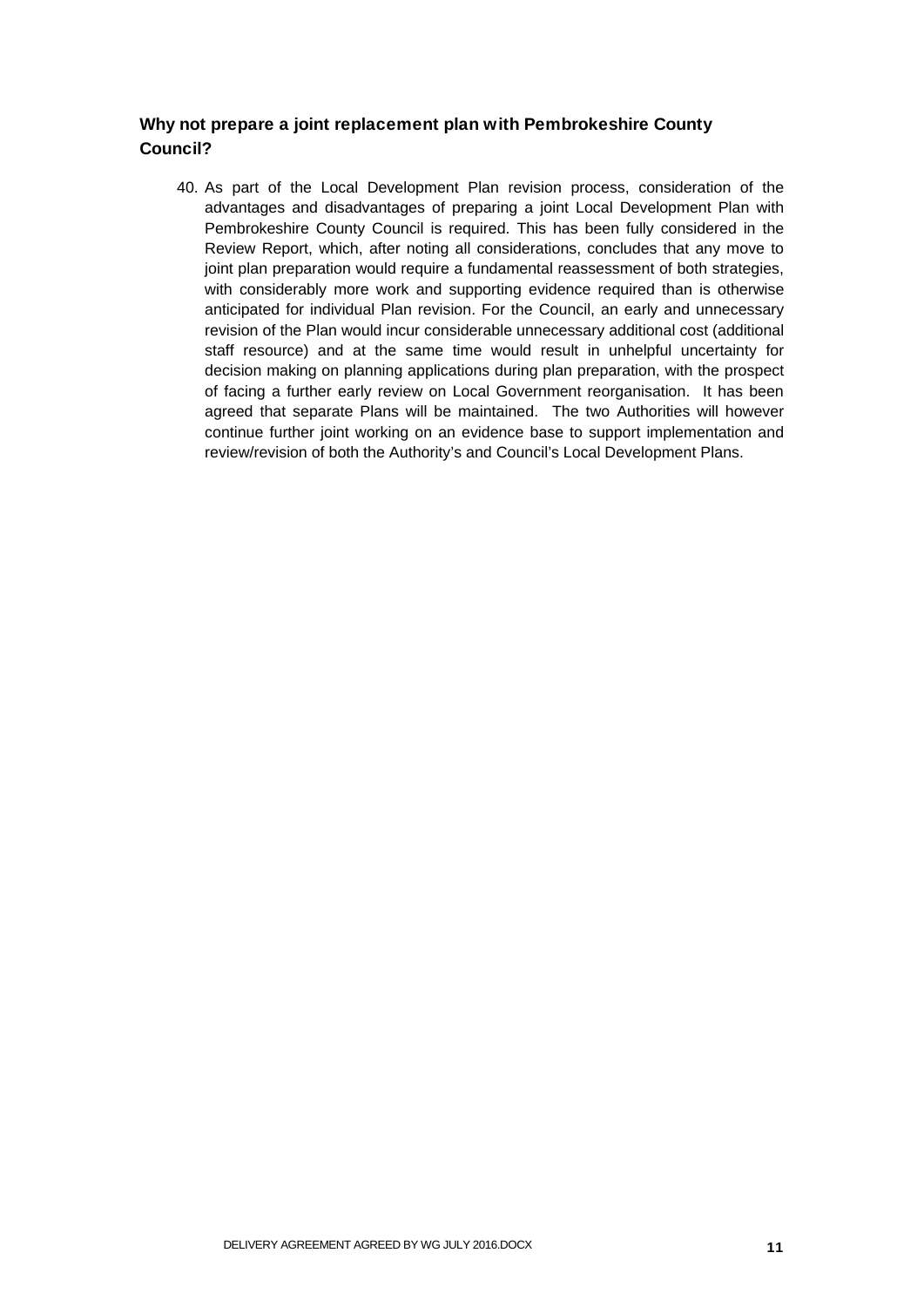## 2. Timetable

#### Key Stages of Preparation

- 41. For the Local Development Plan the timetable differentiates between:
	- **Definitive stages**, up to and including the statutory deposit stage, which are under the direct control of the Authority and have, therefore, realistic target dates; and
	- **Indicative stages,** beyond the statutory deposit stage, that are dependent on extraneous factors, (e.g. a number of representations received, capacity of the independent Planning Inspector, etc) for which the Authority has less control. These dates will be reconsidered after reaching deposit stage and turned into definitive timings for the remaining stages, this to be submitted for agreement to the Welsh Government. When agreed this must be publicised.
- 42. It is proposed that a tolerance level of two months be built into the timetable proposed to allow for slippage without formal amendment to the Delivery Agreement. The Local Development Plan Manual – Edition 2 August 2015 asks that corporate scrutiny arrangements, independent of the plan making team should be set up to monitor progress. <sup>9</sup> The National Park Authority has in place regular Local Development Plan workshops where Members have an opportunity to monitor progress.
- 43. The following timetable assumes completion of the draft Review Report for the Local Development Plan by March 2016.<sup>10</sup> The final Review Report will determine the main areas of the Plan where engagement needs to be focussed. The timetable below reflects current known areas for revision. It anticipates 2 ½ years to submission. The Inspectorate historically has advised with a first Local Development Plan that the Inspectors report can be sent to the Authority within one year of the submission date. Welsh Government expects replacement Plans to be in place in much less than 4 years.

| <b>Stage (Replacement</b><br>Plan) | <b>Steps</b>                                                                                                                                                                                                                                                                                                                                                      | <b>Completion Target Date &amp;</b><br><b>Publications/</b><br><b>Submissions</b>                                                                                                                                                                              |
|------------------------------------|-------------------------------------------------------------------------------------------------------------------------------------------------------------------------------------------------------------------------------------------------------------------------------------------------------------------------------------------------------------------|----------------------------------------------------------------------------------------------------------------------------------------------------------------------------------------------------------------------------------------------------------------|
| <b>Review Report</b>               | Consider conclusions of<br>Annual<br>Monitoring<br>updated<br>Reports and<br>evidence<br>base<br>and<br>stakeholder engagement.<br>Prepare Report and seek<br>۰.<br>Welsh<br>Government<br>informal view.<br><b>Publish</b><br>background<br>۰<br>papers and evidence<br><b>Informal Consultation</b><br>NPA Approval<br>٠<br>Submit<br>Welsh<br>to<br>Government | NPA Approval for informal<br>consultation March 2016<br>8 week consultation<br>April/May<br>Workshops with Town &<br><b>Community Councils April</b><br>2016<br>Report of<br>consultations/Finalise NPA<br>June/July 2016<br><b>Publish Review Report</b><br>- |
|                                    |                                                                                                                                                                                                                                                                                                                                                                   |                                                                                                                                                                                                                                                                |
| <b>The Delivery</b>                | 1 <sup>st</sup><br>Plan's<br>the<br>Review                                                                                                                                                                                                                                                                                                                        | Member workshop March                                                                                                                                                                                                                                          |

<sup>&</sup>lt;sup>9</sup> Paragraph 4.1.5 Local Development Plan Manual - Edition 2- August 2015

-

<sup>&</sup>lt;sup>10</sup> Paragraph 10.1.1 Local Development Plan Manual – Edition 2-August 2015 refers to a rapid publication of the Review Report within 6 months form start of the review process.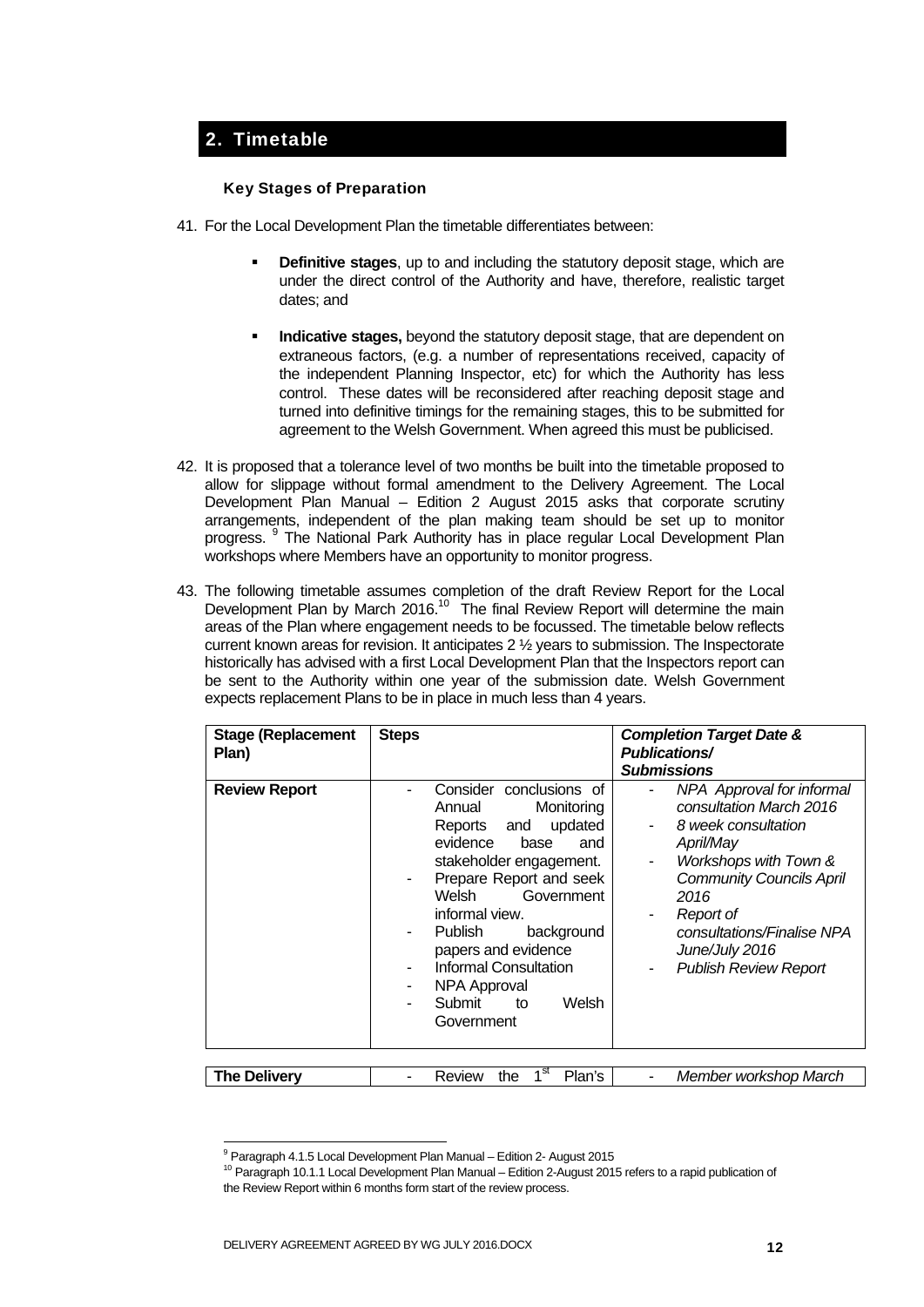| <b>Stage (Replacement</b><br>Plan)                                                  | <b>Steps</b>                                                                                                                                                                                                                                                                                                                                                                                                                                                                                                                 | <b>Completion Target Date &amp;</b><br><b>Publications/</b><br><b>Submissions</b>                                                                                                                                                                                                                                                                                                                                                                                      |
|-------------------------------------------------------------------------------------|------------------------------------------------------------------------------------------------------------------------------------------------------------------------------------------------------------------------------------------------------------------------------------------------------------------------------------------------------------------------------------------------------------------------------------------------------------------------------------------------------------------------------|------------------------------------------------------------------------------------------------------------------------------------------------------------------------------------------------------------------------------------------------------------------------------------------------------------------------------------------------------------------------------------------------------------------------------------------------------------------------|
| <b>Agreement</b><br>(Regulations 9 and<br>10 <sup>11</sup> ) & (Regulations<br>2(3) | Delivery Agreement<br>Informal<br>consultation<br>exercise.<br><b>NPA Approval</b><br>Submit<br>Welsh<br>to<br>for<br>Government<br>Following<br>agreement -<br>agreement, publicise and<br>notify all<br>the specific<br>consultation bodies, and<br>of<br>such<br>the<br>general<br>consultation bodies as the<br><b>LPA</b><br>considers<br>appropriate,<br>that<br>the<br>Delivery Agreement has<br>revised.<br>been<br>(Regulations 9(4A)&(5), &<br>10(2)                                                               | 2016 and invite to<br>comment<br>NPA approval for informal<br>consultation March 2016<br>8 week engagement and<br>consultation April//May<br>2016<br>Workshops with Town &<br><b>Community Councils April</b><br>2016<br>Report of consultations/<br>Finalise NPA June/July<br>2016<br><b>Submit Delivery Agreement</b><br>to Welsh Government for<br>agreement June/July 2016.<br>Publication of the Delivery<br>Agreement for the<br>Replacement Plan once<br>agreed |
| <b>Sustainability</b><br><b>Appraisal Scoping</b><br><b>Report</b>                  | Review baseline<br>information<br>Review indicators and<br>objectives<br>Consider responses and<br>revise<br><b>NPA Approval</b><br><b>Publish</b>                                                                                                                                                                                                                                                                                                                                                                           | Member workshop March<br>$\blacksquare$<br>2016<br>NPA approval for formal<br>consultation March 2016<br>8 week consultation<br>April/May 2016<br>Report of<br>consultations/Finalise NPA<br>June 2016<br><b>Publish Scoping Report</b><br>June/July 2016                                                                                                                                                                                                              |
| <b>Pre-Deposit</b><br>Participation<br>(Regulation 14)                              | Check/Revise site<br>selection criteria,<br>Prepare a Candidate Site<br>Register (invite site<br>submissions using<br>selection criteria)<br>Consider the implications<br>$\qquad \qquad \blacksquare$<br>of the revised evidence<br>base<br>Check/Revise strategic<br>vision and objectives<br><b>Check/Revise Strategic</b><br><b>Options and Preferred</b><br>Option/Strategy. Evaluate<br>any sites submitted<br>against the site criteria<br>Review original<br>Sustainability Appraisal of<br>the Options and Strategy | <b>Discuss Candidate Site</b><br>criteria - Town &<br><b>Community Council</b><br>workshops April 2016<br>Member workshop - Agree<br>selection criteria at NPA<br>(June/July NPA 2016)<br><b>Invite Candidate Site</b><br>submissions<br>August/September/October<br>2016<br><b>Relevant statutory</b><br>۰<br>undertakers on Candidate<br><b>Site Selection</b><br>November/December 2016                                                                             |

<sup>1</sup> 

<sup>&</sup>lt;sup>11</sup> Town & Country Planning (Local Development Plan) (Wales) Regulations 2005<br><sup>12</sup> Town & Country Planning (Local Development Plan) (Wales) (Amendment) Regulations 2015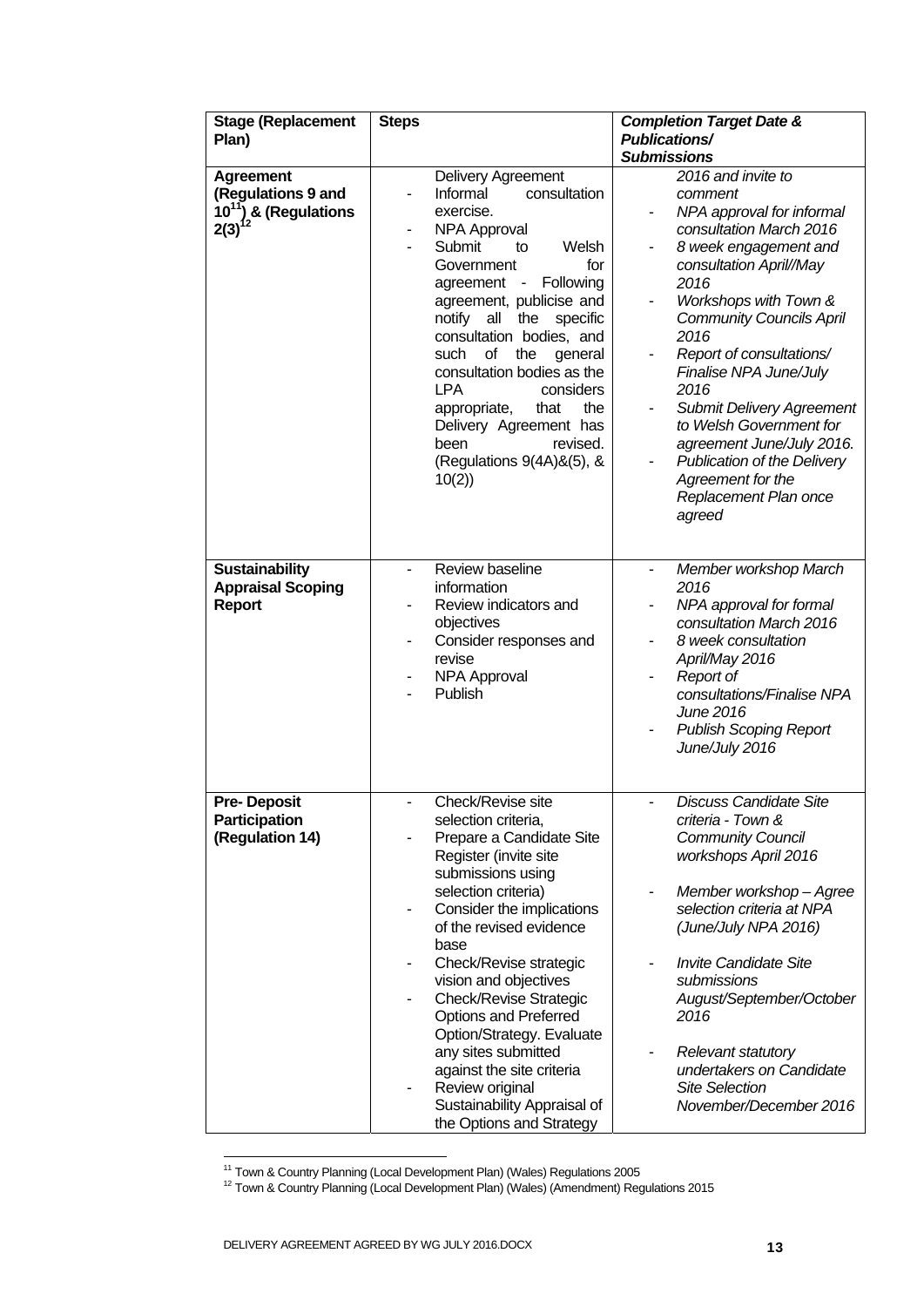| <b>Stage (Replacement</b><br>Plan)                                                   | <b>Steps</b>                                                                                                                                                                                                                                                                                                                                                                                                                                                                                                                          | <b>Completion Target Date &amp;</b><br><b>Publications/</b><br><b>Submissions</b>                                                                                                                                                                               |
|--------------------------------------------------------------------------------------|---------------------------------------------------------------------------------------------------------------------------------------------------------------------------------------------------------------------------------------------------------------------------------------------------------------------------------------------------------------------------------------------------------------------------------------------------------------------------------------------------------------------------------------|-----------------------------------------------------------------------------------------------------------------------------------------------------------------------------------------------------------------------------------------------------------------|
|                                                                                      | proposed and<br>recommend changes or<br>improvements.<br><b>Equalities Impact</b><br><b>Assessment Screening</b>                                                                                                                                                                                                                                                                                                                                                                                                                      | Engage with stakeholders<br>on Areas of Potential<br>Change until December<br>2016                                                                                                                                                                              |
|                                                                                      | Report                                                                                                                                                                                                                                                                                                                                                                                                                                                                                                                                | Candidate site<br>selection/Areas of potential<br>change engagement with<br>Town & Community<br>Councils January/February<br>2017                                                                                                                               |
|                                                                                      |                                                                                                                                                                                                                                                                                                                                                                                                                                                                                                                                       | Member workshops to<br>February 2017                                                                                                                                                                                                                            |
|                                                                                      |                                                                                                                                                                                                                                                                                                                                                                                                                                                                                                                                       | <b>Prepare Draft Preferred</b><br>Strategy documents for<br>NPA Approval for<br>consultation March 2017                                                                                                                                                         |
| <b>Pre-Deposit</b><br><b>Consultation</b><br>(Regulations 15, 16<br>and $16a^{13}$ ) | Publish the Preferred<br><b>Strategy Proposals</b><br>documents including the<br>Candidate Site Register,<br>Review Report,<br>Background Papers,<br><b>Equalities Impact</b><br>Assessment and the<br><b>Sustainability Appraisal</b><br><b>Statutory Consultation</b><br><b>Consider Responses</b><br>Engage with stakeholders<br>if required in light of new<br>evidence<br>Member workshops<br>Prepare Initial<br><b>Consultation Report</b><br>Agree Preferred<br>Option/Strategy and<br><b>Sustainability Appraisal</b><br>etc. | <b>Preferred Strategy</b><br>Proposals documents (see<br>across) &<br><b>Sustainability Appraisal</b><br>Statutory consultation (6<br>weeks) April/May 2017<br>Publication of the Initial<br><b>Consultation Report as</b><br>soon as reasonably<br>practicable |
| <b>Deposit Regulations</b><br>17, 18 and 19)                                         | Review more detailed<br>policies for the Deposit<br>Plan not included at<br>Preferred Strategy stage.<br><b>Review Sustainability</b><br>Appraisal of Deposit<br>Local Development Plan<br>policies.                                                                                                                                                                                                                                                                                                                                  | Finalise Deposit Plan documents for<br>approval for consultation March<br>2018<br>Statutory consultation (6 weeks)<br>April/May 2018                                                                                                                            |
|                                                                                      | Review and update 1st                                                                                                                                                                                                                                                                                                                                                                                                                                                                                                                 |                                                                                                                                                                                                                                                                 |

 $13$  Regulation 16A added under the Town and Country Planning (Local Development Plan) (Wales) (Amendment) Regulations 2015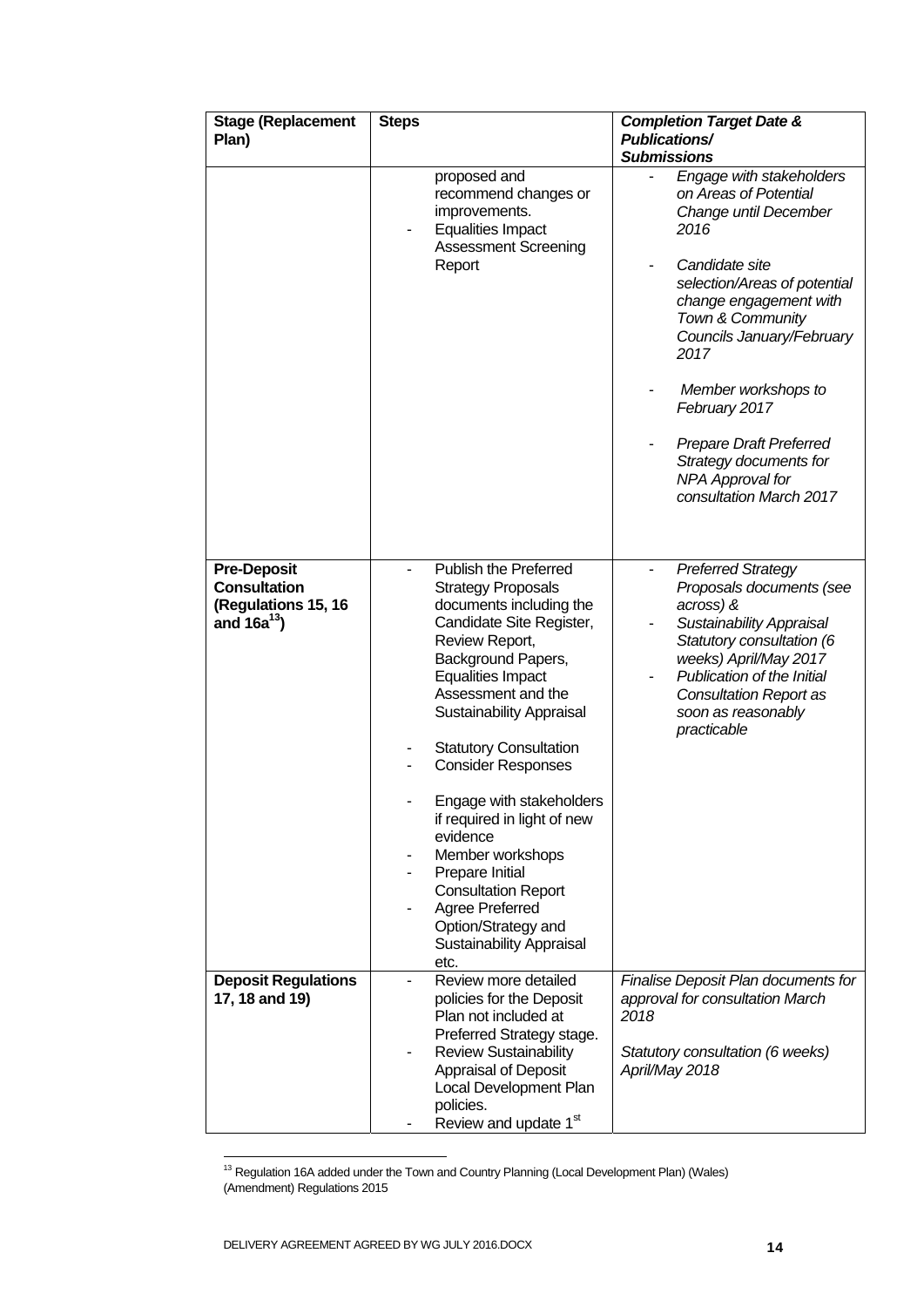| <b>Stage (Replacement</b> | <b>Steps</b>             |                                   | <b>Completion Target Date &amp;</b>       |
|---------------------------|--------------------------|-----------------------------------|-------------------------------------------|
| Plan)                     |                          |                                   | <b>Publications/</b>                      |
|                           |                          |                                   | <b>Submissions</b>                        |
|                           |                          | <b>Plan Habitats Regulations</b>  |                                           |
|                           |                          | <b>Assessment Screening</b>       |                                           |
|                           |                          | Review and update 1 <sup>st</sup> |                                           |
|                           |                          | <b>Plan Habitats Regulations</b>  |                                           |
|                           |                          | Assessment                        |                                           |
|                           |                          | Review and update the             |                                           |
|                           |                          | <b>Preferred Strategy</b>         |                                           |
|                           |                          | <b>Equalities Impact</b>          |                                           |
|                           |                          | Assessment                        |                                           |
|                           |                          | Engage with relevant              |                                           |
|                           |                          | stakeholders                      |                                           |
|                           | -                        | Member workshops                  |                                           |
|                           | -                        | Statutory consultation            |                                           |
| Submission to             | $\overline{\phantom{0}}$ | Evaluate the                      | Member Workshop                           |
| <b>Welsh Government</b>   |                          | representations submitted         | <b>Agree Submission Documentation</b>     |
| for Examination           |                          | <b>Reconsider Delivery</b>        | <b>National Park Authority December</b>   |
| (Regulation 22)           |                          | Agreement timetable;              | $2018^{14}$                               |
|                           |                          | submit definitive timings         |                                           |
|                           |                          | for remaining stages              |                                           |
|                           |                          | <b>Submit Documentation</b>       |                                           |
| Independent               |                          | Test of soundness of the          | <b>Hearing Sessions Spring 2019</b>       |
| <b>Examination</b>        |                          | Plan                              |                                           |
| (Regulation 23)           |                          |                                   | <b>Inquiry Library</b>                    |
|                           |                          |                                   | <b>Statements of Case</b>                 |
|                           |                          |                                   |                                           |
| <b>Publication of the</b> |                          |                                   | by December 2019                          |
| <b>Inspector's Report</b> |                          |                                   |                                           |
| (Regulation 24)           |                          |                                   | <b>Inspectors Report</b>                  |
| <b>Adoption</b>           | ۰                        | Making the Plan                   | End of 2019/New Year 2020                 |
| (Regulation 25)           |                          | operational within 8              | Publicise the adopted plan                |
|                           |                          | weeks of receiving the            |                                           |
|                           |                          | Inspector's Report.               |                                           |
| <b>Sustainability</b>     |                          | Revise the Sustainability         | End of 2019/New Year 2020                 |
| <b>Appraisal Report</b>   |                          | Appraisal Report to take          |                                           |
| and Post Adoption         |                          | account of changes                | <b>Publicise the final Sustainability</b> |
| Statement                 |                          | following Independent             | <b>Appraisal Report alongside the</b>     |
|                           |                          | examination.                      | adopted plan.                             |
|                           |                          | When the Local                    |                                           |
|                           |                          | Development Plan is               |                                           |
|                           |                          | adopted publish as soon           |                                           |
|                           |                          | as practicable a                  |                                           |
|                           |                          | statement of how                  |                                           |
|                           |                          | sustainability issues have        |                                           |
|                           |                          | been taken into account.          |                                           |
| <b>Monitoring and</b>     | -                        | Monitor the achievement           | Annually                                  |
| <b>Review (Regulation</b> |                          | of targets and any                |                                           |
| 37)                       |                          | significant environmental         | <b>Annual Monitoring Report</b>           |
|                           |                          | effects of the Plan's             |                                           |
|                           |                          | <i>implementation and</i>         |                                           |
|                           |                          | review Plan as                    |                                           |
|                           |                          | necessary.                        |                                           |

 $14$  2 years and 6 months to submission. The Inspectorate historically committed to providing an Inspector's Report by 1 year from submission.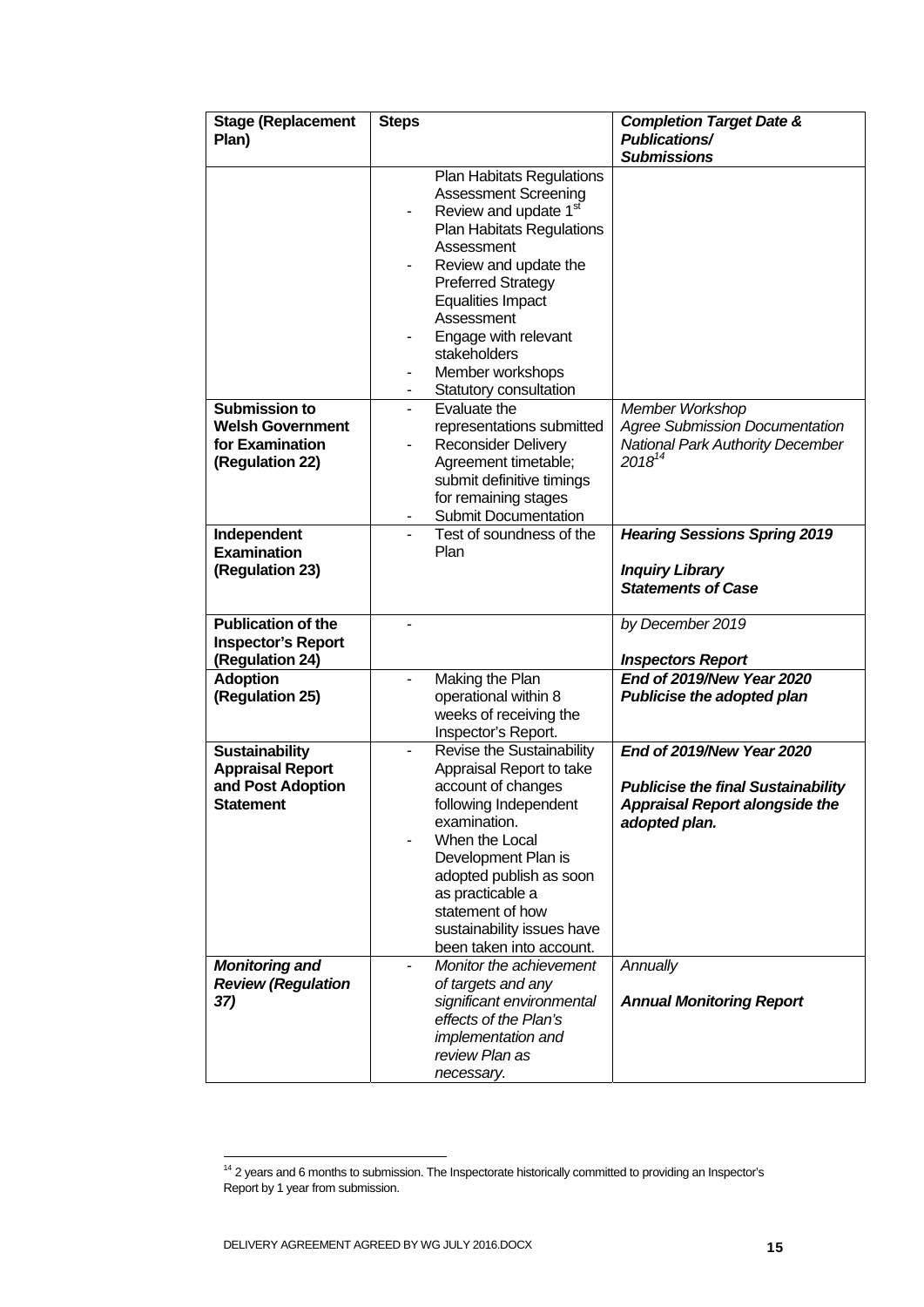44. The Authority has followed the Welsh Government's guidance by estimating a four year timetable for the preparation of the Local Development Plan and considerably less than 4 years anticipated for a replacement plan.<sup>15</sup>

| Website<br>Written notification by email/letter to<br>mailing list consultees (including<br>those listed in Appendix 4)<br>Press release (and public notice in<br>the Pembrokeshire Herald)<br>Web access available at the National<br>Park Authority Offices and public<br>libraries <sup>16</sup><br>Documents available at Newport, St<br>Davids and Tenby Visitor Information<br>Centres.       |
|-----------------------------------------------------------------------------------------------------------------------------------------------------------------------------------------------------------------------------------------------------------------------------------------------------------------------------------------------------------------------------------------------------|
| Website<br>$\overline{\phantom{0}}$<br>Written notification by email/letter to<br>mailing list consultees (including<br>those listed in Appendix 4)<br>Press release (and public notice in<br>the Pembrokeshire Herald)                                                                                                                                                                             |
| Website<br>ä,<br>Written notification by email/letter to<br>mailing list consultees (including<br>those listed in Appendix 4)<br>Press release (and public notice in<br>the Pembrokeshire Herald)<br>Web access available at the National<br>Park Authority Offices and public<br>libraries <sup>17</sup><br>Documents available at Newport, St<br>Davids and Tenby Visitor Information<br>Centres. |
|                                                                                                                                                                                                                                                                                                                                                                                                     |

#### Consultation/Notification methods for each key stage of preparation

#### What resources is the National Park Authority committing to this?

#### Development Plan staff

1

45. Responsibility for the Local Development Plan lies with the Park Direction Service. There are two planners in the team and a Research and Sustainability Officer. The Head of Park Direction Service and the Director of Planning are also planners. They have the support of an administrative support officer.

<sup>&</sup>lt;sup>15</sup> Paragraph 10.2 5 Local Development Plan Manual Edition 2 August 2015

<sup>&</sup>lt;sup>16</sup> The National Park Authority's main office is in Pembroke Dock. Public libraries included are Cardigan, Crymych, Fishguard, Haverfordwest, Milford Haven, Narberth, Newport, Neyland, Pembroke, Pembroke Dock, Saundersfoot, St Clears, St Davids, Tenby.

 $17$  The National Park Authority's main office is in Pembroke Dock. Public libraries included are Cardigan, Crymych, Fishguard, Haverfordwest, Milford Haven, Narberth, Newport, Neyland, Pembroke, Pembroke Dock, Saundersfoot, St Clears, St Davids, Tenby.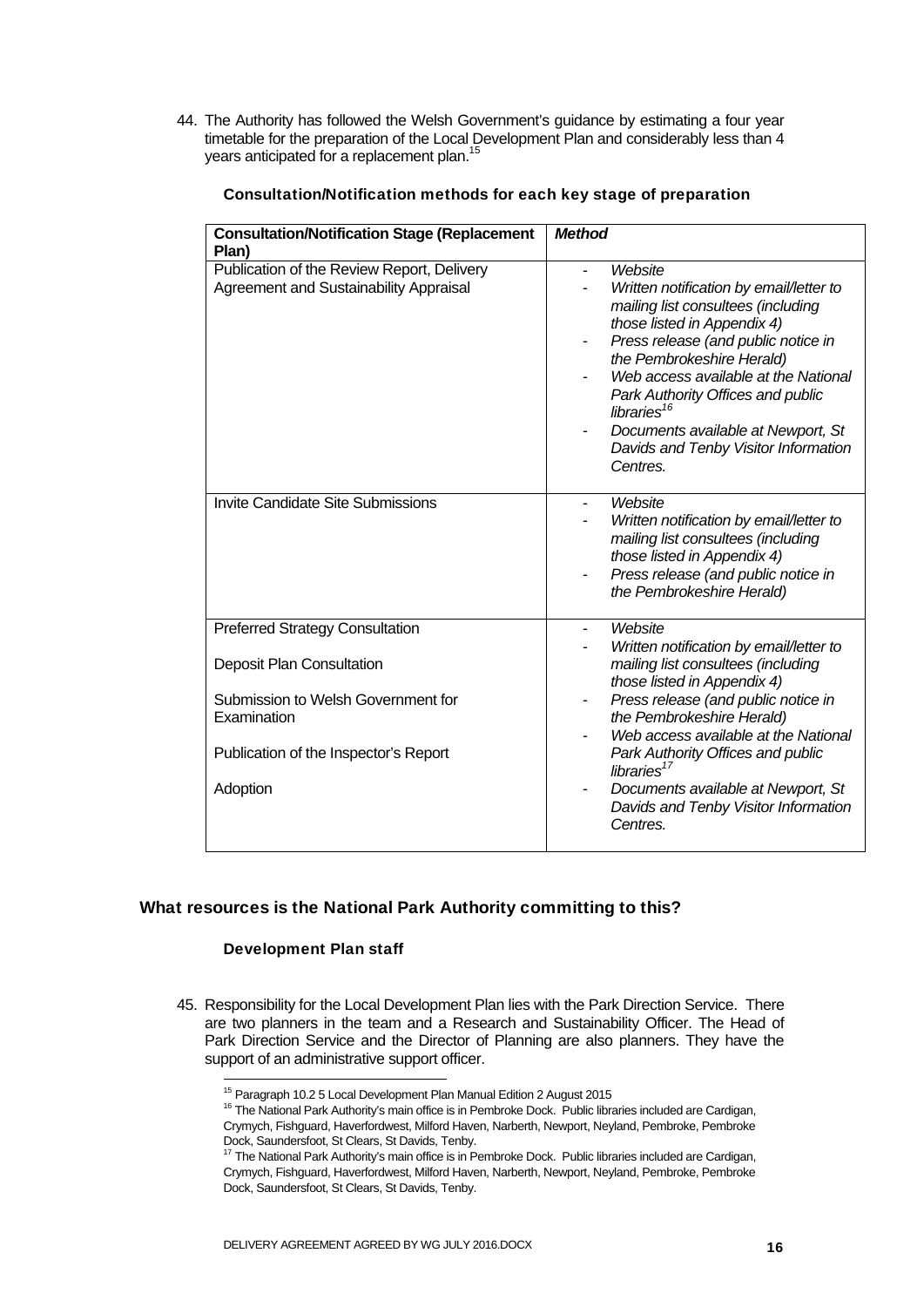#### National Park Authority Members

- 46. The National Park Authority has set in place a series of Member workshops which consists of all Authority Members. The workshops provide an opportunity to discuss the appropriateness of approach being taken in the development of the Delivery Agreement, the Local Development Plan and the various appraisals. The group will also consider all consultation responses prior to them being considered at a National Park Authority Meeting.
- 47. The National Park Authority (18 members) will be responsible for making all the key decisions at each stage in the Plan preparation process.

#### Can anything go wrong with the timetable proposed?

- 48. Despite attempting to plan for every eventuality, obstacles do arise. Issues which may cause difficulties in keeping to the timescale proposed, or implementing the programme of engagement proposed, are set out in Appendix 3.
- 49. Possible mitigation measures are set out in the final column. In spite of best intentions, it is still proposed that a tolerance level of two months be built into the timetable proposed, to allow for slippage without formal amendment to the Delivery Agreement.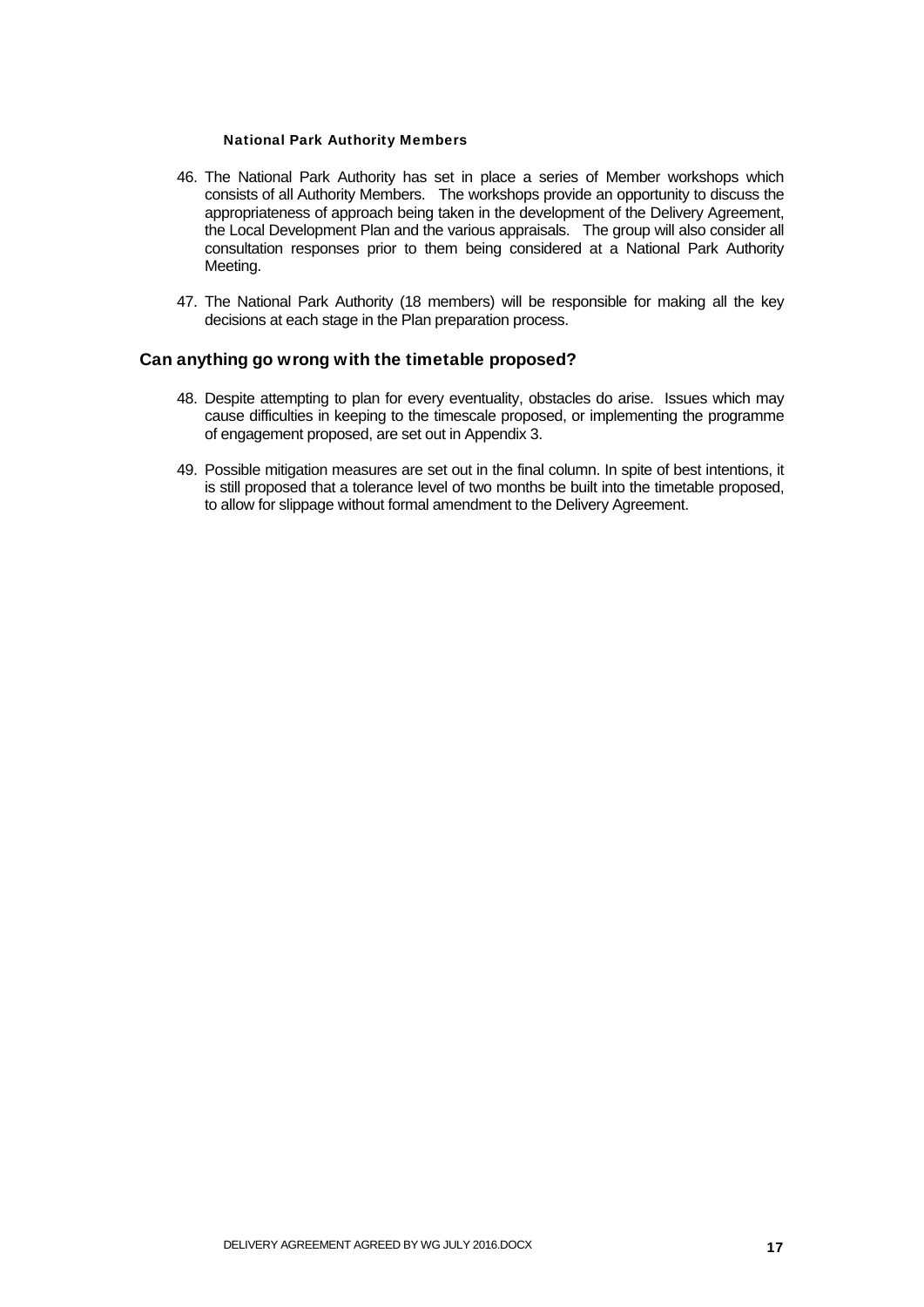### 3. Community Involvement Scheme

#### The Local Development Plan team and decision making structure

50. Officers within the Authority are required to:

- Ensure the Local Development Plan revision process is carried out in accordance with the relevant legislation and best practice.
- Make the best use of available resources.
- Prepare and maintain an up to date evidence base for the revision process and identify key contextual changes that have occurred since the adoption of the first Plan.
- Actively engage with many different groups and bodies as described below throughout the revision process.
- Consolidate outcomes of this engagement, together with the evidence base and make policy recommendations for the Replacement Plan throughout the various stages to accord with the Planning Inspectorate Tests of Soundness (See Appendix 1).
- Report findings and recommendations to members of the National Park Authority for approval at each key stage and carry out actions as instructed.
- Conduct workshops to brief Members and consultees of key stages, discuss findings and policy recommendations.
- 51. The Members of the National Park Authority are required to:
	- Act in the best interests of the National Park as a whole.
	- Provide Sounding Board Panel advice for Officers during the preparation of key revision documents and policy options.
	- Consider the recommendations of Officers at key stages of the revision process and make decisions on behalf of the Authority
- 52. Formal approval by the National Park Authority will be required at key revision stages including the Review Report, Delivery Agreement, the Preferred Strategy, Deposit proposals and final adoption.
- 53. Any proposed change in policy will be subject to public consultation in compliance with national policy, guidance and regulation. Policies can be ultimately added, amended or deleted from the Plan by the appointed Inspector, who will examine the soundness of the Replacement Plan. The Authority will follow the advice provided in paragraph 2.8 of Planning Policy Wales Edition 8 January 2016 when considering the status of the emerging replacement Plan.

#### Why get involved?

- 54. Any organisation that has an impact on people, partner organisations and communities knows their active and willing support makes all the difference. It is important that we understand what is important to the community and what sort of place we collectively think the National Park should be. From identifying issues to helping ensure a project or plan is put into practice, effective community involvement plays a key part in the process.
- 55. The production of a Replacement Local Development Plan provides an opportunity for the Authority to fine tune its engagement process, to draw upon lessons learnt from the original Local Development Plan production in order to maximise the effectiveness of community involvement from available resources.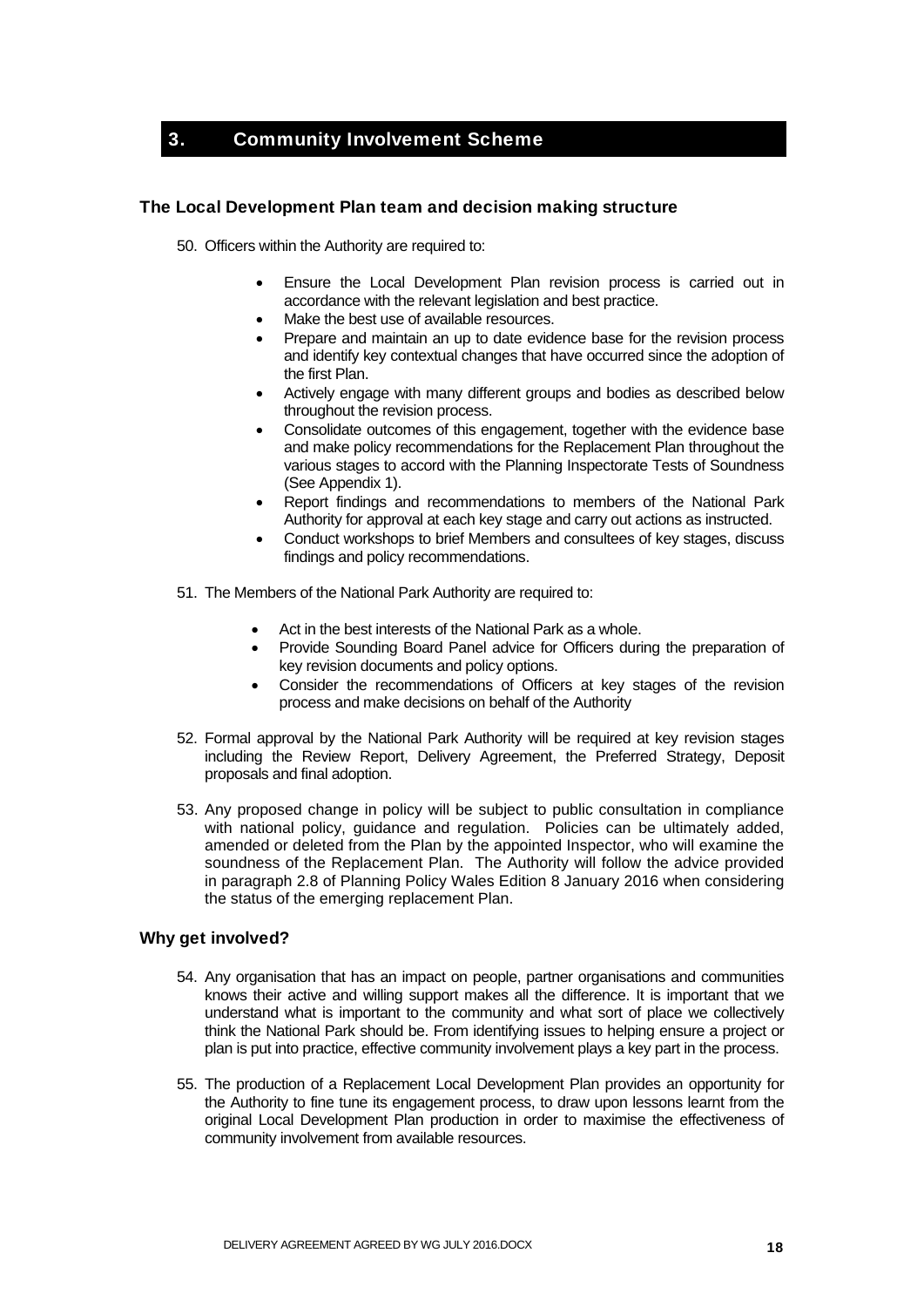#### What principles of engagement can you expect from us?

- 56. The Authority has signed up to the National Principles for Public Engagement<sup>18</sup>. The following principles of community and stakeholder engagement are fundamental to the successful delivery of this plan:
	- We will seek to make the process, strategy and policy proposals and decision making process as accessible and easily understood as possible.
	- We will seek to make the best use of existing information and networks to avoid duplication and consultation fatigue.
	- We are committed to ensuring that we communicate and consult with all sections of the community, including those who have not traditionally participated in plan production, using a range of appropriate approaches to maximise effectiveness.
	- We are committed to ensuring that feedback is reported, and is an integral part of our decision making processes.
	- The inputs and outputs of all our engagement measures will be public information.
	- We will aim to build a consensus whilst remaining realistic, recognising that a consensus is more likely when developing options rather than when writing the detailed policies of the Plans; when aiming to agree on what the main issues are rather than how to respond; and when agreeing what needs to be developed rather than where it is developed.
	- We will aim to outline clearly where there are opportunities for local discretion and where there is a need to respect national policy and statutory designations.

#### What will we need from you?

- 57. The Authority will need those participating in the process to disclose information of relevance to the development plan in so far as they are able, in the specified timescales laid down in the Delivery Agreement. This is critical in order to ensure an equitable, transparent and open exchange of information to inform policy development. The Authority will expect people and organisations to keep us up to date with any changes in contact details.
- 58. Everyone making representations on the Local Development Plan will be encouraged to relate their comments to the tests of soundness (Appendix 1).

#### Bilingual Engagement

- 59. Bilingual engagement will be carried out in accordance with the Welsh Language Standards<sup>19.</sup>
	- The Authority welcomes correspondence in Welsh or English and correspondents will receive a reply in the language of the original letter. Corresponding in Welsh will not lead to delay in processing your comments.
	- All standard letters, comments forms, newsletters and public notices will be bilingual.
	- All National Park Authority policy and guidance publications will be bilingual.
	- All National Park Authority publicity and advertising material will be bilingual.
	- All meetings, whether formal or informal, will be conducted bilingually where requested beforehand.

<sup>&</sup>lt;sup>18</sup> Participation Cymru National Principles for Public Engagement:

http://www.participationcymru.org.uk/national-principles

<sup>&</sup>lt;sup>19</sup> Welsh Language Standards (Welsh Ministers, County and County Borough Councils, and National Park Authorities) Regulations 2015: http://gov.wales/docs/dcells/consultation/141106-regulations-welsh-languagestandards-en.pdf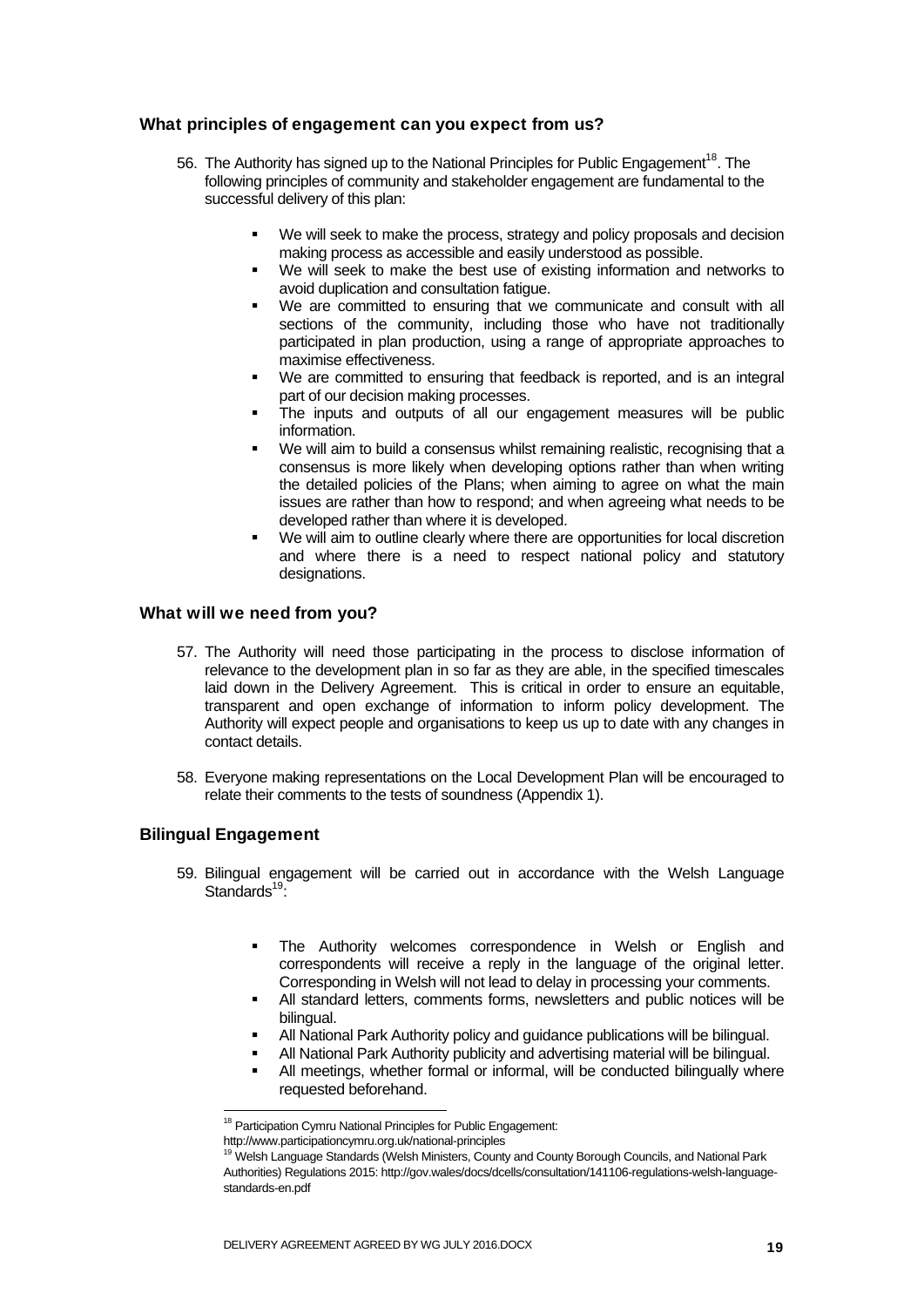#### Who will be involved and how?

- 60. We will be using a variety of ways to ensure we make contact with people and that they stay in touch with us throughout the process identified in the Local Development Plan Timetable (Chapter 2).
- 61. Consultees are organised into different groups<sup>20</sup>, for which different methods of engagement are considered most appropriate in order to maximise the benefits from available resources. Please note that each group is not mutually exclusive and individuals or organisations are likely to be represented as part of more than one group during different stages of the process.

#### The General Public

- 62. This can be any member of the public in Pembrokeshire and beyond. Individuals, businesses, organisations and groups can become involved by commenting at the key stages in the process. These will be, on the draft Review Report and its supporting documentation, draft Delivery Agreement, the Pre-Deposit Consultation Stage, Deposit Plan and at the Examination.
- 63. The Authority has no statutory requirement to consult the general public on the Review Report or Delivery Agreement, however in the interests of early and continued engagement, it is considered important to do so.
- 64. In order to capture the maximum publicity to interested members of the public, (who are not on the direct mailing group explained below) there will be publicity on the National Park Authority's website on progress made and when representations can be made.
- 65. Role The general public help the Authority develop detailed local knowledge of specific areas within the National Park. Individuals with detailed knowledge and experience of certain topics relevant for the Local Development Plan can serve as a key source of information for the Authority. The public will also act as a sounding board for how policy recommendations, site allocations and other detailed proposals will be received and the reasons for public support or objection.

#### The Direct Mailing Group

- 66. Any individual, organisation, or group can be added to the National Park Authority's Direct Mailing List so that they can be automatically kept informed at all subsequent stages of the process. All those falling within consultee groups below are included on the mailing list.
- 67. To be kept directly informed of progress and opportunities to comment the public can email devplans@pembrokeshirecoast.org.uk giving contact details or telephone 01646 624 800 and ask to be put through to Park Direction. Our contact with you will be by direct mailing (or emailing, if you prefer) of details on consultations taking place or newsletters on progress made to date.
- 68. All those who submit representations during the statutory consultation periods will be added to the Direct Mailing List*.*

 $20$  See Annex B of the Local Development Plan Manual Edition 2 August 2015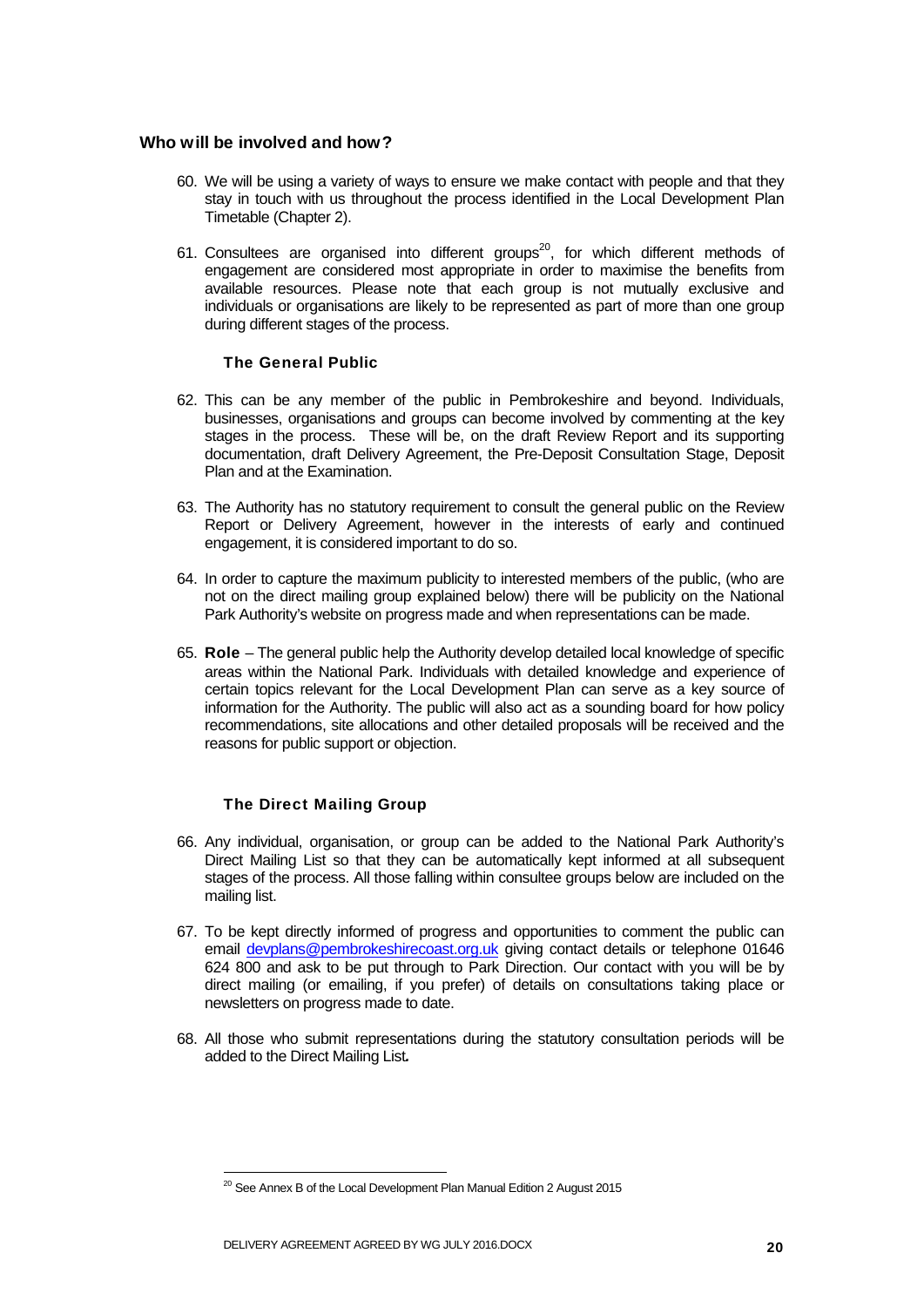#### Seldom Heard Groups<sup>21</sup>

- 69. These are the groups that traditionally have not taken part to any great extent in preparing Plans and extra efforts will be required to encourage these people or groups to be involved. This will be achieved by using already established forums, wherever possible.
- 70. It is recognised that some who are seldom heard may not have any associations with existing forums. We will continue to look for opportunities to reach as many facets of our community as possible subject to the amount of time and resources that can be reasonably dedicated to this.
- 71. The National Park Authority will target, in particular, the following seldom heard groups.
	- Voluntary and youth organisations operating in Pembrokeshire through liaising directly with Pembrokeshire Association of Voluntary Services – See Appendix 4 Consultation Groups' for the types of organisations and groups represented.
	- Gypsy Traveller Community through liaising with the Pembrokeshire County Council's Gypsy Traveller Accommodation Assessment Group including attending meetings when appropriate.
	- Farmers through liaising directly with Pembrokeshire Sustainable Agriculture Network (PSAN) Steering Group including attending meetings when appropriate. See Appendix 4 Consultation Groups' for the types of organisations and groups represented.
- 72. Role Those who are engaged will be provided with an opportunity to voice the aspirations, requirements or concerns for those groups of people who do not traditionally engage with the Local Development Plan process. Active engagement from these groups will help the Authority consider the impacts of its proposals upon society as a whole.

#### Community and Town Councils<sup>22</sup>

- 73. The Authority will seek to engage directly with Community and Town Councils at appropriate stages. This will include holding two sets of workshops:
	- The first to raise awareness of Local Development Plan review focussing on the draft Review Report and draft Delivery Agreement and the site selection process.
	- The second set will focus on discussion of the areas of change included in the Local Development Plan Preferred Strategy and the selection of sites that fit with the Preferred Strategy prior to Pre – Deposit Consultation.
- 74. The Authority intends to utilise the networking capabilities of Town and Community Councils to disseminate information throughout the National Park communities and to encourage engagement in their respective areas.
- **75.** Role Town and Community Councils and their Councillors can provide a central source of information for their local communities, they can help to raise awareness of the revision process and relay local views and opinions back to the Authority.

<sup>&</sup>lt;sup>21</sup> See Appendix 4 for list.

 $22$  See Appendix 4 for list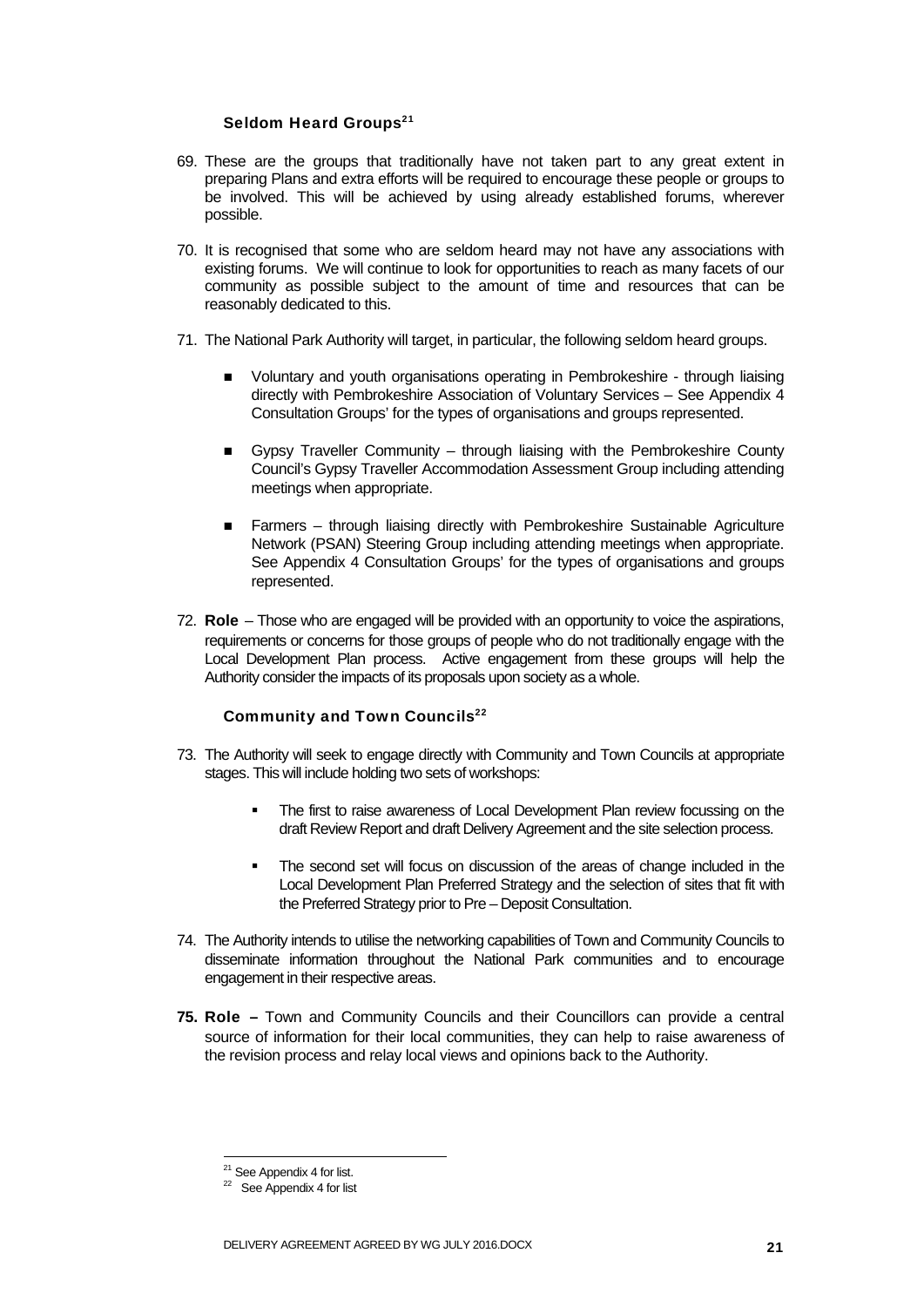#### 'Specific Consultation Bodies' and 'UK Government Departments' 23

- 76. These consultees (Groups B2 and B3 within the Local Development Plan Manual 2015) comprise those bodies with specific functions that apply within the National Park, for example Dwr Cymru as the local water undertaker. The Authority also needs to consult UK Government Departments where aspects of the plan appear to affect their interests.
- 77. These consultees will be provided with an opportunity to comment at key formal (statutory) stages in Plan preparation. Some of these groups will also be important members of other stakeholder groups (See Appendix 4 Consultation Groups').
- 78. An appearance at the Examination Hearings may also be invited by the Inspector even if the statutory consultee had not raised an objection or wished to appear at Inquiry.
- 79. Role consultees in this group will be able to provide detailed, professional advice on the Replacement Plan proposals, identify potential conflicts with their respective duties, the suitability and deliverability of sites for development, unforeseen conflicts with other legislation and so on.

### . General Consultation Bodies and Other Consultees<sup>24</sup>

- 80. 'General Consultation Bodies' include voluntary bodies whose activities benefit the National Park, those which represent the interests of different racial, religious, ethnic, national or disabled groups in the National Park, as well as those which represent the interests of persons carrying on business and those which represent the interests of Welsh culture. This group for example includes National Farmers Union of Wales, Wales Pensioners etc.
- 81. 'Other Consultees' are those which do not necessarily fall within the above categories listed for general consultation bodies, but still have an interest in the National Park which may be affected by the Local Development Plan. This group for example includes the National Trust, British Geological Survey, Pembrokeshire Coastal Forum etc.
- 82. These bodies will be provided with an opportunity to comment at key formal (statutory) stages. Some of these groups will also be important members of other stakeholder groups (See Appendix 4 Consultation Groups').
- 83. Role Similar roles to those identified above depending on the nature of the body being represented. Many of the bodies within these two groups will be expected to disseminate information amongst their own membership bodies to maximise the Authority's outreach with the available resources.

#### Key Stakeholders<sup>25</sup>

- 84. For the replacement Local Development Plan, given that it is anticipated that the strategy will predominantly remain intact, it is intended that individual liaison including meetings will be set up with relevant stakeholders to discuss areas of change in advance of formal consultation. These stakeholders include:
	- Neighbouring authorities
	- **Welsh Water**
	- **Natural Resources Wales**
	- Welsh Government
	- Pembrokeshire Business Panel

-

<sup>&</sup>lt;sup>23</sup>. See Appendix 4 for list.

<sup>&</sup>lt;sup>24</sup> See Appendix 4 for list

 $25$  See Appendix 4 for list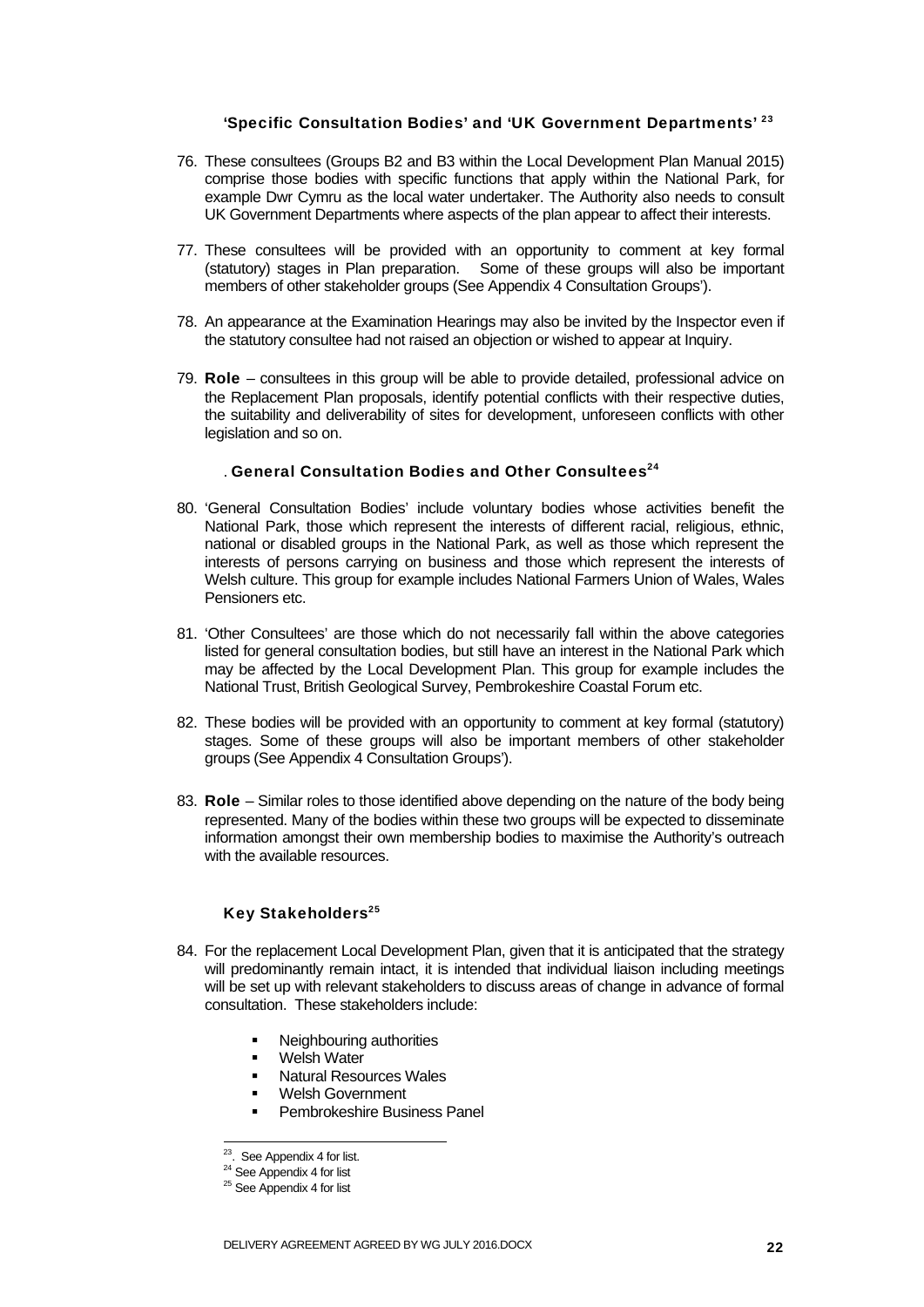- **Public Service Board**
- Pembrokeshire Sustainable Agriculture Group
- Affordable Housing Group for Pembrokeshire
- Pembrokeshire Community Energy Network
- Pembrokeshire Coastal Forum
- Home Builders Federation
- Destination Pembrokeshire Partnership

Stakeholder's details are also entered on the direct mailing list.

#### Developers and Agents and those proposing sites for development

- 85. Anyone with an interest in land who considers it would be appropriate for development can provide details to the Park Direction Service during the Pre-Deposit engagement Candidate Site stage. A Candidate Site submission form will be placed on our website: www.pembrokeshirecoast.org.uk along with guidance for completion.
- 86. These details will be entered into a Candidate Site Register. The Candidate Site Register will be made public alongside the Local Development Plan Preferred Strategy consultation.
- 87. Any site submitted prior to the publication of the Pre-Deposit Consultation of the Plan will be assessed by the Authority against criteria for site selection. The criteria for site selection will be prepared at the pre-deposit participation stage. A list of sites on the register that would be compatible with the Authority's Preferred Strategy will be published for comment.
- 88. It is vital that the promoters of potential sites appreciate that bringing them forward after the preferred strategy stage will mean that it is unlikely they can be considered for inclusion in the plan. It should be made clear that the candidate site call is the appropriate time to submit sites so that sufficient consultation can take place to inform the examination process. (Local Development Plan Manual Edition 2, paragraph 5.3.4.3).
- 89. If there has been a material change in circumstances affecting a previously rejected site, or a completely new site is put forward, it is the responsibility of the proponent to test the effects of their site using the Local Planning Authority Sustainability Appraisal framework. (Local Development Plan Manual Edition 2, paragraph 6.5.1.5).
- 90. Following Preferred Strategy consultation there will be no vetting process to ensure that submissions are satisfactory in terms of Sustainability Appraisal: any vetting will take place as part of the examination before the Inspector since the Sustainability Appraisal is part of the evidence base that should support the policies and proposals in the deposit Local Development Plan. If a new or alternative site has not been subject to any Sustainability Appraisal, it is unlikely that the Inspector will be in a position to recommend its inclusion in the Local Development Plan. (Local Development Plan Manual Edition 2, paragraph 6.5.1.6)
- 91. At Deposit stage consultation where any statutory processes have not been undertaken for sites submitted late in the preparation process, the Inspector's report would not be able to recommend their inclusion in the Local Development Plan. Furthermore, if such a change would make the Local Development Plan unsound, the Inspector would not be able to recommend in its favour. It is therefore the responsibility of those promoting such changes to show that the proper procedures have been undertaken and to provide the necessary evidence to demonstrate that the plan would be sound if the site were to be included. This would include the site's compatibility with the Sustainability Appraisal. (Local Development Plan Manual Edition 2, paragraph 7.4.4.7)
- 92. Respondent's details will also be entered on the direct mailing list.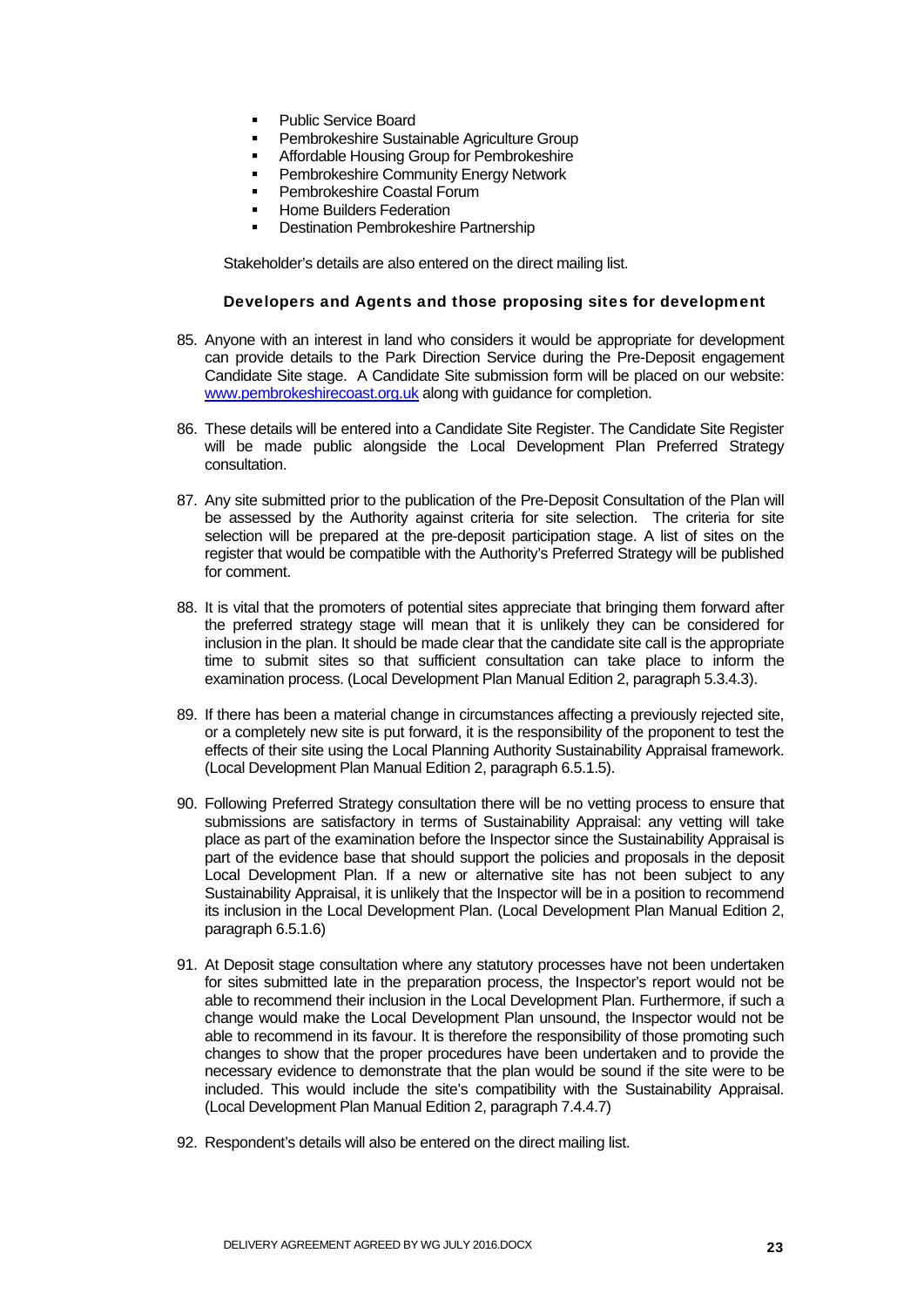#### What feedback should you expect?

- 93. At the conclusion of significant stages in the revision process feedback will be provided on representations made by:
	- **Acknowledgement letter or e-mail providing contact details and details on how the** Authority will deal with the representation. Advice on how late representations will be treated is set out in the next section.
	- A report of consultations with Officer responses after each consultation period will be made publically available. Respondents will be advised when the report of consultations is available.
	- Petitions received will be acknowledged in the same way to the presenter of the petition.

The Authority's website: www.pembrokeshirecoast.org.uk will also provide regular updates.

#### Late Representations

- 94. The Authority will only consider representations made in accordance with the relevant public notice for the consultation period. This means sending representations in writing to the National Park Authority or by email by the closing date specified in the notice.
- 95. To be logged as 'duly made' as a Local Development Plan representation they must specify the matters to which they relate at Pre-Deposit Consultation stage. At the Deposit Stage they should specify the matters to which they relate and the change being sought, the grounds on which they are made and, wherever possible, the test(s) of soundness to which they relate.
- 96. Advice on site submissions is provided under 'Developers and Agents and those proposing sites for development.'
- 97. Objections should specify the change sought, the grounds on which they are made and wherever possible the tests(s) of soundness to which they relate.
- 98. Duly made objections at Deposit Stage can be considered at Inquiry. Representations made at Pre-Deposit Stage are not considered by the Inspector.
- 99. If a representation is received later than the closing date and there was a clear attempt in good faith to submit in time the submission may still be considered as 'duly made' provided that appropriate objective evidence of posting or delivery is supplied to the reasonable satisfaction of the Authority.
- 100. Those who have a statutory right to appear before, and be heard by, the examination Inspector (i.e. objectors, those who seek a change to the plan – under Section 64(6) of the 2004 Act) may pursue their objections by using the written representation procedure if they do not wish to appear at the examination. Objections pursued in this way carry as much weight with Inspectors as those made orally at examination. (Local Development Plan Manual Edition 2 paragraph 7.4.4.2)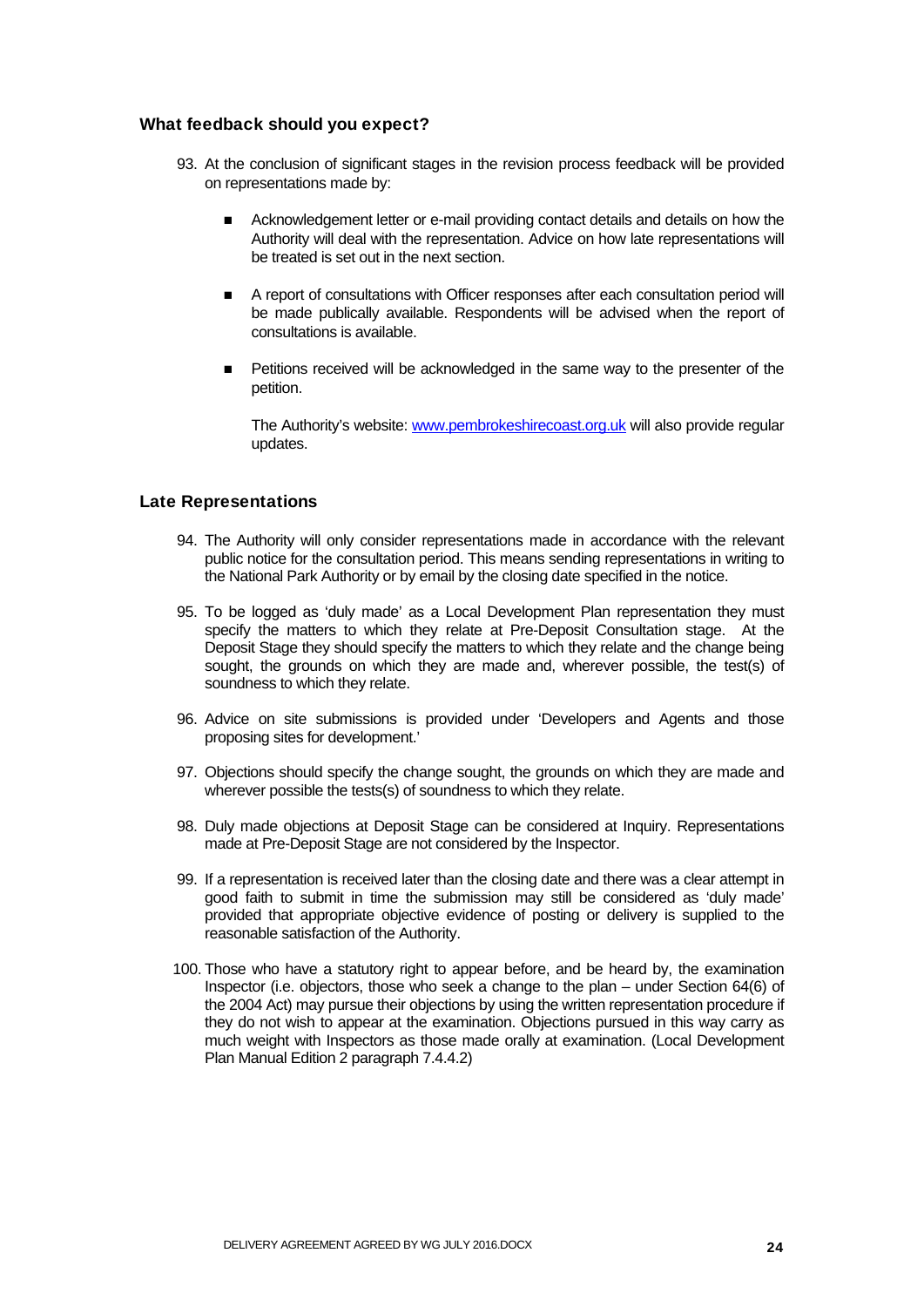## 4. Monitoring and Review

#### Delivery Agreement

101. The Delivery Agreement will be reviewed if:

- The Plan preparation process falls behind schedule (i.e. over 2 months)
- If significant changes are required to the Community Involvement Scheme
- **If significant changes occur in the resources available to carry out Plan** preparation
- 102. Achieving the objectives of the Delivery Agreement will be assessed through each stage of the Plan's preparation.
- 103. Within 3 months of close of the Deposit an updated timetable turning the indicative timings into definitive timings for the remaining stages will be submitted to the Welsh Government for agreement.

### Local Development Plan

- 104. A major review of the Local Development Plan must be undertaken four years following first adoption.
- 105. Annual monitoring reports for the Local Development Plan will be submitted by the  $31<sup>st</sup>$ of October each year to the Welsh Government covering performance for the previous financial year (ends in March). The reports will be made available on the Authority's website and any critical issues that arise will feed into a review of the Plan.
- 106. The Authority will consult annually on each Monitoring Report, the results of which will feed into the production of the following Monitoring Report.
- 107. A review of the Local Development Plan could mean a replacement Local Development Plan is needed or it requires alteration. A Review Report will be prepared within six months of a decision on the need for review of the Local Development Plan. A revision or partial revision will also require changes to the Delivery Agreement in consultation with the Welsh Government.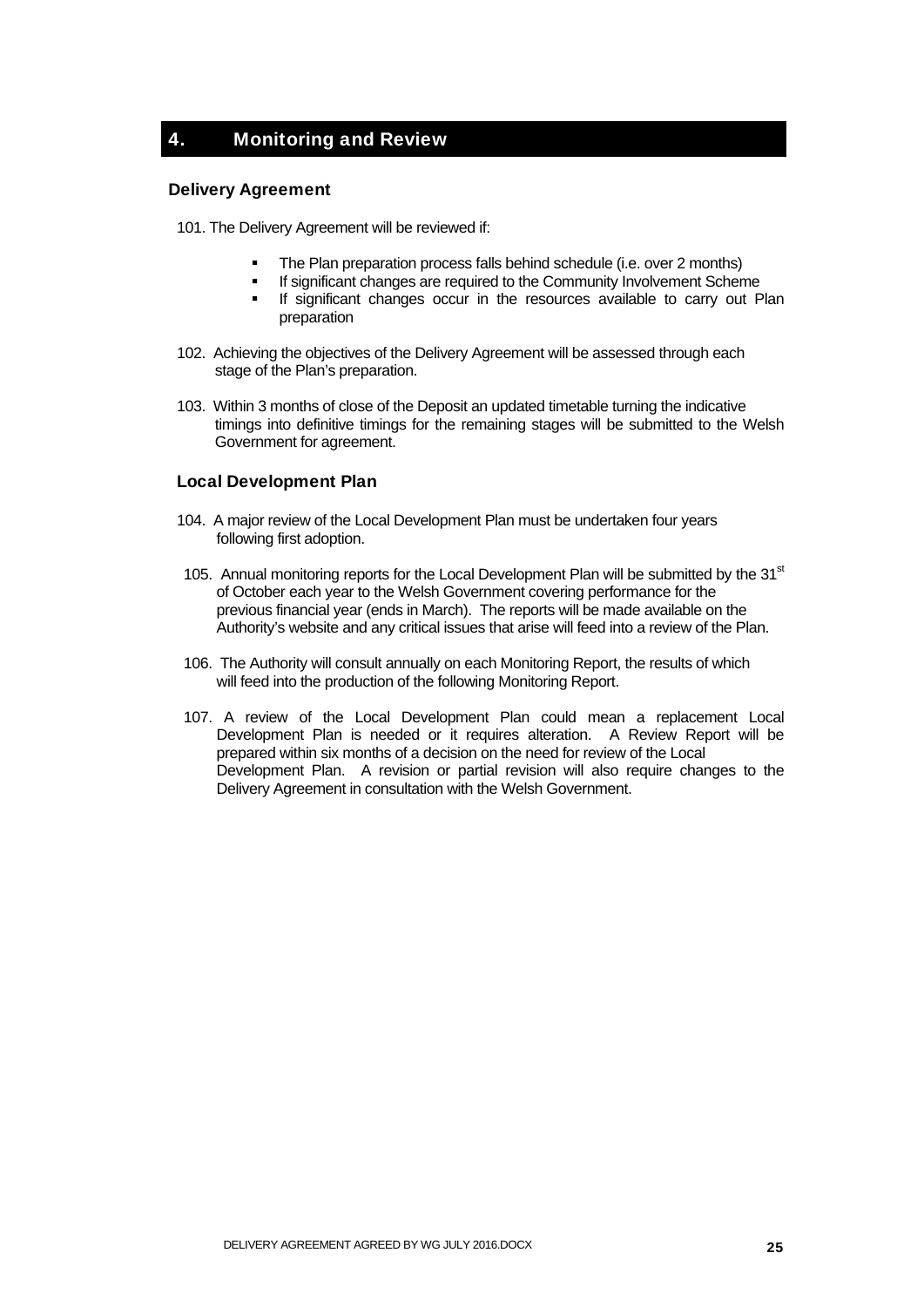## 5. What happens next with this document?

- 108. This document has been informed by a public consultation exercise. The National Park Authority has considered all responses received to the consultation The Authority approved the Delivery Agreement in June 2016.
- 109. Once agreed by Welsh Ministers, the approved Delivery Agreement will form a binding document for the Local Development Plan revision.
- 110. All those who participated will be given feedback.

## 6. Useful Contacts

#### National Park Authority

For further information you can contact:

Richard James **(Local Development Plan)**  Sarah Middleton **(Local Development Plan)**  Martina Dunne **(Local Development Plan)** 

#### Phillip Barlow **(Sustainability Appraisal)**

Pembrokeshire Coast National Park Authority Llanion Park Pembroke Dock Pembrokeshire SA71 6DY

Phone:

01646 624 800

Fax:

01646 689076

Email:

devplans@pembrokeshirecoast.org.uk

website: www.pembrokeshirecoast.org.uk

#### Planning Aid

Planning Aid is a voluntary service linked to the Royal Town Planning Institute, offering free, independent and professional advice on town planning matters to community groups and individuals who cannot afford to employ a planning consultant. The contact details are:

- Ring: 029 2062 5000
- Email via website on http://www.planningaidwales.org.uk/contact-us/
- Or write: Planning Aid Wales, First Floor, 174 Whitchurch Road, Heath, Cardiff. CF14 3NB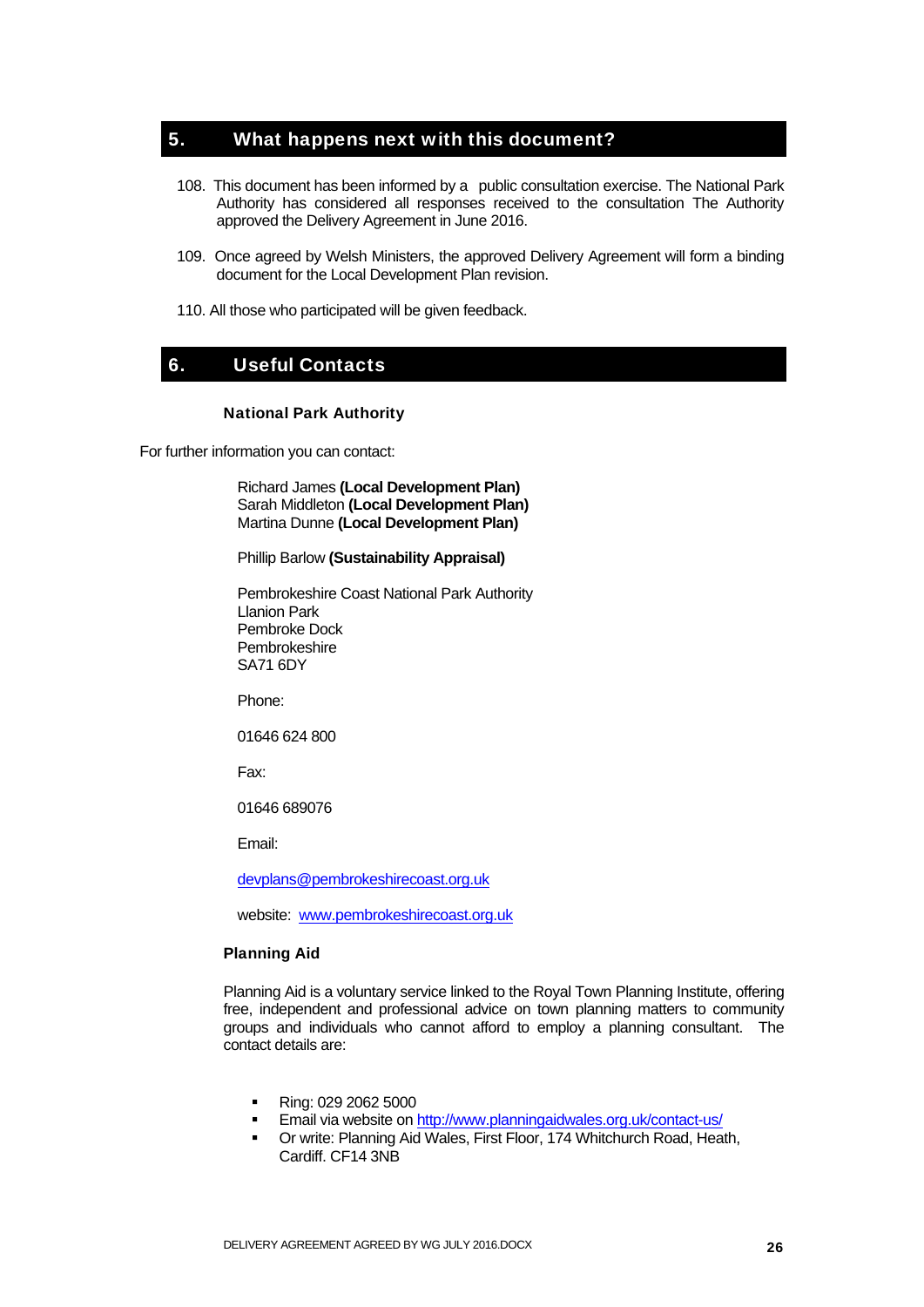## Appendix 1 'Soundness Tests'

- a) The fundamental concept of the Local Development Plan system is that the plan is the product of a thorough and comprehensive process of engagement with the community, where the planning authority has refined the options to produce what it considers to be a sound plan. The presumption will therefore be that the Local Development Plan is sound unless it is shown to be otherwise as a result of evidence considered at the examination.
- b) Consequently those who object will need to show why the plan is not sound. Everyone making representations on the Local Development Plan will be encouraged to relate their comments to the tests of soundness.
- c) Nonetheless, it is the responsibility of the appointed Inspector at the examination stage, to consider the soundness of the plan as a whole. Whilst Inspectors will still consider individual objections it will be on the basis of how these address the plan's overall soundness.
- d) The examination will take the form of a public discussion where the issues to be discussed will be identified in advance by the Inspector and participants invited to contribute. Different types of procedures will be used but mostly round table discussions or hearings. Formal hearings may be used if the Inspector considers this necessary and appropriate. The Inspector will decide on the appropriate procedure with the presumption that it will be informal.
- e) The tests of soundness relate to three areas:
- Does the plan fit? (i.e. is it clear that the LDP is consistent with other plans?)
- Is the plan appropriate? (i.e. is the plan appropriate for the area in light of the evidence?)
- Will the plan deliver? (i.e. is it likely to be effective?)

More information on the tests of soundness can be found on the Inspectorate's website http://planninginspectorate.gov.wales/?skip=1&lang=en in a document entitled 'Local Development Plan Examinations: Procedure Guidance (August 2015)'.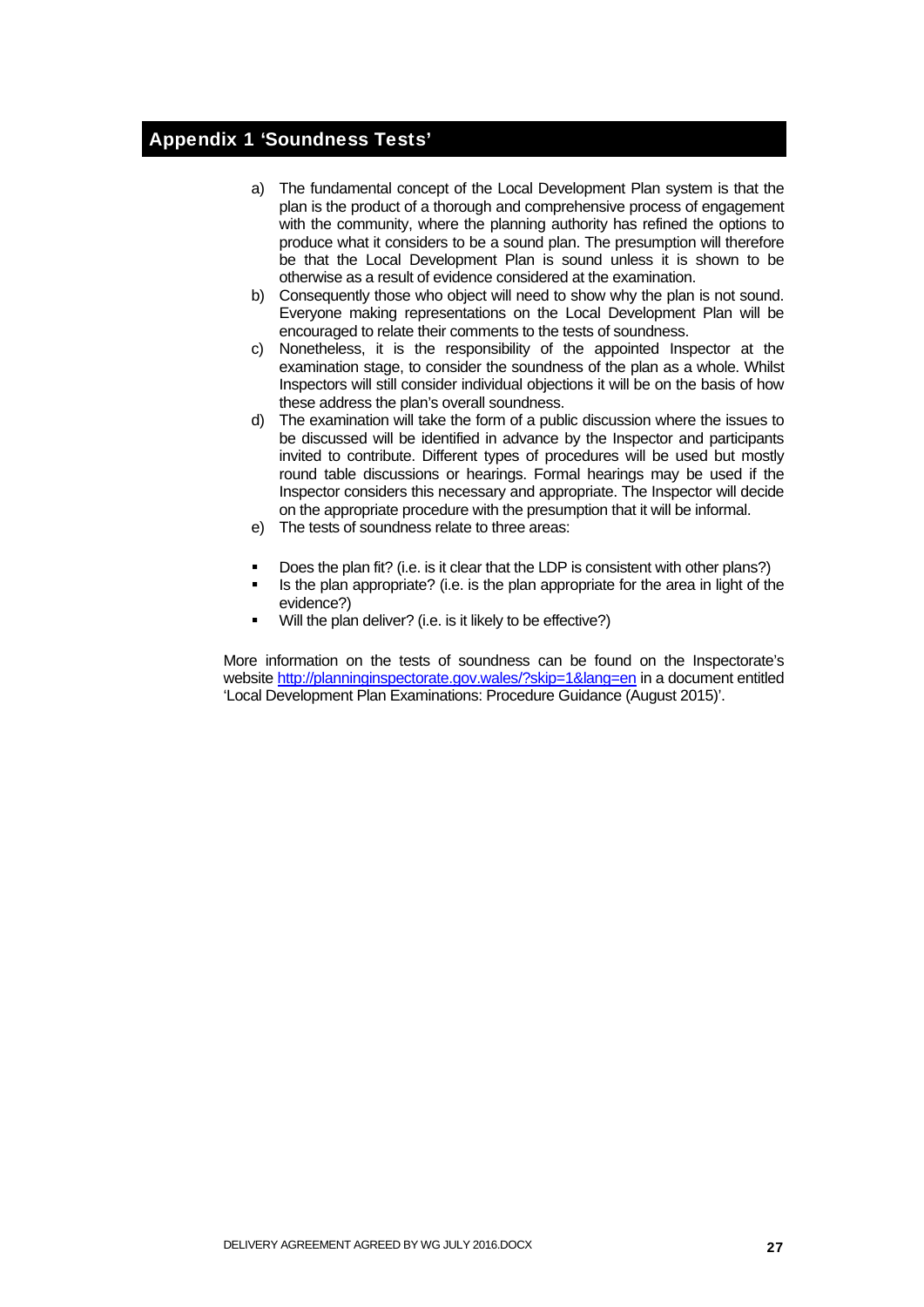## Appendix 2 'Population Profile'

### Population by age group and gender

Total estimated population 22,847, 49.12% male and 50.88% female (base on the 2013 mid-year population estimates for National Parks).



## Economic activity (percentage of population aged 16-74)

|                              | <b>Pembrokeshire</b><br><b>Coast National</b><br><b>Park</b> | <b>Pembrokeshire</b> | <b>Wales</b> |
|------------------------------|--------------------------------------------------------------|----------------------|--------------|
| <b>Economically active</b>   |                                                              |                      |              |
| Total                        | 65.4%                                                        | 65.9%                | 65.7%        |
| <b>Employees</b>             | 41.7%                                                        | 46.2%                | 49.5%        |
| Self-employed                | 19.0%                                                        | 13.5%                | 8.6%         |
| Unemployed                   | 2.9%                                                         | 4.0%                 | 4.3%         |
| Full-time student            | 1.8%                                                         | 2.2%                 | 3.3%         |
| <b>Economically inactive</b> |                                                              |                      |              |
| Total                        | 34.5%                                                        | 34.0%                | 34.2%        |
| Retired                      | 21.4%                                                        | 18.7%                | 16.1%        |
| <b>Student</b>               | 3.7%                                                         | 3.8%                 | 6.0%         |
| Looking after home/family    | 3.3%                                                         | 4.3%                 | 3.8%         |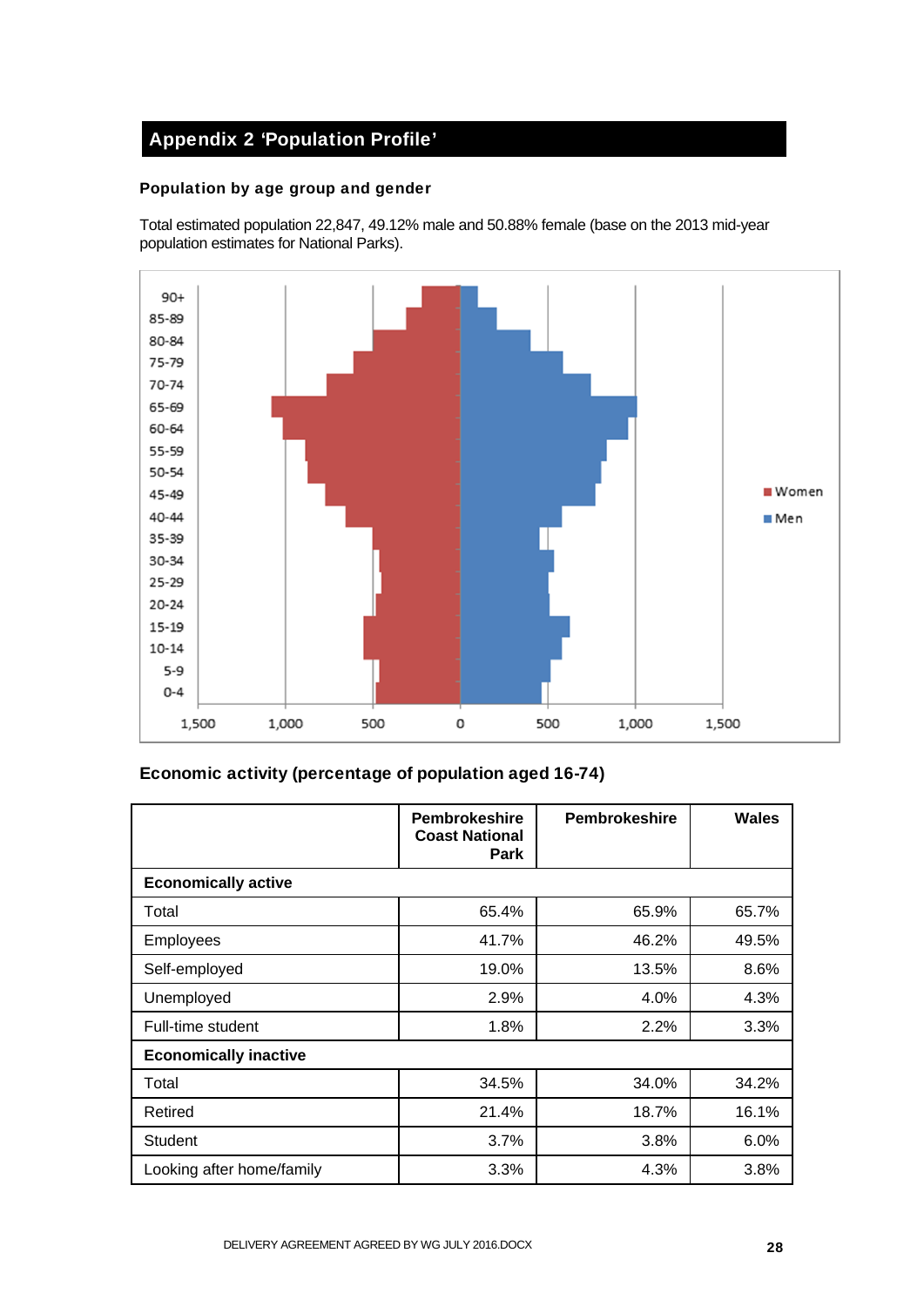| Permanently sick/ disabled | 4.4% | 5.3% | 6.3% |
|----------------------------|------|------|------|
| Other                      | 7%   | .9%  | 2.0% |

(census 2011 update).

## Industry of employment (percentage of population aged 16-74)

|                                                                           | <b>Pembrokeshire</b><br><b>Coast National</b> |                      |       |
|---------------------------------------------------------------------------|-----------------------------------------------|----------------------|-------|
| <b>Industry</b>                                                           | Park                                          | <b>Pembrokeshire</b> | Wales |
| Agriculture, forestry and fishing                                         | 6.2%                                          | 4.7%                 | 1.7%  |
| Mining and quarrying                                                      | 0.5%                                          | 0.5%                 | 0.2%  |
| Manufacturing                                                             | 6.5%                                          | 7.6%                 | 10.5% |
| Electricity, gas, steam and air<br>conditioning supply                    | 0.5%                                          | 0.7%                 | 0.8%  |
| Water supply; sewerage, waste<br>management and remediation<br>activities | 0.4%                                          | 0.7%                 | 0.9%  |
| Construction                                                              | 9.5%                                          | 10.7%                | 8.2%  |
| Wholesale and retail trade; repair of<br>motor vehicles and motor cycles  | 13.5%                                         | 15.7%                | 15.6% |
| Transport and storage                                                     | 3.3%                                          | 4%                   | 3.9%  |
| Accommodation and food service<br>activities                              | 13.9%                                         | 8.7%                 | 6.2%  |
| Information and communication                                             | 1.5%                                          | 1.2%                 | 2.3%  |
| Financial and insurance activities                                        | 1.2%                                          | 1.3%                 | 3.1%  |
| Real estate activities                                                    | 1.3%                                          | 1.2%                 | 1.2%  |
| Professional, scientific and technical<br>activities                      | 4.8%                                          | 4.1%                 | 4.3%  |
| Administrative and support service<br>activities                          | 4.1%                                          | 3.6%                 | 4%    |
| Public administration and defence;<br>compulsory social security          | 5.5%                                          | 9.3%                 | 7.9%  |
| Education                                                                 | 9.7%                                          | 7.4%                 | 10.1% |
| Human health and social work<br>activities                                | 11.4%                                         | 13.4%                | 14.5% |
| Other                                                                     | 6.1%                                          | 5.2%                 | 4.5%  |

**Data source: 2011 Census**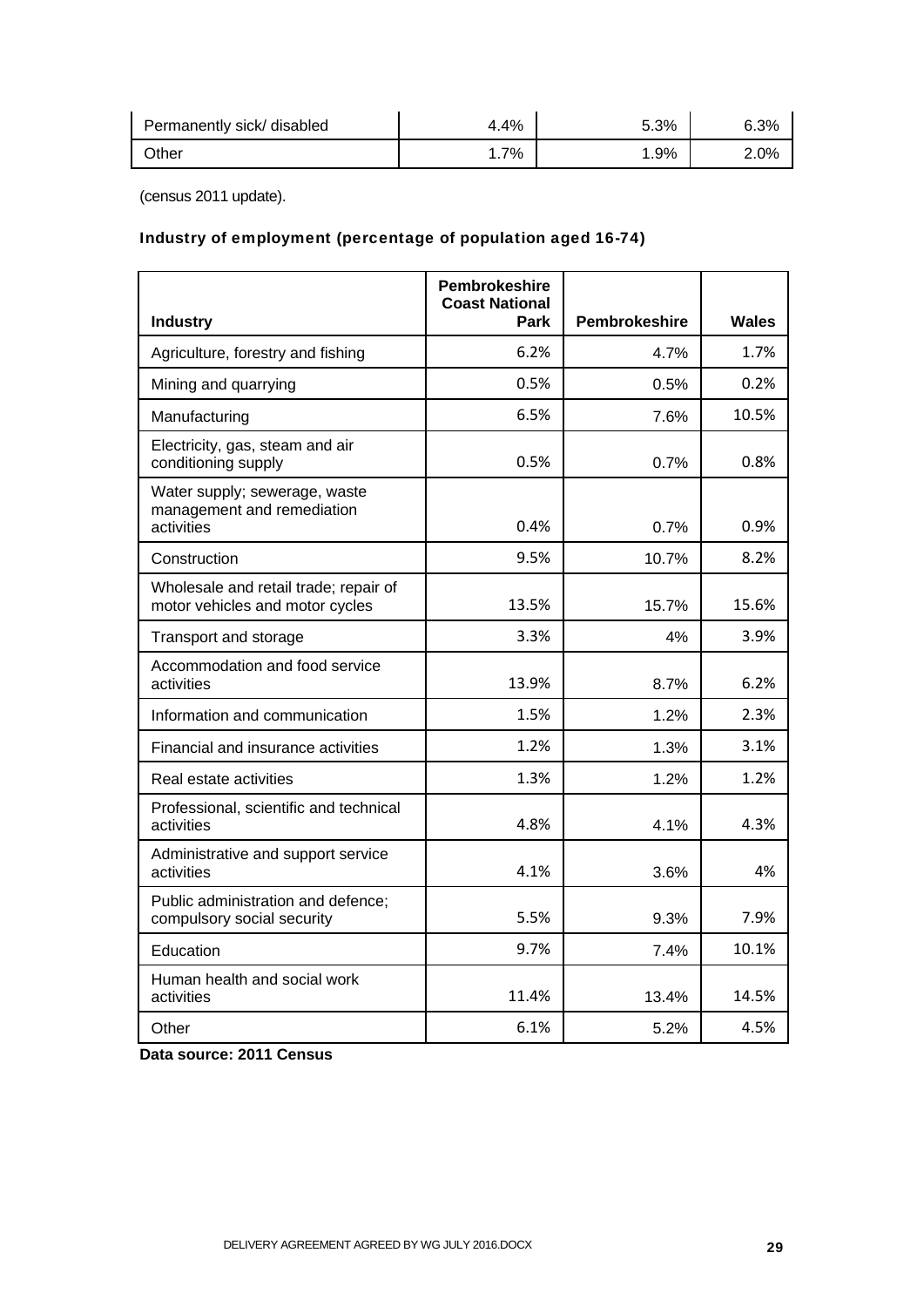### Housing

|                                                  | <b>Pembrokeshire</b><br><b>Coast National</b><br>Park | <b>Pembrokeshire</b> | Wales     |
|--------------------------------------------------|-------------------------------------------------------|----------------------|-----------|
| <b>Household spaces with residents</b>           |                                                       |                      |           |
| Total                                            | 10,277                                                | 53,122               | 1,302,676 |
| Owned (with or without mortgage)                 | 71.3%                                                 | 68.8%                | 67.4%     |
| Shared ownership (part owned and<br>part rented) | 0.3%                                                  | 0.3%                 | 0.3%      |
| Rented from LA or RSL                            | 11.4%                                                 | 15.7%                | 16.4%     |
| Rented privately                                 | 14.3%                                                 | 13.5%                | 14.2%     |
| Living rent free                                 | 2.7%                                                  | 1.7%                 | 1.6%      |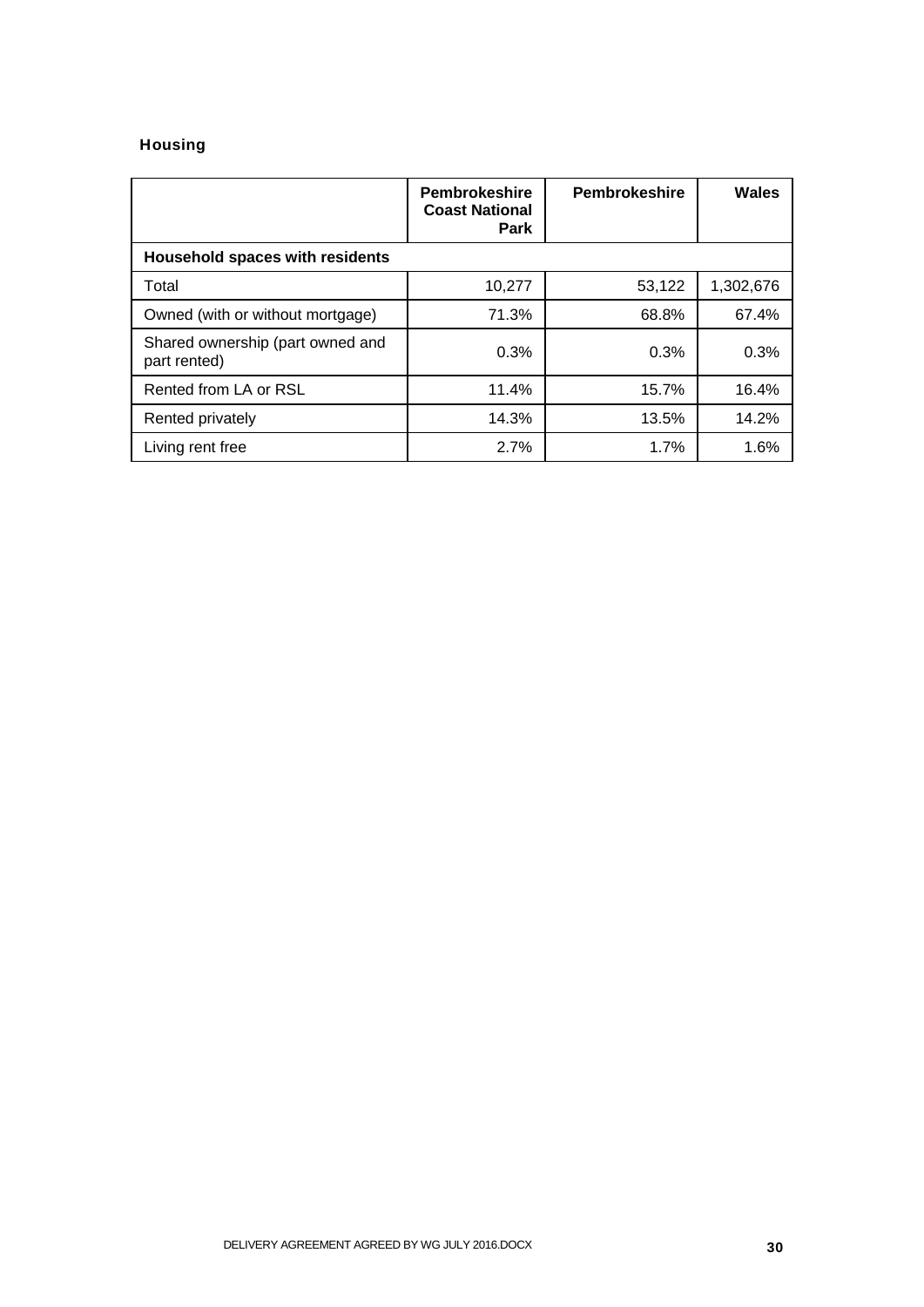# Appendix 3 Risks for the timetable

| $Issue^{26}$                                                                 | <b>Risk</b><br>Level | <b>Potential Impact</b>                                                                                                                               | <b>Mitigation</b>                                                                                                                                                                           |
|------------------------------------------------------------------------------|----------------------|-------------------------------------------------------------------------------------------------------------------------------------------------------|---------------------------------------------------------------------------------------------------------------------------------------------------------------------------------------------|
| Staff shortages                                                              | Medium               | Programme Slippage                                                                                                                                    | <b>Seek</b><br>assistance from<br>other planning<br>authorities.<br>Prioritise staff<br>advertising.<br>Service Level<br>Agreement in<br>place with<br><b>National Park</b><br>Authorities. |
| <b>Evolving National</b><br>Legislation/<br>Policy/Governance issues         | High                 | Programme Slippage                                                                                                                                    | Monitor and<br>address where<br>feasible.                                                                                                                                                   |
| Lack of financial resources<br>due to austerity measures                     | Low                  | Programme Slippage                                                                                                                                    | <b>Bid for</b><br>resources as<br>part of budget<br>round and<br>programme<br>accordingly.<br>Reserve in<br>place for<br>Revision.                                                          |
| Unanticipated levels of<br>objection                                         | Low                  | Programme Slippage                                                                                                                                    | Provide<br>flexibility in the<br>timetable.                                                                                                                                                 |
| Planning Inspectorate or<br>statutory consultees unable<br>to meet timetable | Low                  | Programme Slippage                                                                                                                                    | Liaise with the<br>Planning<br>Inspectorate at<br>key stages of<br>Plan<br>preparation and<br>during the<br>preparation of<br>the Service<br>Level<br>Agreement                             |
| Plan fails the test of<br>soundness                                          | Medium/<br>High      | Part of the Plan is<br>excluded or changed<br>Additional material<br>needs to be included<br>in the Plan before<br>adoption<br>All the Plan withdrawn | Liaise with<br>Welsh<br>Government<br>and Authority<br>Members and<br>ensure plan<br>procedure and<br>content are<br>sound as it<br>progresses to<br>submission for<br>examination.         |
| Delays in printing or<br>translation                                         | Low                  | Programme slippage.                                                                                                                                   | Ensure<br>approach to                                                                                                                                                                       |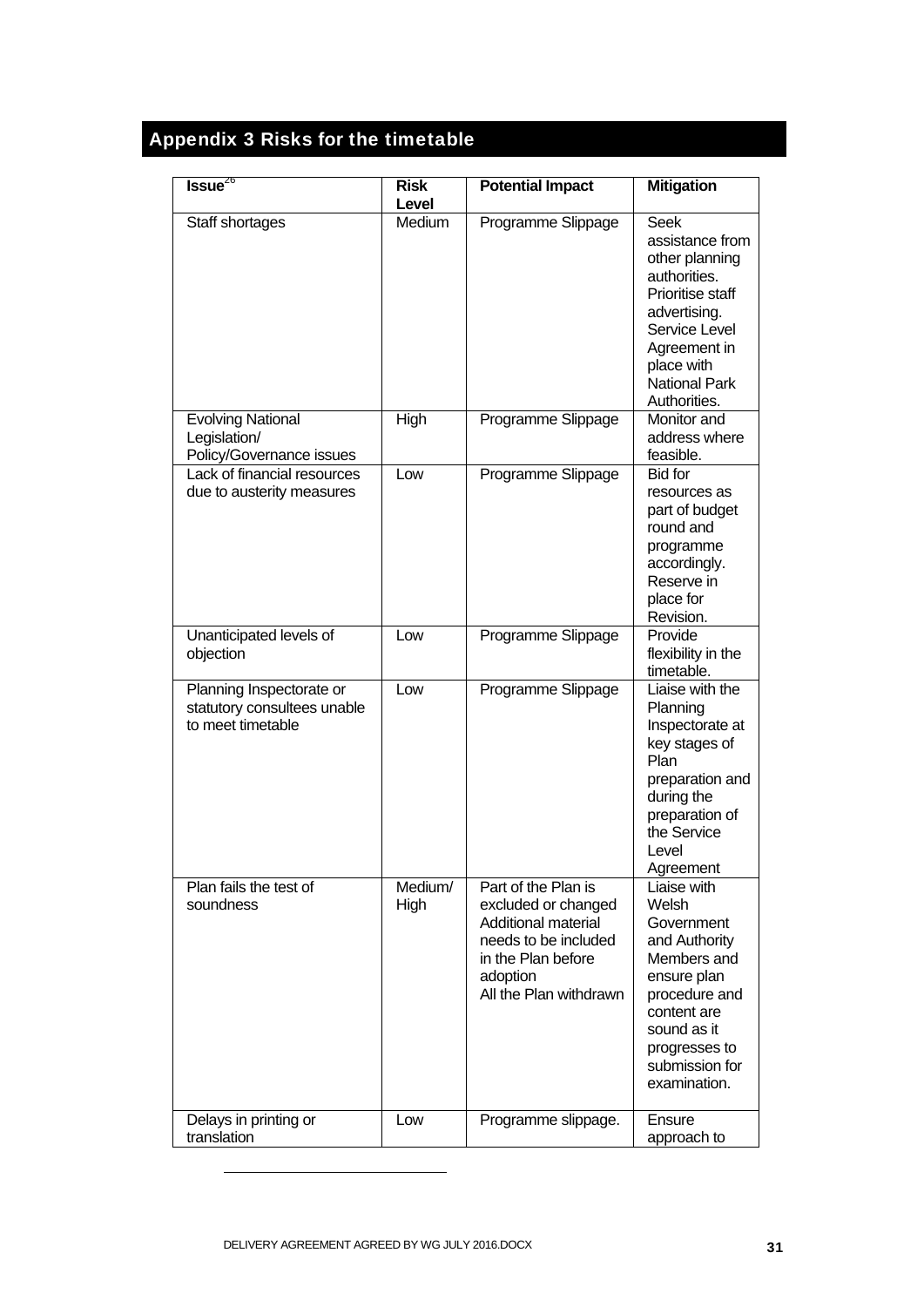| $Is sue^{26}$   | <b>Risk</b> | <b>Potential Impact</b>                               | <b>Mitigation</b>                                                                                                                                                                        |
|-----------------|-------------|-------------------------------------------------------|------------------------------------------------------------------------------------------------------------------------------------------------------------------------------------------|
|                 | Level       |                                                       |                                                                                                                                                                                          |
|                 |             |                                                       | formatting and<br>presentation is<br>not dependent<br>on significant<br>graphics input.<br>Ensure<br>translators are<br>available for the<br>translation of<br>substantive<br>documents. |
| Legal Challenge | Low         | <b>Adopted Plan</b><br>quashed<br>Additional workload | Ensure the<br>statutory<br>requirements<br>are complied<br>with. Liaise with<br>the Welsh<br>Government<br>regarding<br>mitigation<br>measures.                                          |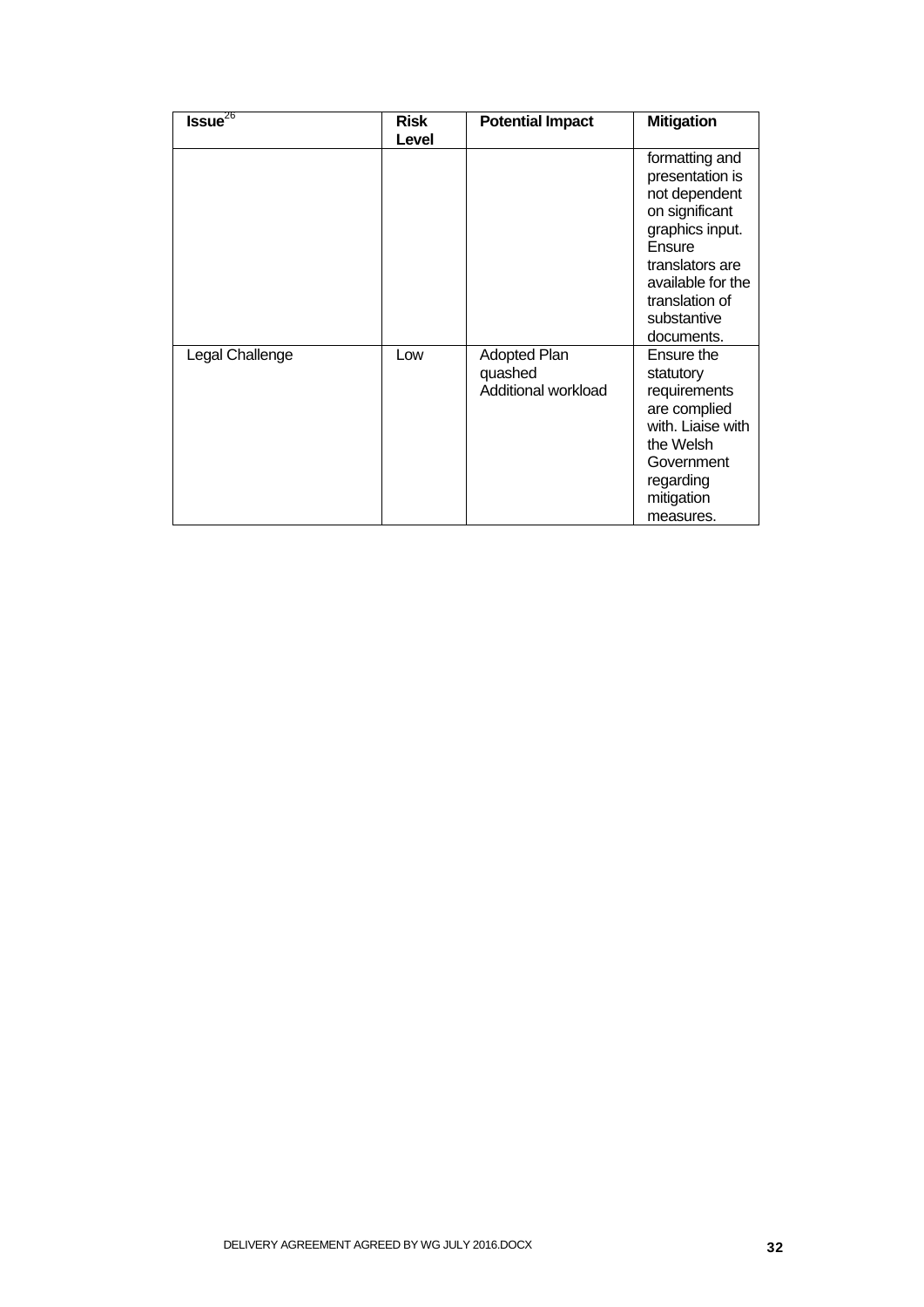## Appendix 4 Consultation Groups

## Seldom Heard Groups

| Age Cymru Pembrokeshire                                                 |
|-------------------------------------------------------------------------|
| Citizens Advice Bureau                                                  |
| Equality and Human Rights Commission                                    |
| Communities First (Llanion West, Monkton,)                              |
| <b>Disability Wales</b>                                                 |
| Disabled Persons Transport Advisory Committee                           |
| Diversity Team Dyfed Powys Police                                       |
| Hafal                                                                   |
| Mind Cymru Pembrokeshire                                                |
| Pembrokeshire Association of Voluntary Services - see list below        |
| Pembrokeshire Black and Ethnic Minorities Forum                         |
| Pembrokeshire Blind Society                                             |
| Pembrokeshire Care Society                                              |
| Pembrokeshire Deaf Society                                              |
| Pembrokeshire Deaf Childrens Society                                    |
| Pembrokeshire Talking Newspaper                                         |
| Pembrokeshire Gypsy & Traveller Accommodation Assessment Steering Group |
| Pembrokeshire Sustainable Agriculture Network                           |
| Pembrokeshire Youth Service                                             |
| <b>Shelter Cymru</b>                                                    |
| The Ethnic Minority Foundation                                          |
| Wales Council for Voluntary Action                                      |
| National Old Age Pensioners Association Wales                           |
| West Wales Action for Mental Health                                     |
| <b>Youth Hostel Association</b>                                         |

## Groups & Organisations Represented by Pembrokeshire Association of Voluntary Services include

| <b>Arts Groups</b>                       |
|------------------------------------------|
| Carers                                   |
| Charities                                |
| <b>Childrens Groups</b>                  |
| <b>Community Groups</b>                  |
| <b>Disability Groups</b>                 |
| <b>Education and Training Groups</b>     |
| <b>Environmental Groups</b>              |
| Faith Groups                             |
| <b>Health Groups</b>                     |
| <b>Heritage and Culture Groups</b>       |
| <b>Homeless</b>                          |
| <b>Horticultural Groups</b>              |
| <b>Housing Groups</b>                    |
| <b>Religious Groups</b>                  |
| <b>Residents and Tenant Associations</b> |
| <b>Scouts</b>                            |
| <b>Senior Citizens</b>                   |
| Sports and Recreational Clubs            |
| <b>Village Hall Committees</b>           |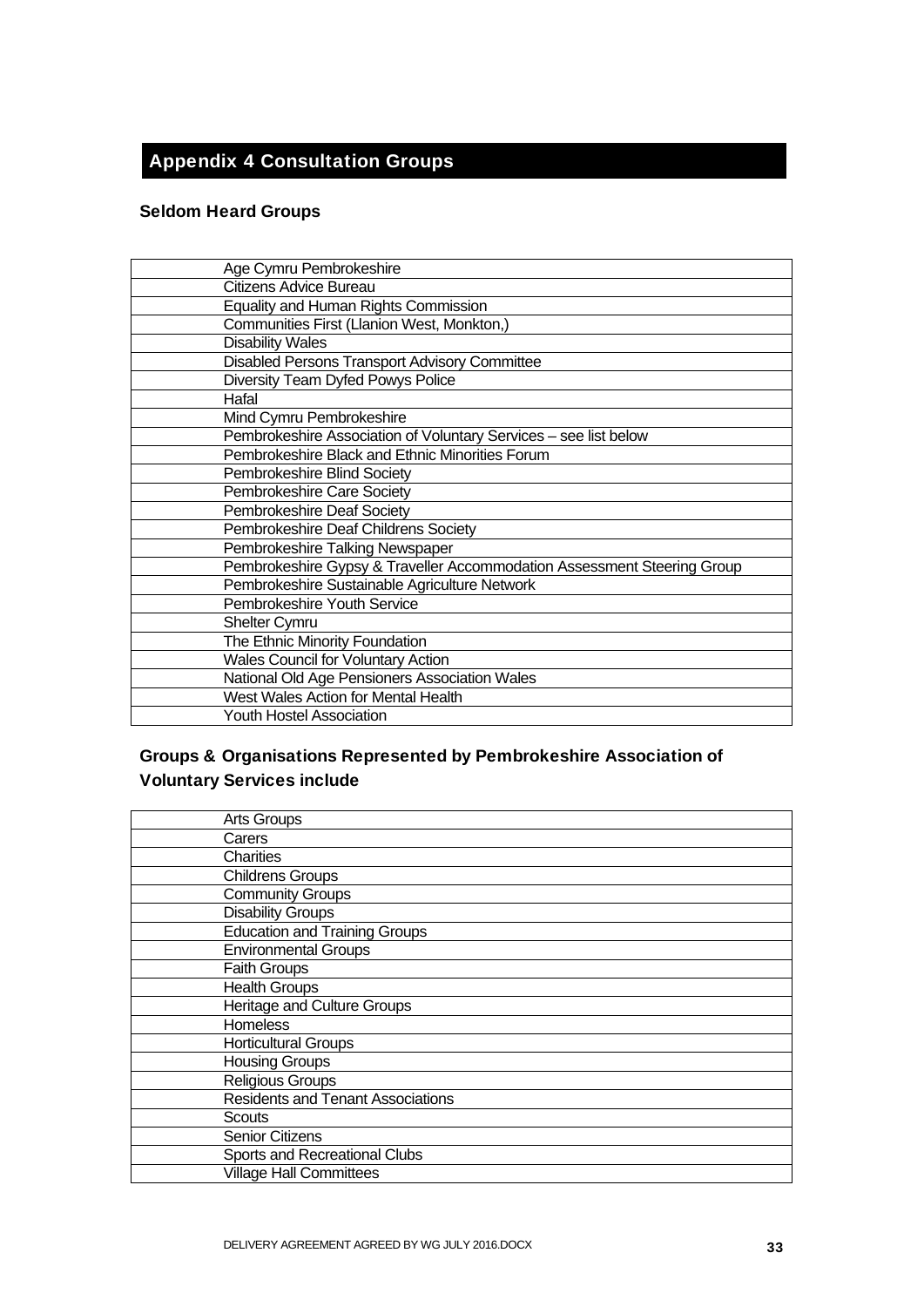| <b>Voluntary Transport Groups</b> |  |
|-----------------------------------|--|
| Welsh Language Groups             |  |
| Women's Aid                       |  |
| Women's Institutes                |  |
| Young Farmers                     |  |
| <b>Youth Groups</b>               |  |

## Specific Consultation Bodies and UK Government Departments

| British Gas, Ecotricity, EDF, Eon, Dwr Cymru, Good Energy, London Energy,              |
|----------------------------------------------------------------------------------------|
| Scottish Power, National Grid Company, Npower, Western Power Distribution,             |
| OFCOM, Openreach, Utilita, BT Group plc, EE, Vodaphone, O2, 3 (Three), Virgin          |
| Media                                                                                  |
| <b>CADW</b>                                                                            |
| <b>Carmarthenshire County Council</b>                                                  |
| <b>Ceredigion County Council</b>                                                       |
| Department of Energy and Climate Change                                                |
| Department of Trade and Industry                                                       |
| Department of Transport                                                                |
| Dwr Cymru                                                                              |
| Home Office                                                                            |
| Ministry of Defence                                                                    |
| <b>Natural Resources Wales</b>                                                         |
| Network Rail                                                                           |
| Pembrokeshire County Council                                                           |
| Pembrokeshire Local Service Board                                                      |
| Hywel Dda University Health Board                                                      |
| Persons owning or controlling electronic apparatus                                     |
| Secretary of State for functions previously exercised by the Strategic Rail Authority) |
| Town and Community Councils (and neighbouring town and community councils) see         |
| separate list below                                                                    |
| UK Ltd,                                                                                |
| Welsh Government all policy areas                                                      |

## Town and Community Councils \*27

| Amroth            |  |
|-------------------|--|
| Angle             |  |
| <b>Brawdy</b>     |  |
| <b>Burton</b>     |  |
| Camrose           |  |
| Cardigan*         |  |
| Carew             |  |
| Castlemartin      |  |
| Cilgerran*        |  |
| Cilymaenllwyd*    |  |
| Clynderwen*       |  |
| Cosheston         |  |
| Crymych           |  |
| Cwm Gwaun         |  |
| Dale              |  |
| Dinas Cross       |  |
| East Williamston* |  |

 $27$  \*Completely outside, but adjacent to the National Park.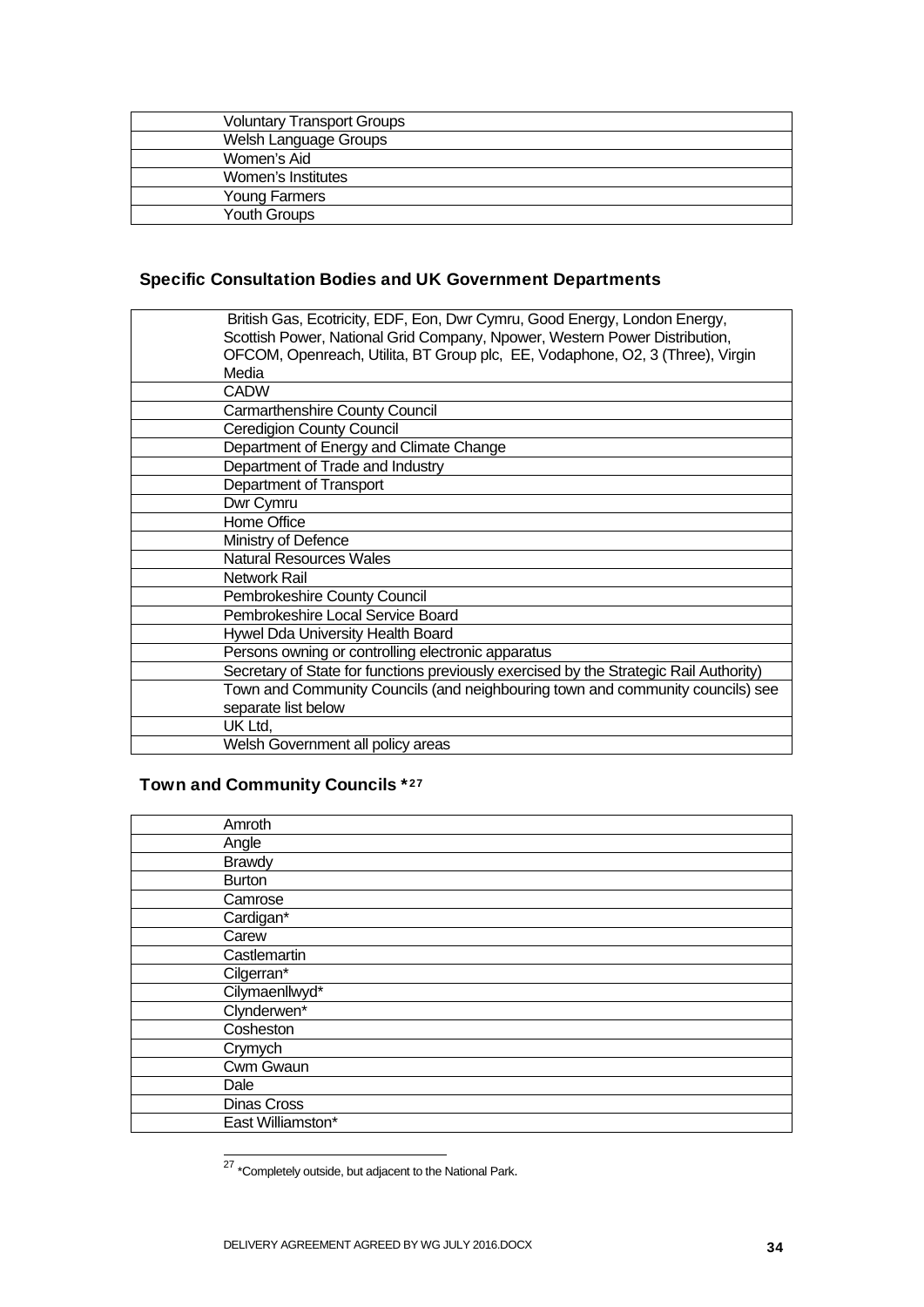| Eglwyswrw                         |
|-----------------------------------|
| Eglwyscummin*                     |
| <b>Fishguard and Goodwick</b>     |
| Freystrop                         |
| Hayscastle                        |
| Herbrandston                      |
| Hook                              |
| Hundleton                         |
| Jeffreyston                       |
| Kilgetty/Begelly                  |
| Lamphey                           |
| Llangwm                           |
| Llanrhian                         |
| Llawhaden                         |
| Maenclochog                       |
| Manorbier                         |
| Marloes and St Brides             |
| Martletwy                         |
| Mathry                            |
| <b>Merlins Bridge</b>             |
| Milford Haven                     |
| Mynachlogddu                      |
| Nevern                            |
| Newport                           |
| Nolton and Roch                   |
| Pembroke*                         |
| Penally                           |
| Pencaer                           |
| Puncheston                        |
| Saundersfoot                      |
| Scleddau*                         |
| Slebech                           |
| Solva                             |
| St Davids and Cathedral Close     |
| St Dogmaels                       |
| St Florence*                      |
| St Ishmaels                       |
| St Mary Out Liberty               |
| <b>Stackpole and Castlemartin</b> |
| Tenby                             |
| The Havens                        |
| Uzmaston and Boulston             |
| <b>Walwyns Castle</b>             |
| Y Ferwig*                         |

## General Consultation Bodies

| (i) Voluntary bodies benefiting<br>the area                                                                | see 'Seldom Heard' list                                                                                                                                                                     |
|------------------------------------------------------------------------------------------------------------|---------------------------------------------------------------------------------------------------------------------------------------------------------------------------------------------|
| (ii) Bodies representing the<br>interests of different racial,<br>ethnic or national groups in the<br>area | Citizen's Advice Bureau<br><b>Equality and Human Rights</b><br>Commission<br>Gypsy Association<br>The Ethnic Minority Foundation<br>National Old Age Pensioners<br><b>Association Wales</b> |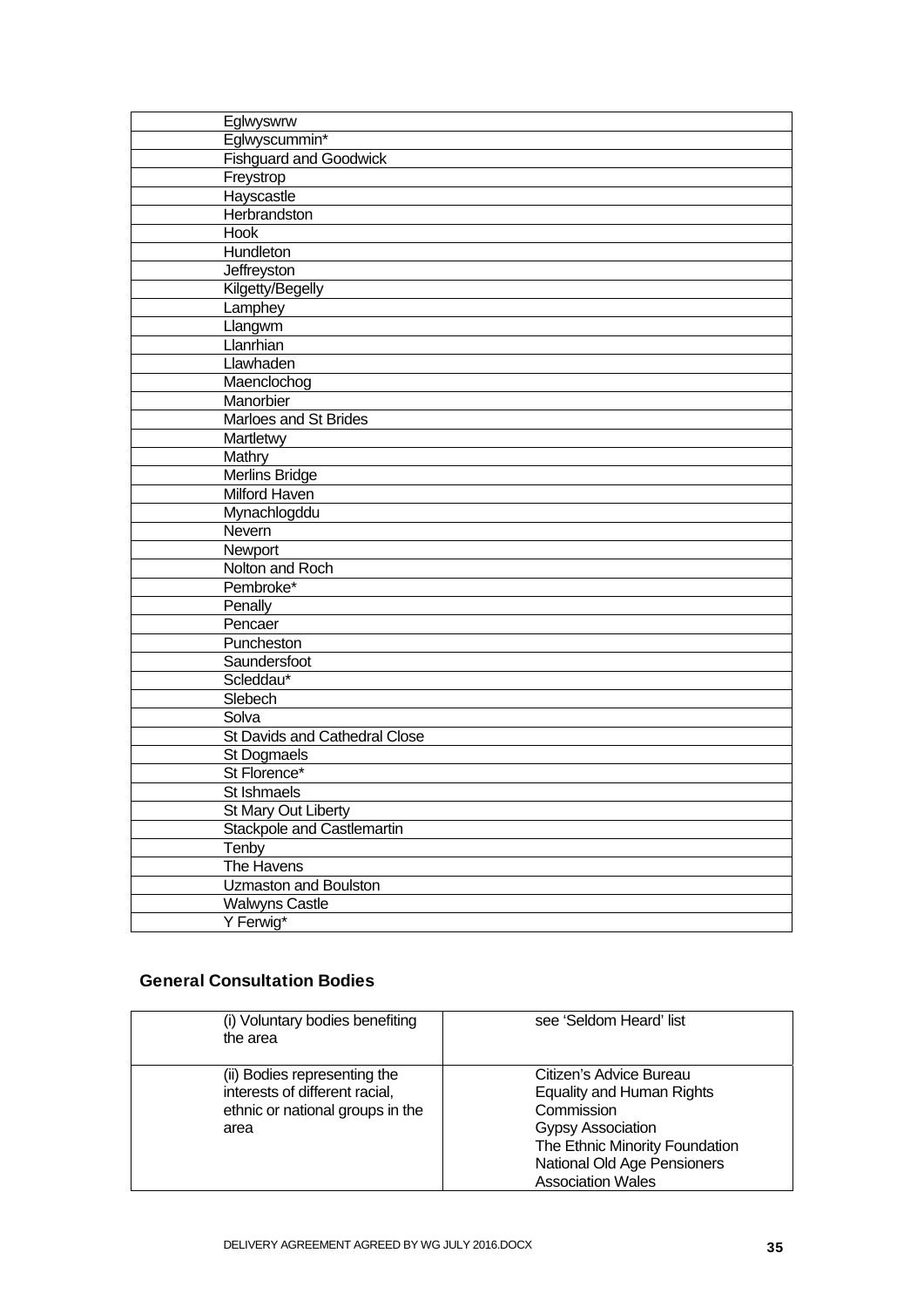| (iii) Bodies which represent the<br>interests of different religious<br>groups in the area | Orthodox Christian Church in Wales<br>Representative Body of the Church of<br>Wales<br>The Catholic Church in England and<br>Wales<br>The Methodist Church in Wales<br>The Presbyterian Church in Wales<br>Hindu Council UK<br><b>Muslim Council of Britain</b><br>Jewish Leadership Council                                                                                                                                                                                                                                                                                                                                                                                                                                                      |
|--------------------------------------------------------------------------------------------|---------------------------------------------------------------------------------------------------------------------------------------------------------------------------------------------------------------------------------------------------------------------------------------------------------------------------------------------------------------------------------------------------------------------------------------------------------------------------------------------------------------------------------------------------------------------------------------------------------------------------------------------------------------------------------------------------------------------------------------------------|
| (iv) Bodies which represent the<br>interests of disabled persons in<br>the area            | <b>Disability Wales</b><br><b>Disabled Persons Transport Advisory</b><br>Committee<br>Mind Cymru<br>Wales Council for the Blind<br>Wales Council for the Deaf<br>Wales Council for Voluntary Action                                                                                                                                                                                                                                                                                                                                                                                                                                                                                                                                               |
| (v) Bodies which represent the<br>interests of persons carrying on<br>business in area.    | <b>British Holiday and Home Parks</b><br>Association<br><b>Environmental Services Association</b><br>Confederation of British Industry<br>(Wales)<br><b>Home Builders Federation</b><br>PBI<br>Pembrokeshire Restaurants and<br><b>Hotels Association</b><br>Pembrokeshire Tourism<br><b>British Wind Energy</b><br>Campaign for Real Ale<br>Country Land & Business Association<br><b>Farmers Union Wales</b><br><b>Federation of Small Businesses</b><br><b>Federation of Master Builders</b><br>Pembrokeshire Agricultural Society<br>(Show Committee)<br>National Farmers Union of Wales<br>Rail Freight Group<br>South and West Wales Institute of<br><b>Directors</b><br>South Wales Sea Fisheries<br>Committee<br><b>Wales Rural Forum</b> |
| (vi) Bodies which represent the<br>interests of Welsh culture in the<br>authority's area.  | Cymuned<br>Cadw<br><b>Dyfed Archaeological Trust</b><br>Menter laith Sir Benfro<br><b>Wales Rural Forum</b>                                                                                                                                                                                                                                                                                                                                                                                                                                                                                                                                                                                                                                       |

## Other Consultees<sup>28</sup>

-

|  | <b>Airport Operators</b>              |
|--|---------------------------------------|
|  | <b>British Aggregates Association</b> |

 $28$  A complete list of 'Other Consultees' included on the Authority's mailing list can be viewed in the Authority's Delivery Agreement webpage via the following link: http://www.pembrokeshirecoast.org.uk/default.asp?PID=753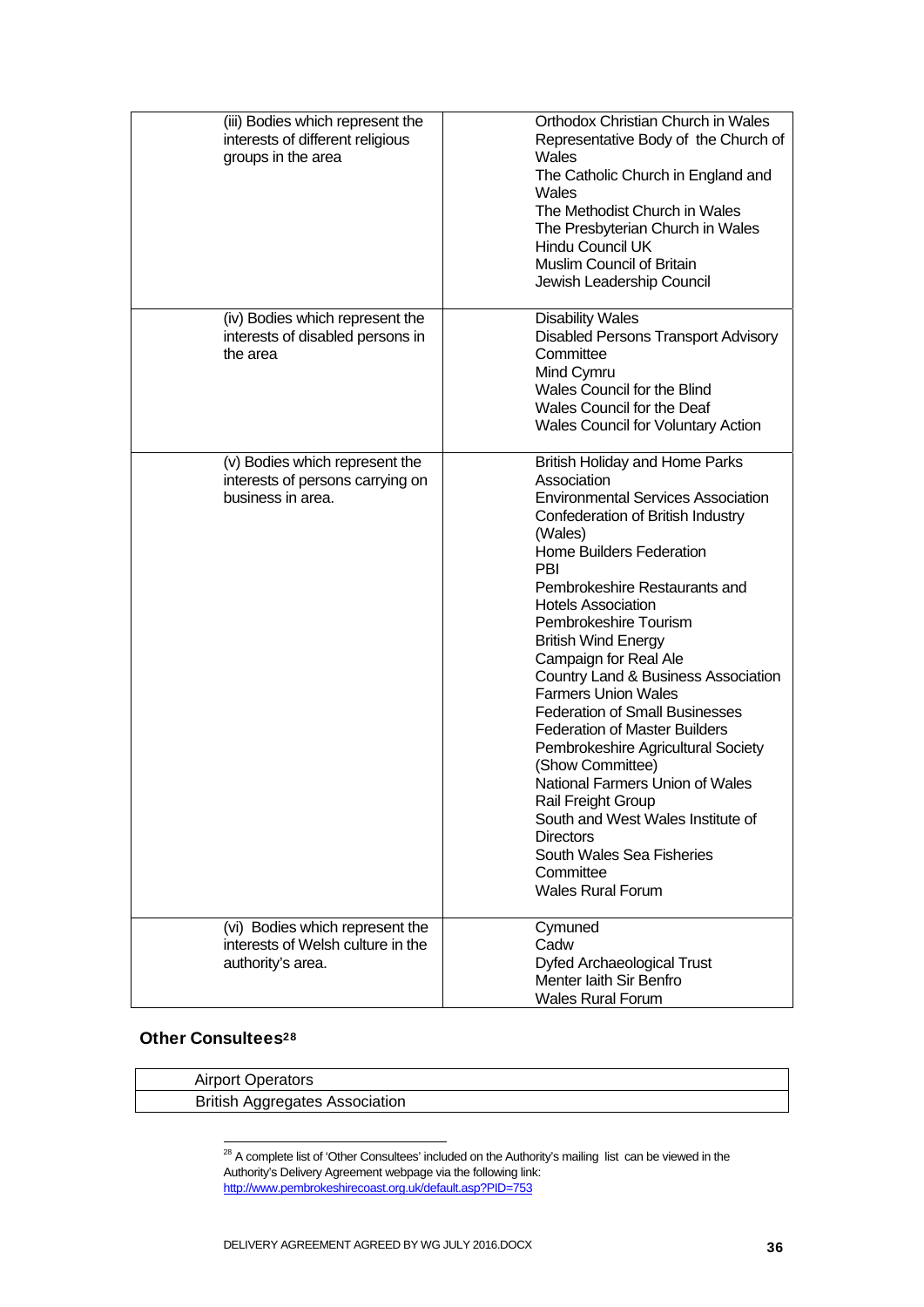| <b>British Geological Survey</b>                                                             |
|----------------------------------------------------------------------------------------------|
| Canal and River Trust, canal owners and navigation authorities                               |
| Centre for Ecology and Hydrology                                                             |
| Chambers of Commerce, local CBI and local branches of Institute of Directors                 |
| Civil Aviation Authority                                                                     |
| <b>Coal Authority</b>                                                                        |
| <b>Country Land and Business Association</b>                                                 |
| <b>Crown Estate Office</b>                                                                   |
| Design Commission for Wales                                                                  |
| <b>Disability Wales</b>                                                                      |
| <b>Disability Rights Commission</b>                                                          |
| Disabled Persons Transport Advisory Committee                                                |
| Electricity, Gas and Telecommunications Companies and the National Grid Company              |
| Environmental groups at national and regional level                                          |
| <b>Environmental Services Agency (Waste)</b>                                                 |
| <b>Equality and Human Rights Commission</b>                                                  |
| <b>Farmers Union Wales</b>                                                                   |
| <b>Federation of Small Businesses</b>                                                        |
| <b>Fields in Trust</b>                                                                       |
| <b>Fire and Rescue Services</b>                                                              |
| <b>Forestry Commission Wales</b>                                                             |
| <b>Freight Transport Association</b>                                                         |
| <b>Gypsy Council</b>                                                                         |
| Health and Safety Executive (HSE)                                                            |
| <b>Home Builders Federation</b>                                                              |
| Local community, conservation and amenity groups, including Agenda 21                        |
| <b>Groups/Civic Societies</b>                                                                |
| Local transport operators                                                                    |
| <b>National Farmers Union of Wales</b>                                                       |
| One Voice Wales                                                                              |
| <b>Planning Aid Wales</b>                                                                    |
| Police Architectural Liaison Officers                                                        |
| Port Operators                                                                               |
| Post Office Property Holdings                                                                |
| Professional Bodies not specifically listed (e.g. Royal Institution of Chartered             |
| Surveyors Wales, Royal Town Planning Institute in Wales, Chartered Institute of              |
| Housing Cymru, Institution of Civil Engineers, Chartered Institution of Waste<br>Management) |
| <b>Public Health Wales</b>                                                                   |
| Minerals Products Association                                                                |
| Rail Freight Group                                                                           |
| <b>Sports Wales</b>                                                                          |
| <b>Train Operating Companies</b>                                                             |
| <b>Wales Council for Voluntary Action</b>                                                    |
| <b>Water Companies</b>                                                                       |
| Welsh Environmental Services Association (representing waste industry)                       |
| Welsh Language Commissioner                                                                  |
|                                                                                              |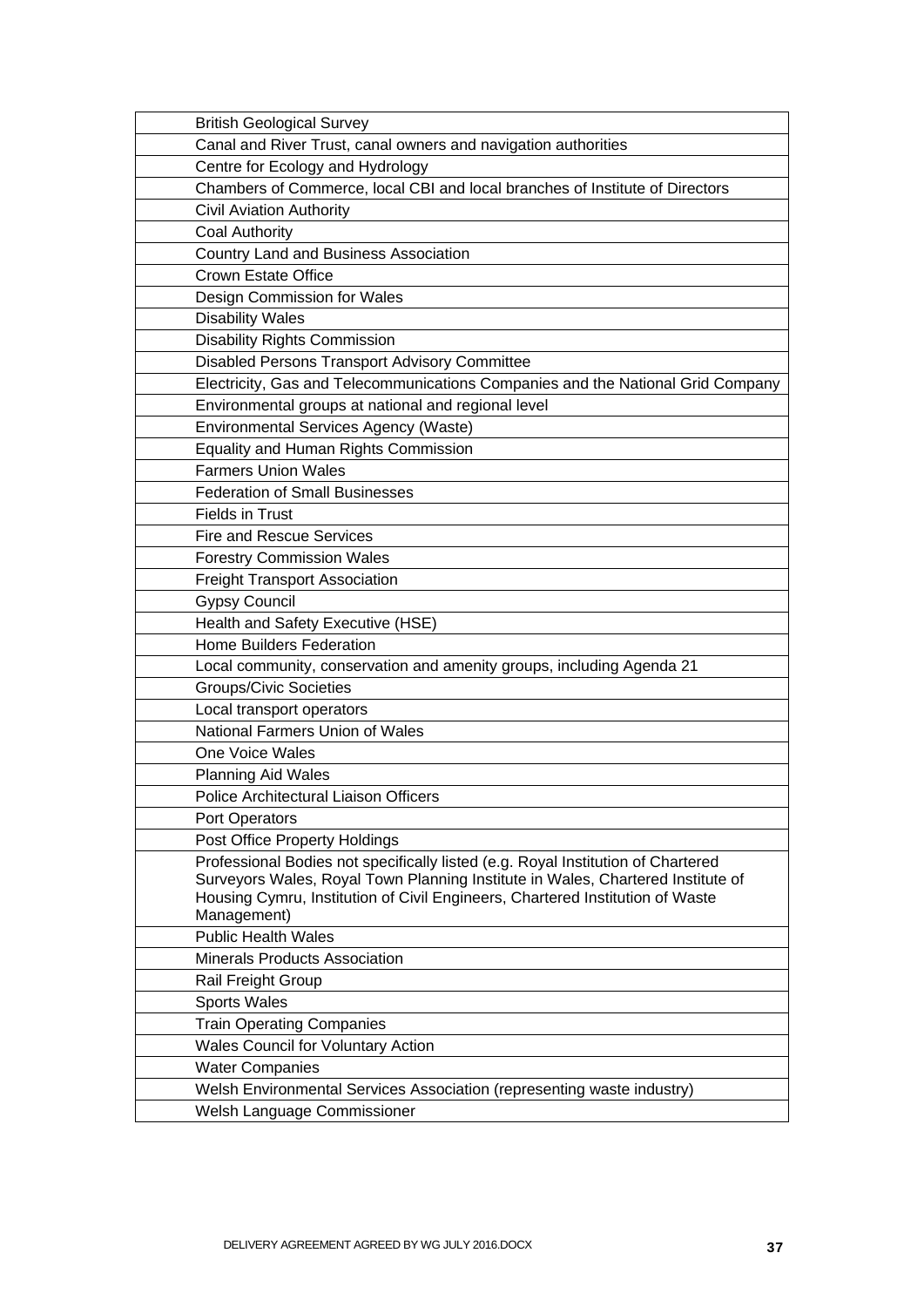## Key Stakeholders

| Affordable Housing Group for Pembrokeshire c/o Pembrokeshire County Council        |
|------------------------------------------------------------------------------------|
| British Holiday and Home Parks Association                                         |
| CADW                                                                               |
| Carmarthenshire County Council                                                     |
| <b>Ceredigion County Council</b>                                                   |
| Dwr Cymru Welsh Water - Developer Services                                         |
| Department for Economy and Transport (DE&T) South and West Wales Trunk Road Agency |
| Pembrokeshire Sustainable Agriculture Network                                      |
| Destination Pembrokeshire Partnership                                              |
| Dyfed Archaeological Trust                                                         |
| Hywel Dda University Health Board                                                  |
| <b>Home Builders Federation</b>                                                    |
| Public Service Board c/o Pembrokeshire County Council                              |
| <b>One Voice Wales</b>                                                             |
| <b>Natural Resources Wales</b>                                                     |
| Pembrokeshire Planning Agents c/o Pembrokeshire County Council                     |
| Pembrokeshire Association of Local Councils                                        |
| Pembrokeshire Association of Voluntary Services                                    |
| Pembrokeshire Business Panel                                                       |
| Pembrokeshire Coastal Forum                                                        |
| Pembrokeshire Community Energy Network                                             |
| Pembrokeshire County Council                                                       |
| Pembrokeshire Gypsy & Traveller Accommodation Assessment Steering Group            |
| <b>PLANED</b>                                                                      |
| South West Wales Mineral Planning Group                                            |
| South Wales Regional Aggregates Working Party                                      |
| South West Wales Waste Planning Group                                              |
| The Environment Network for Pembrokeshire (TENP)                                   |
| <b>Welsh Government</b>                                                            |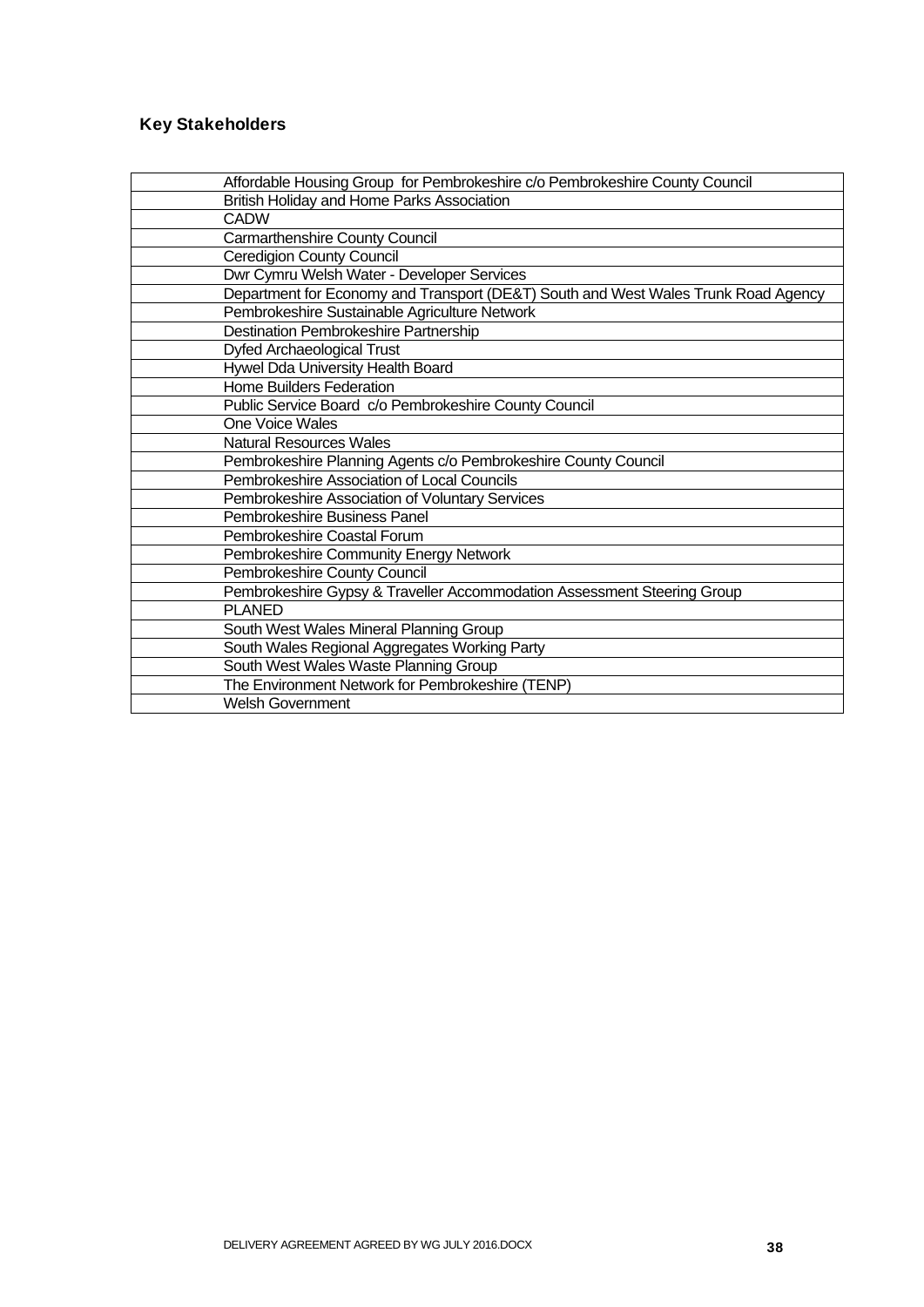# Appendix 5 'Glossary of Terms'

| <b>Annual Monitoring</b><br><b>Report (AMR)</b>      | This will assess the extent to which policies in the local development<br>plan are being successfully implemented (Regulation 37 of the Town<br>and Country Planning (Local Development Plan) (Wales) Regulations<br>2005.                                                                                                                                                                                                                            |
|------------------------------------------------------|-------------------------------------------------------------------------------------------------------------------------------------------------------------------------------------------------------------------------------------------------------------------------------------------------------------------------------------------------------------------------------------------------------------------------------------------------------|
| <b>Baseline</b>                                      | A description of the present state of an area against which to<br>measure change.                                                                                                                                                                                                                                                                                                                                                                     |
| <b>Biodiversity Action Plan</b>                      | A plan that sets objectives and actions for the conservation of<br>biodiversity, with measurable targets, whose aim is to conserve and<br>enhance nature across communities by bringing together all interests<br>by involving sectors such as agriculture and business as well as the<br>communities themselves. Action is developed and taken forward in<br>partnership and in doing so reflects local priorities as well as<br>biodiversity needs. |
| <b>Candidate Site</b>                                | Candidate Sites are those nominated by anyone for consideration by<br>the LPA as allocations in an emerging LDP.                                                                                                                                                                                                                                                                                                                                      |
| <b>Candidate Sites Register</b>                      | Register of candidate sites prepared following a call for candidate<br>sites by the LPA.                                                                                                                                                                                                                                                                                                                                                              |
| <b>Citizens Panel</b>                                | A randomly selected, representational number of residents who are<br>consulted on a regular basis on a range of local issues and services.                                                                                                                                                                                                                                                                                                            |
| <b>Community</b>                                     | People living in a defined geographical area, or who share other<br>interests and therefore form communities of interest.                                                                                                                                                                                                                                                                                                                             |
| <b>Community</b><br><b>Infrastructure Levy (CIL)</b> | The Community Infrastructure Levy is a planning charge, introduced<br>by the Planning Act 2008 as a tool for local planning authorities to<br>help deliver infrastructure to support the development of their area. It<br>came into force on 6 April 2010 through the Community Infrastructure<br>Levy Regulations 2010.                                                                                                                              |
| <b>Community Involvement</b><br>Scheme (CIS)         | Sets out the project plan and policies of the LPA for involving local<br>communities, including businesses, in the preparation of local<br>development plans. The CIS is submitted to the Welsh Government<br>as part of the Delivery Agreement for agreement.                                                                                                                                                                                        |
| <b>Community Strategy</b>                            | Required by the Local Government (Wales) Measure 2009 (Part 2:<br>Sections 37-46) with the aim of improving the social, environmental<br>and economic well being of their areas. See "Single Integrated Plan".                                                                                                                                                                                                                                        |
| <b>Consensus building</b>                            | A process of early dialogue with targeted interest groups to<br>understand relevant viewpoints and agree a course of action.                                                                                                                                                                                                                                                                                                                          |
| <b>Consultation</b>                                  | A formal process in which comments are invited on a particular topic<br>or set of topics, or a draft document.                                                                                                                                                                                                                                                                                                                                        |
| <b>Consultation Body</b>                             | An authority with environmental responsibilities concerned by the<br>effects of implementing plans and programmes and which must be<br>consulted under the SEA Regulations; i.e. Natural Resources Wales<br>(NRW) and Cadw.                                                                                                                                                                                                                           |
| <b>Consultation exercise</b>                         | A single consultation project focused on a defined objective and<br>usually part of an overall consultation programme.                                                                                                                                                                                                                                                                                                                                |
| <b>Contextual Indicator</b>                          | An indicator used to monitor changes in the context within which the<br>plan is being implemented.                                                                                                                                                                                                                                                                                                                                                    |
| <b>Delivery Agreement (DA)</b>                       | A document comprising the LPA's timetable for the preparation of the<br>LDP together with its Community Involvement Scheme, submitted to<br>the Welsh Government for agreement.                                                                                                                                                                                                                                                                       |
| <b>Deposit Documents</b>                             | See "LDP documents".                                                                                                                                                                                                                                                                                                                                                                                                                                  |
| <b>Development</b><br>management policies            | A suite of criteria-based policies which will ensure that all<br>development within the area meets the aims and objectives set out in<br>the Strategy.                                                                                                                                                                                                                                                                                                |
| <b>Dialogue methods</b>                              | Different techniques of interaction that build a continuous dialogue<br>between and among affected groups.                                                                                                                                                                                                                                                                                                                                            |
| <b>Engagement</b>                                    | A process which encourages substantive deliberation in a                                                                                                                                                                                                                                                                                                                                                                                              |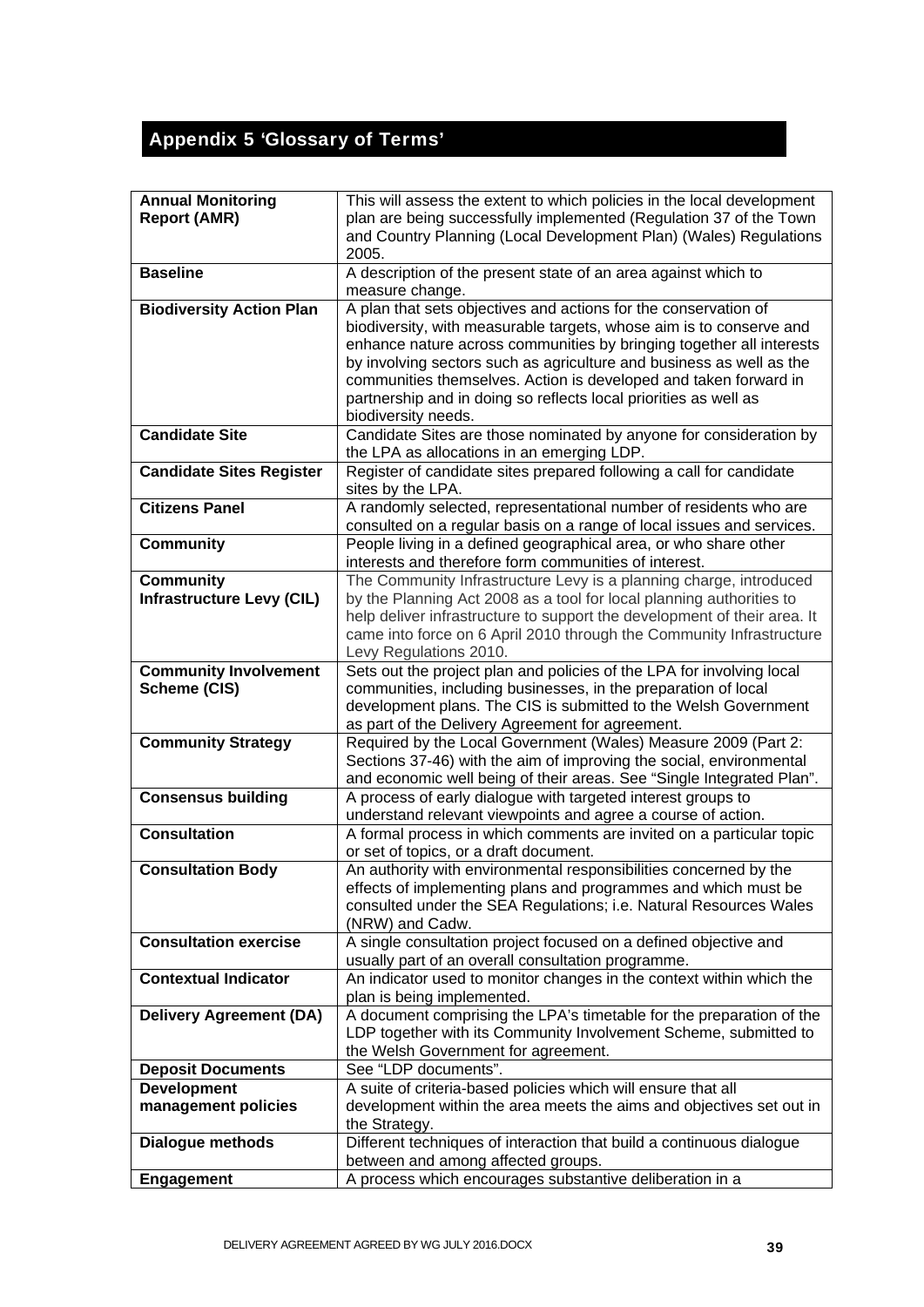|                                                        | community. Proactive attempt to involve any given group of<br>people/section of the community.                                                                                                                                                                                                                             |                                                                                                                                                  |
|--------------------------------------------------------|----------------------------------------------------------------------------------------------------------------------------------------------------------------------------------------------------------------------------------------------------------------------------------------------------------------------------|--------------------------------------------------------------------------------------------------------------------------------------------------|
| <b>Environmental Report</b>                            | Document required by the SEA Regulations which identifies,                                                                                                                                                                                                                                                                 |                                                                                                                                                  |
|                                                        | describes and appraises the likely significant effects on the                                                                                                                                                                                                                                                              |                                                                                                                                                  |
|                                                        |                                                                                                                                                                                                                                                                                                                            | environment of implementing the plan, see Sustainability Appraisal                                                                               |
|                                                        | Report.                                                                                                                                                                                                                                                                                                                    |                                                                                                                                                  |
| <b>Evidence Base</b>                                   | Interpretation of Baseline or other information/data to provide the<br>basis for plan policy.                                                                                                                                                                                                                              |                                                                                                                                                  |
| <b>Focussed Change (FC)</b>                            |                                                                                                                                                                                                                                                                                                                            | Changes proposed to the deposit LDP prior to submission that are                                                                                 |
|                                                        |                                                                                                                                                                                                                                                                                                                            | extremely limited in number, that reflect key pieces of evidence, but                                                                            |
|                                                        | do not go to the heart of the plan.                                                                                                                                                                                                                                                                                        |                                                                                                                                                  |
| <b>Habitats Regulations</b><br><b>Assessment (HRA)</b> | Part 6 Chapter 8 of the Conservation of Habitats and Species<br>Regulations 2010 (as amended) (the Habitats Regulations) - a<br>recognised iterative process which helps determine the likely<br>assess adverse impacts on the integrity of a European site.<br>The assessment is required to be undertaken by a competent | The screening and appropriate assessment of options required under<br>significant effect on a plan or programme and (where appropriate)          |
|                                                        | authority in respect of plans or projects which are likely to have a                                                                                                                                                                                                                                                       |                                                                                                                                                  |
|                                                        | significant effect (alone and in combination with other plans and                                                                                                                                                                                                                                                          |                                                                                                                                                  |
|                                                        | the provisions of Article 6(3) of the EC Directive 92/43/ECC (the                                                                                                                                                                                                                                                          | projects) on a "European site" (see paragraph 5.1.2 of TAN 5), or as<br>a matter of policy a proposed "European site" or Ramsar site, under      |
|                                                        |                                                                                                                                                                                                                                                                                                                            | Habitats Directive), regulations 61 and 102 of the Conservation of                                                                               |
|                                                        | Habitats and Species Regulations (as amended) 2010, and,                                                                                                                                                                                                                                                                   |                                                                                                                                                  |
|                                                        |                                                                                                                                                                                                                                                                                                                            | regulation 25 of the Offshore Marine Conservation (Natural Habitats                                                                              |
|                                                        | &c) Regulations 2007.                                                                                                                                                                                                                                                                                                      |                                                                                                                                                  |
| <b>Indicator</b>                                       | A measure of variables over time, often used to a measure<br>achievement of objectives.                                                                                                                                                                                                                                    |                                                                                                                                                  |
| <b>Initial SA Report</b>                               |                                                                                                                                                                                                                                                                                                                            | A term used in LDP Wales to refer to the SA Report, produced at the                                                                              |
|                                                        |                                                                                                                                                                                                                                                                                                                            | Preferred Strategy stage. This assesses the LDP options against the                                                                              |
|                                                        |                                                                                                                                                                                                                                                                                                                            | SA framework. The report is then expanded at the Deposit LDP stage                                                                               |
| <b>Involvement</b>                                     | and finalised alongside the Adoption Statement.<br>Generic term to include both participation and consultation                                                                                                                                                                                                             |                                                                                                                                                  |
|                                                        | techniques.                                                                                                                                                                                                                                                                                                                |                                                                                                                                                  |
| <b>LANDMAP</b>                                         | LANDMAP is the formally adopted methodology for landscape                                                                                                                                                                                                                                                                  |                                                                                                                                                  |
|                                                        |                                                                                                                                                                                                                                                                                                                            | assessment in Wales; therefore all landscape work and assessments                                                                                |
|                                                        |                                                                                                                                                                                                                                                                                                                            | of the effects arising from a proposals impact on the landscape in                                                                               |
|                                                        | Wales should include LANDMAP                                                                                                                                                                                                                                                                                               |                                                                                                                                                  |
| <b>LDP</b> (or Deposit)<br><b>Documents</b>            |                                                                                                                                                                                                                                                                                                                            | These include the deposit LDP, the Sustainability Appraisal report,<br>the initial consultation report, the candidate sites register, the Review |
|                                                        | Report (if appropriate), any relevant supporting documents.                                                                                                                                                                                                                                                                |                                                                                                                                                  |
| <b>Libraries</b>                                       | Cardigan                                                                                                                                                                                                                                                                                                                   | Newport                                                                                                                                          |
|                                                        | Crymych                                                                                                                                                                                                                                                                                                                    | Neyland                                                                                                                                          |
|                                                        | Fishguard                                                                                                                                                                                                                                                                                                                  | Pembroke                                                                                                                                         |
|                                                        | Goodwick                                                                                                                                                                                                                                                                                                                   | Pembroke Dock                                                                                                                                    |
|                                                        | Hakin<br>Haverfordwest                                                                                                                                                                                                                                                                                                     | <b>St Clears</b><br><b>St Davids</b>                                                                                                             |
|                                                        | <b>Milford Haven</b>                                                                                                                                                                                                                                                                                                       | Saundersfoot                                                                                                                                     |
|                                                        | Narberth                                                                                                                                                                                                                                                                                                                   | Tenby                                                                                                                                            |
| <b>Local Development Plan</b>                          | The required statutory development plan for each local planning                                                                                                                                                                                                                                                            |                                                                                                                                                  |
| (LDP)                                                  |                                                                                                                                                                                                                                                                                                                            | authority area in Wales under Part 6 of the Planning and Compulsory                                                                              |
|                                                        | Purchase Act 2004.                                                                                                                                                                                                                                                                                                         |                                                                                                                                                  |
|                                                        |                                                                                                                                                                                                                                                                                                                            | A land use plan that is subject to independent examination,<br>which will form the statutory development plan for a local                        |
|                                                        |                                                                                                                                                                                                                                                                                                                            | planning authority area for the purposes of the Act. It should                                                                                   |
|                                                        |                                                                                                                                                                                                                                                                                                                            | include a vision, strategy, area-wide policies for development                                                                                   |
|                                                        |                                                                                                                                                                                                                                                                                                                            | types, land allocations, and where necessary policies and                                                                                        |
|                                                        |                                                                                                                                                                                                                                                                                                                            | proposals for key areas of change and protection. Policies and                                                                                   |
|                                                        |                                                                                                                                                                                                                                                                                                                            | allocations must be shown geographically on the Proposals Map                                                                                    |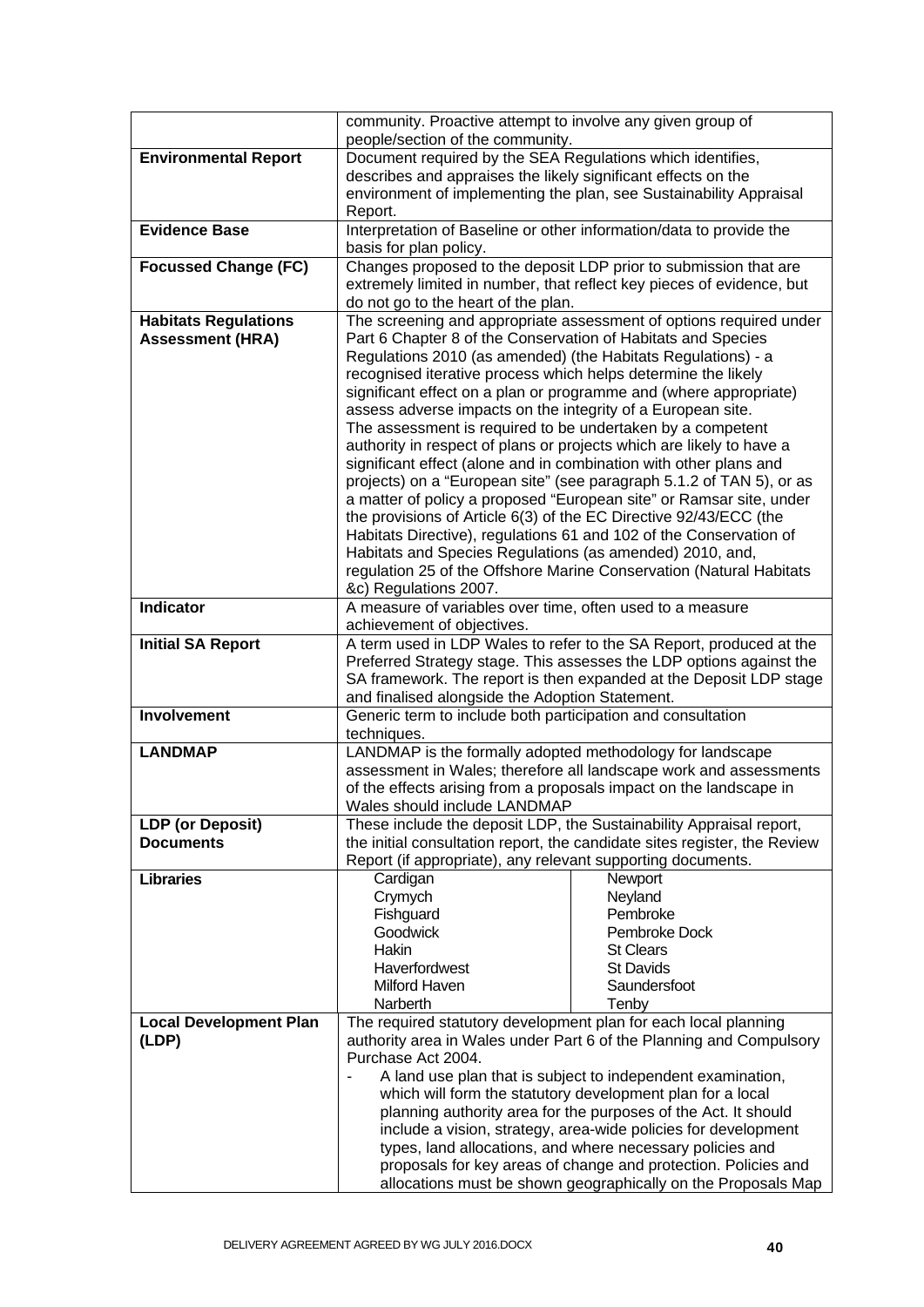|                                 | forming part of the plan.                                                           |
|---------------------------------|-------------------------------------------------------------------------------------|
| <b>Local Planning Authority</b> | A planning authority responsible for the preparation of an LDP; i.e.                |
| (LPA)                           | County or Borough Council, or National Park Authority.                              |
| <b>Local strategy</b>           | Partnerships of stakeholders who bring together service providers,                  |
| partnership                     | private, community and voluntary sectors to identify and meet local                 |
|                                 | needs more effectively and in a joined up way; usually engaged in                   |
|                                 | producing and to produce the Single Integrated Plan.                                |
| <b>Local Well-being Plan</b>    | Under The Well-being of Future Generations (Wales) Act 2015 Public                  |
|                                 | Service Boards will be established for each local authority area; it is             |
|                                 | intended that each will prepare a Well-being Plan to replace the SIP                |
|                                 | by April 2018 (s.39).                                                               |
| <b>Marine Plan</b>              | The Welsh National Marine Plan prepared under the Marine and                        |
|                                 | Coastal Access Act 2009.                                                            |
| <b>Matters Arising Change</b>   | Change after submission of an LDP, where the appointed Inspector                    |
| (MAC)                           | concludes the change is necessary for soundness having considered                   |
|                                 | all the evidence submitted to the examination.                                      |
| <b>Mitigation</b>               | Measures to avoid, reduce or offset significant adverse effects.                    |
| <b>National Park</b>            | In national park areas the National Park Management Plan is the                     |
| <b>Management Plan</b>          | strategic over-arching policy document, co-ordinating and integrating               |
| (NPMP)                          | other plans, strategies and actions where these affect the Park                     |
|                                 | purposes and duties; it should inform the LDP. It is important that the             |
|                                 | Single Integrated Plan(s) dovetail(s) with the NPMP.                                |
| Objective                       | A statement of what is intended, specifying the desired direction of                |
|                                 | change in trends.                                                                   |
| <b>Output Indicator</b>         | An indicator that measures the direct output of the plan. These                     |
|                                 | indicators measure progress in achieving the plan's objectives,                     |
|                                 | targets and policies.                                                               |
| <b>Participation</b>            | A process whereby stakeholders and the community can interface                      |
|                                 | with plan makers.                                                                   |
| <b>Partners</b>                 | Other local/NP authority departments and statutory bodies where the                 |
|                                 | LDP will help to deliver some of the objectives of their strategies.                |
|                                 | Partners may be expected to contribute to formulating relevant parts<br>of the LDP. |
| <b>Pre-deposit proposals</b>    | These include the vision, strategic options, preferred strategy, key                |
| documents                       | policies, the Sustainability Appraisal report, the candidate sites                  |
|                                 | register, Review Report (if appropriate).                                           |
| Pre-deposit stage               | The participation and consultation stages prior to deposit; the Manual              |
|                                 | refers to the Strategic Options and Preferred Strategy stage which                  |
|                                 | relate to the full plan procedure; reduced requirements relate to the               |
|                                 | short form plan revision procedure.                                                 |
| <b>Press Releases</b>           | Sent to all Welsh media, including newspapers, radio and television news            |
|                                 | stations. Media may choose not to print or broadcast the news item.                 |
| <b>Public Notice</b>            | Official notices that comply with all requirements in the Local                     |
|                                 | Development Plan and Strategic Environmental Appraisal Regulations                  |
|                                 | etc. for notification or publicity. There is no set statutory format for notices.   |
|                                 | Notices should be drafted with a view to accessibility in terms of simpler          |
|                                 | explanation and the use of plain language. The National Park Authority              |
|                                 | will place public notices in the public notice section in the Pembrokeshire         |
|                                 | Herald.                                                                             |
|                                 |                                                                                     |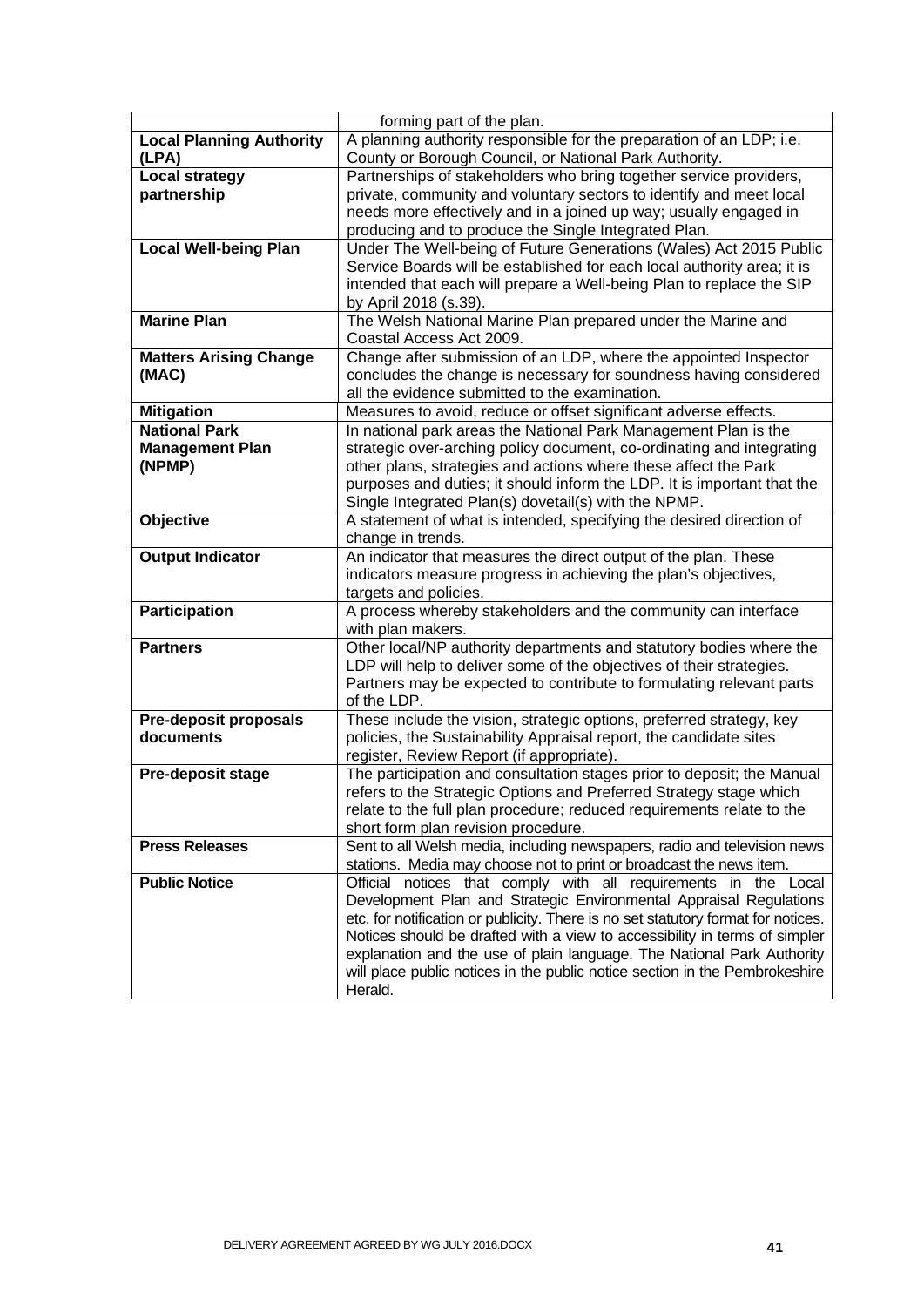| <b>Review Report</b>                                         | The required statutory report under S69 of the 2004 Act and/or                                                                                     |
|--------------------------------------------------------------|----------------------------------------------------------------------------------------------------------------------------------------------------|
|                                                              | Reg41; to conclude on the LDP revision procedure to be followed                                                                                    |
|                                                              | based on a clear assessment of what has been considered and what                                                                                   |
|                                                              | needs to change and why, based on evidence.                                                                                                        |
| <b>Scoping SA</b>                                            | The process of deciding the scope and level of detail of an SA,<br>including the sustainability effects and options which need to be               |
|                                                              | considered, the assessment methods to be used, and the structure                                                                                   |
|                                                              | and contents of the SA Report.                                                                                                                     |
| <b>Service Level Agreement</b>                               | An agreement with a statutory agency which sets the standards                                                                                      |
| (SLA)                                                        | which it will aim to meet, and the costs arising. The Planning                                                                                     |
|                                                              | Inspectorate agrees one with the LPA in respect of an LDP                                                                                          |
|                                                              | examination, setting out the likely timescales and cost of the                                                                                     |
|                                                              | examination and providing the LPA with clear guidance on the nature                                                                                |
|                                                              | of their own responsibilities.                                                                                                                     |
| <b>Short form revision</b><br>procedure                      | May be appropriate for circumstances where the issues involved are<br>not of sufficient significance to justify undertaking the full plan revision |
|                                                              | procedure.                                                                                                                                         |
| <b>Significant effect</b>                                    | Effects which are significant in the context of the plan (Schedule 1 of                                                                            |
|                                                              | the SEA Regulations gives criteria for determining the likely                                                                                      |
|                                                              | significance of effects on the environment).                                                                                                       |
| <b>Significant Effects</b><br><b>Indicator</b>               | An indicator that measures the significant effects of the plan.                                                                                    |
| <b>Single Integrated Plan</b>                                | Discharges statutory duties identified by Welsh Government ("Shared                                                                                |
| (SIP)                                                        | Purpose - Shared Delivery", WG 2012), including Community                                                                                          |
|                                                              | Strategies; prepared by a Local Service Board. See "Local Well-being                                                                               |
|                                                              | Plans" which are to replace SIPs".                                                                                                                 |
| <b>Site specific allocations</b>                             | Allocations of sites (proposals) for specific or mixed uses or                                                                                     |
|                                                              | development contained in a local development plan. Policies will                                                                                   |
|                                                              | identify any specific requirements for individual proposals. Allocations<br>will be shown on the LDP's proposals map.                              |
| <b>Soundness</b>                                             | In order to be adopted, an LDP must be determined 'sound' by the                                                                                   |
|                                                              | examination Inspector (S64 of the 2004 Act). Tests of soundness                                                                                    |
|                                                              | tests and checks are identified in PPW (ch2) and the Manual (ch8).                                                                                 |
| <b>Stakeholders</b>                                          | Interests directly affected by the LDP (and/or SEA) - involvement                                                                                  |
|                                                              | generally through representative bodies.                                                                                                           |
| <b>Statement of Common</b>                                   | The purpose of a SOCG is to establish the main areas of agreement                                                                                  |
| <b>Ground (SocG)</b><br><b>Strategic Environmental</b>       | between two or more parties on a particular issue.<br>Generic term used internationally to describe environmental                                  |
| <b>Assessment (SEA)</b>                                      | assessment as applied to plans and programmes. SEA process is                                                                                      |
|                                                              | derived from European legislation and defined at European level -                                                                                  |
|                                                              | Directive 2001/42/EC. The Environmental Assessment of Plans and                                                                                    |
|                                                              | Programmes (Wales) Regulations 2004 (SEA Regulations) require a                                                                                    |
|                                                              | formal "environmental assessment of certain plans and programmes,                                                                                  |
|                                                              | including those in the field of planning and land use".                                                                                            |
| <b>Supplementary Planning</b>                                | Supplementary information in respect of the policies in an LDP. SPG                                                                                |
| <b>Guidance (SPG)</b>                                        | does not form part of the development plan and is not subject to                                                                                   |
|                                                              | independent examination but must be consistent with it and with<br>national planning policy.                                                       |
| <b>Sustainability Appraisal</b>                              | Tool for appraising policies to ensure they reflect sustainable                                                                                    |
| (SA)                                                         | development objectives (i.e. social, environmental and economic                                                                                    |
|                                                              | factors). Each LPA is required by S62(6) of the 2004 Act to undertake                                                                              |
|                                                              | SA of the LDP. This form of SA fully incorporates the requirements of                                                                              |
|                                                              | the SEA Regulations.                                                                                                                               |
|                                                              | The term is used in this Manual to include Strategic Environmental                                                                                 |
|                                                              | Assessment, unless otherwise made clear.                                                                                                           |
| <b>Sustainability Appraisal</b>                              | This comprises the identified SA objectives against which LDP                                                                                      |
| <b>Framework</b>                                             | options are then assessed.<br>A document required to be produced as part of the SA process to                                                      |
| <b>Sustainability Appraisal</b><br><b>Report (SA Report)</b> | describe and appraise the likely significant effects on sustainability of                                                                          |
|                                                              |                                                                                                                                                    |